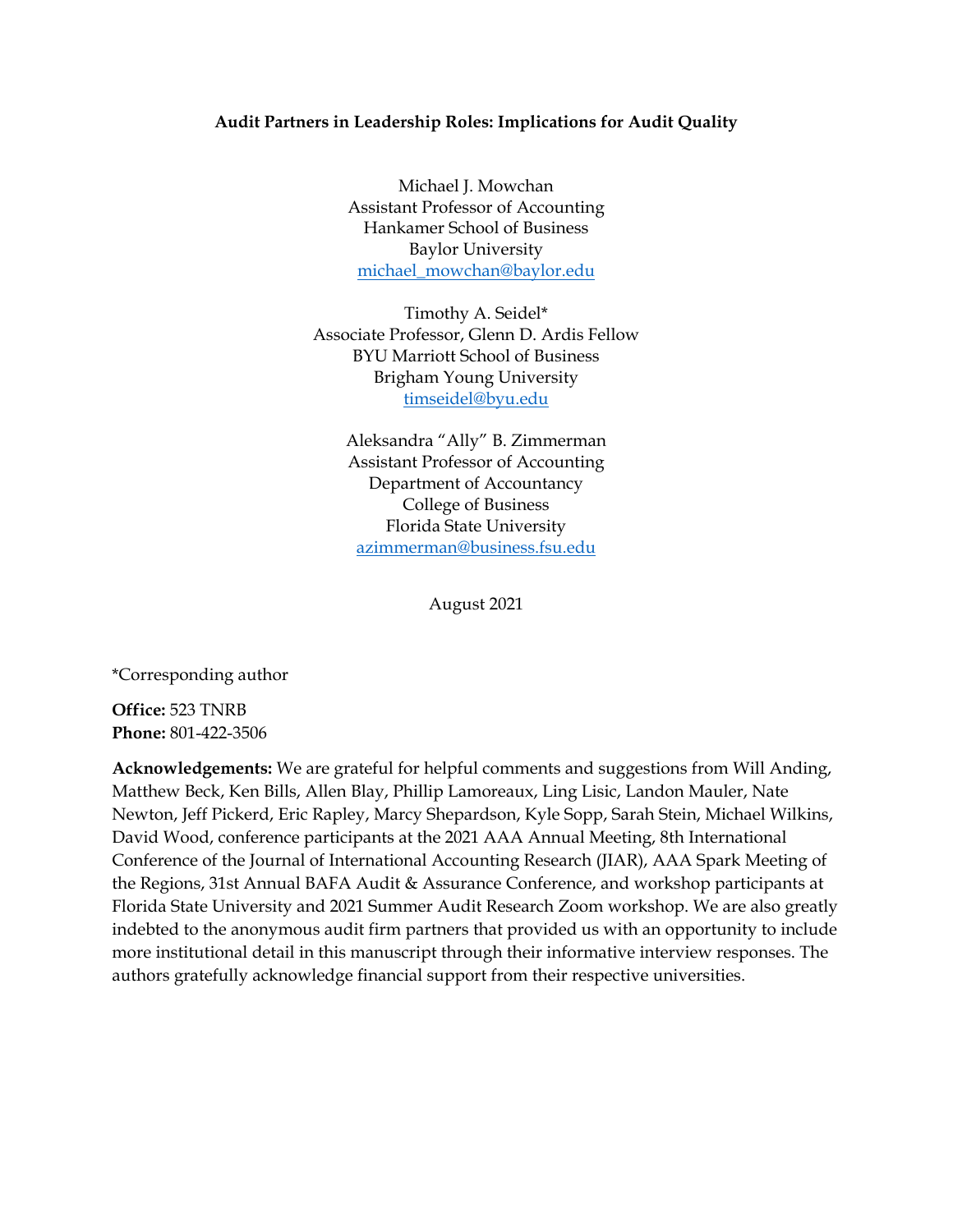## **Audit Partners in Leadership Roles: Implications for Audit Quality**

## **Abstract**

In the U.S., audit partners are generally tasked with client service responsibilities; however, a select group are appointed to office, regional, or national leadership roles. We examine how audit partners' leadership roles influence the quality of their audits. Although leadership partners' experience, expertise, and reputational incentives could lead to the delivery of higher quality audits, additional administrative responsibilities and an enhanced focus on business development could detract attention from the audit, leading to lower quality outcomes. We find that clients of audit partners in leadership roles are more likely to subsequently restate their financial statements through a non-reliance restatement. To better understand this result, we perform 21 semi-structured interviews of U.S. partners who have held leadership positions. Based on insights from these interviews, we conduct further analyses that suggest both capacity constraints and an increased emphasis on business development play an influential role in the quality of leadership partners' audits.

**Keywords:** audit firm leadership, audit quality, audit partners, partner capacity constraints

**JEL codes:** M41, M42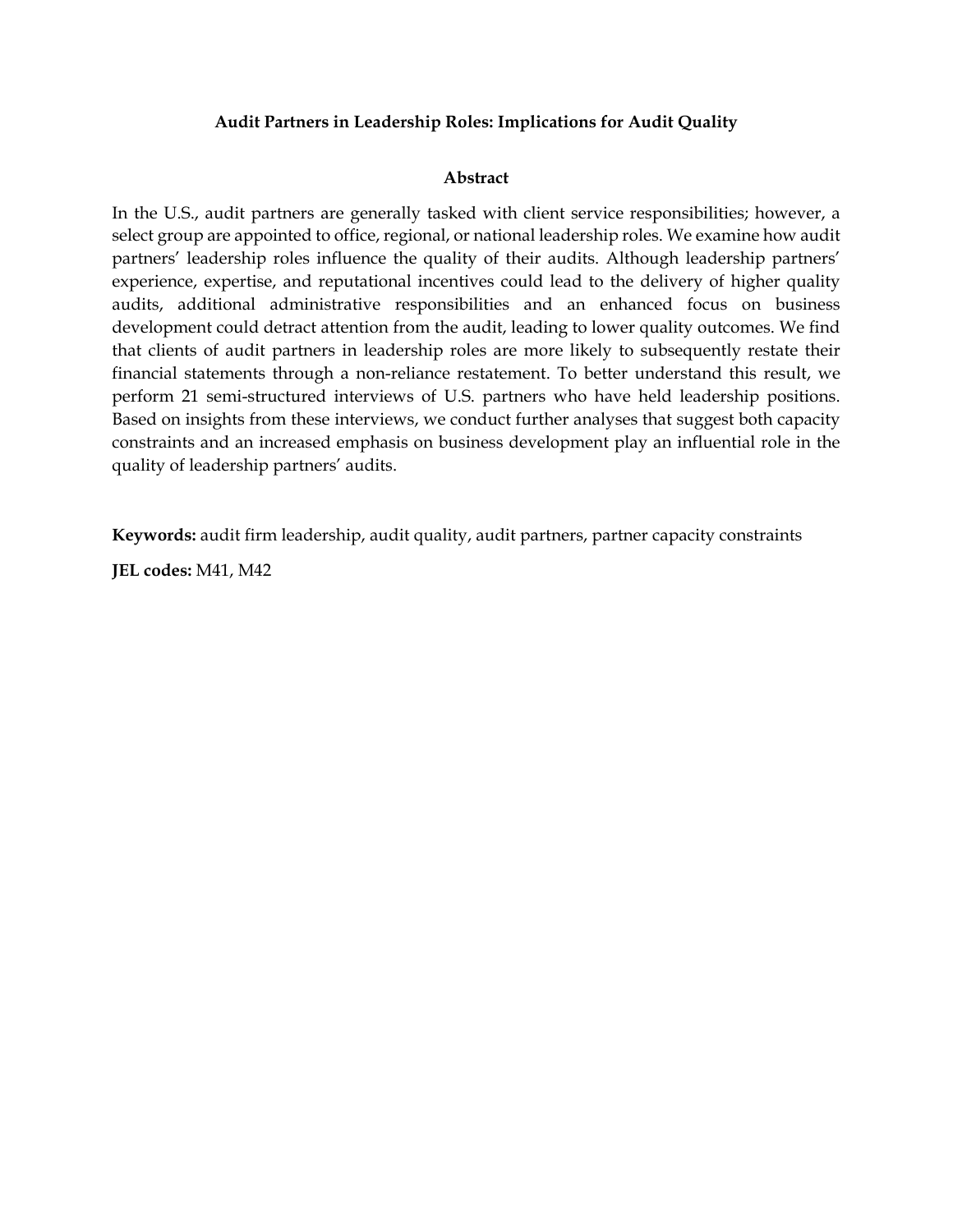#### **Audit Partners in Leadership Roles: Implications for Audit Quality**

### **1. Introduction**

In this study, we examine the association between audit partners holding leadership roles and the quality of their audits. Although partners act as agents for the partnership and share in the profits and risks of the firm, roles and responsibilities among partners can vary considerably. While many partners focus exclusively on serving clients over the course of their careers, some partners assume leadership roles in their firms with significant administrative and strategic responsibilities. Because leadership positions are often filled by audit partners who typically continue to serve clients, it is important to understand how the administrative tasks and strategic nature of leadership roles influence the quality of the audits these partners conduct.

To be elevated to leadership roles, partners have likely proven themselves to be knowledgeable and capable through strong performance. Accordingly, audit partners in leadership positions have presumably developed significant experience and expertise during their career, which could lead to the delivery of high quality audits. This reasoning is supported by research suggesting that audit quality improves with general and client-specific experience (Chen, Lin, and Lin 2008; Chi, Myers, Omer, and Xie 2017) and that both audit fees and audit quality are positively associated with partner expertise (Chin and Chi 2009; Chi and Chin 2011; Aobdia, Siddiqui, and Vinelli 2021a). Additionally, reputational considerations should incentivize these partners to provide high quality audits given the prominent status of these leadership roles within the audit firm and the local marketplace (DeAngelo 1981), as well as recent standard setting initiatives that emphasize the role of accounting firm leadership in establishing and maintaining effective quality management (IAASB 2020).

However, if audit partners' focus on the additional administrative responsibilities of leadership positions or enhanced commitment to business development and growth detracts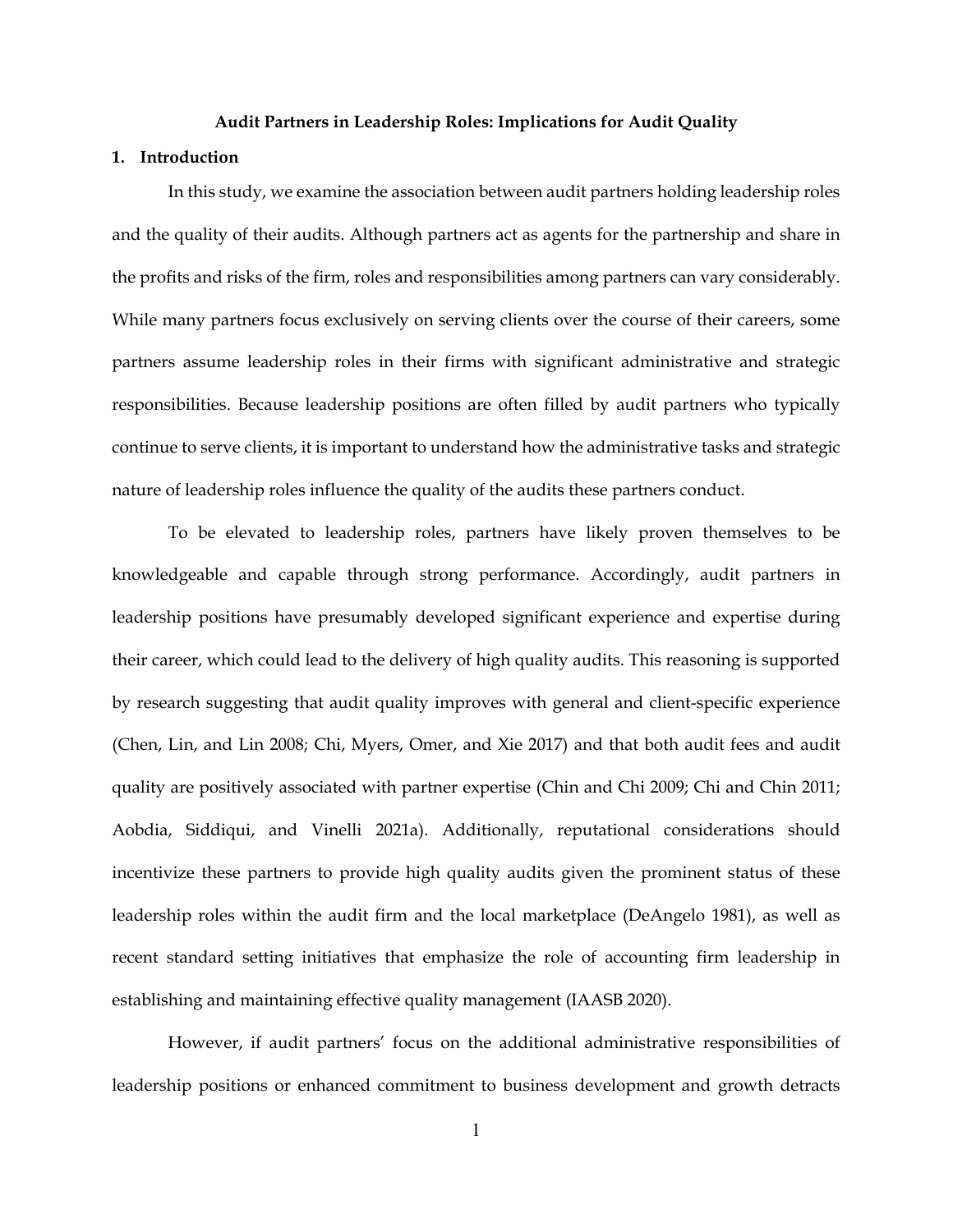attention from the audit process, then the quality of their audits could decline. This conjecture is supported by research suggesting that audit quality suffers for busier audit partners (Gul, Wu, and Yang 2013; Goodwin and Wu 2016; Cameran, Campa, and Francis 2020) and that partners' objective functions are not necessarily to improve audit quality (e.g., Knechel, Niemi, and Zerni 2013; Aobdia 2019a). Notably though, the source of busyness and business development incentives under study – leadership roles and responsibilities – has not been explored in the literature. Given these competing predictions, the influence of audit partners' leadership roles on the quality of audits they conduct is an empirical question.

We begin by hand-collecting U.S. audit partners' office, regional, and national leadership experience from professional networking website profiles, firm websites, and other websites (where available) for the six largest accounting firms in the U.S. (PwC, EY, Deloitte, KPMG, GT, and BDO).<sup>1</sup> We merge this leadership information with audit partner information disclosed in Form AP filings over our sample period, comprising company fiscal years 2016 through 2019. Of the 2,169 audit partners from the audit firms included in our final sample, 374 (approximately 17 percent of our sample) serve in a key office, regional, or national role within their audit firm. In our archival sample, approximately 69 percent of leaders hold office-level roles, 24 percent hold regional-level roles, and 11 percent hold national-level roles.

In our empirical analyses, we employ entropy balanced regressions (see Hainmueller 2012), to reduce covariate imbalance and, in doing so, mitigate concerns that our results are due to inherent differences in the observable characteristics of these partners or of their client portfolios relative to those of partners that do not hold leadership positions. We focus our tests on what investors, regulators, and auditors view as a leading indicator of low audit quality –

<sup>1</sup> See Figure 1 for example titles by scope of role – office, regional, or national.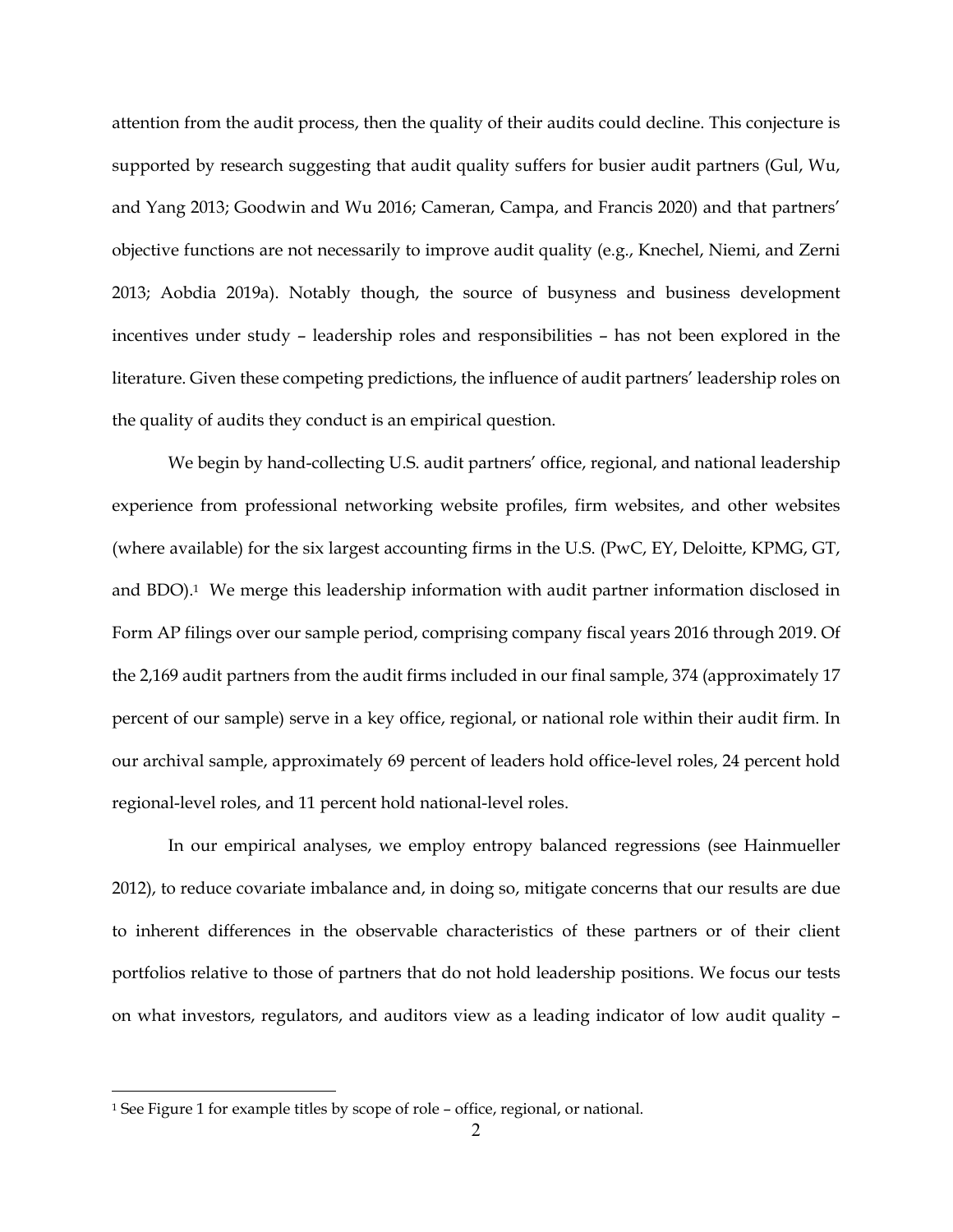misstatements identified through subsequent financial statement restatements (e.g., Christensen, Glover, Omer, and Shelley 2016; Aobdia 2019b; Rajgopal, Srinivasan, and Zheng 2021). After balancing observable partner and client characteristics, as well as controlling for these characteristics and industry and year fixed effects, we find that clients of audit partners in leadership roles are more likely to subsequently restate their financial statements through a nonreliance restatement (i.e., file an Item 4.02 8-K filing). With regard to economic magnitude, the predicted probability of a misstatement revealed through a non-reliance restatement is nearly double for clients audited by partners in leadership roles compared to partners focused solely on client service (0.8% compared to 0.4%). This finding suggests that audit partners' leadership roles can have negative repercussions for the quality of their audit engagements.

To gauge the underlying mechanism for this finding, we conduct 21 semi-structured interviews of U.S. audit partners from large accounting firms who have held office, regional, or national leadership roles.2 This approach is similar to the methodologies employed by prior studies (Soltes 2014; Christ, Masli, Sharp, and Wood 2015; Lambert, Jones, Brazel, and Showalter 2017; Beck, Gunn, and Hallman 2019; Bills, Cobabe, Pittman, and Stein 2020; Donelson, Ege, Imdieke, and Maksymov 2020; Downar, Ernstberger, and Koch 2020; Ege, Knechel, Lamoreaux, and Maksymov 2020). The collective responses from these interviews yield unique insights into the features of leader selection, responsibilities, and evaluation which could be driving our findings and contribute to the limited literature on audit firm leadership (e.g., Beck et al. 2019; Mowchan 2021).

With respect to leader selection, while technical expertise is an important criterion for promotion to partner (Carter and Spence 2014; Downar et al. 2020), it is not a focal consideration

<sup>2</sup> Thirteen of our interview participants are included in our archival analysis sample.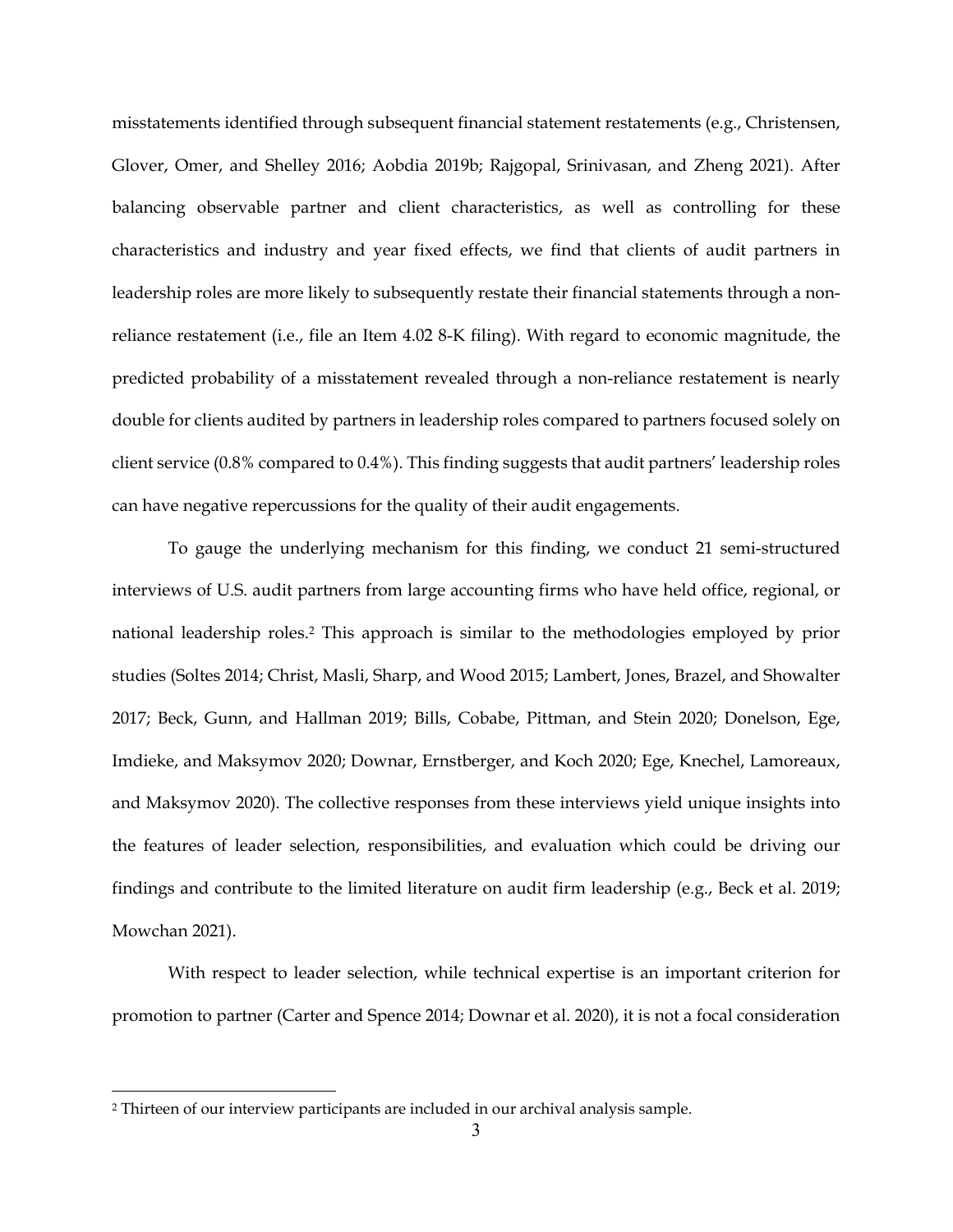of leadership candidates and therefore expertise may not be as pronounced as initially postulated. Instead, senior leadership places a greater emphasis on business growth and development in selecting partners into leadership roles. Additionally, many leadership appointments come with concurrent client assignments. Leaders often assume (or retain) higher profile clients within the office which often have priority in staffing assignments (e.g., S&P 500 clients).3 Conversely, the interview evidence does not suggest that audit partners in leadership roles are systematically assigned to more troublesome or risky clients.

With respect to leadership responsibilities and evaluation, interviewees suggested that the primary responsibilities and evaluations of those in leadership positions often vary depending on the role. Importantly, office-level leaders, particularly within smaller offices, stated that leadership responsibilities associated with practice management, profitability, and growth were added to their workload without an offsetting reduction in client service obligations. Interviewees suggested that the focus on firm growth and profitability is also present at regional and national leadership levels, yet these responsibilities are more often offset by reductions in client service demands. Notably though, these leaders generally retain at least one client to remain relevant in the audit firm and marketplace.

Based on the insights from these interviews, we conduct further tests to investigate the underlying mechanisms for the higher likelihood of misstatement revealed through non-reliance restatements among audit partners in leadership roles. Specifically, we examine partner capacity constraints as well as incentives for greater leniency toward client financial reporting preferences as two possible explanations. To examine the potential influence of partner capacity constraints on audit quality outcomes, we exploit variation in the number of public clients served by partners

<sup>&</sup>lt;sup>3</sup> This interview finding highlights the importance of our empirical design choice to entropy balance on audit client characteristics to ensure client attributes are similar across leader and non-leader partners.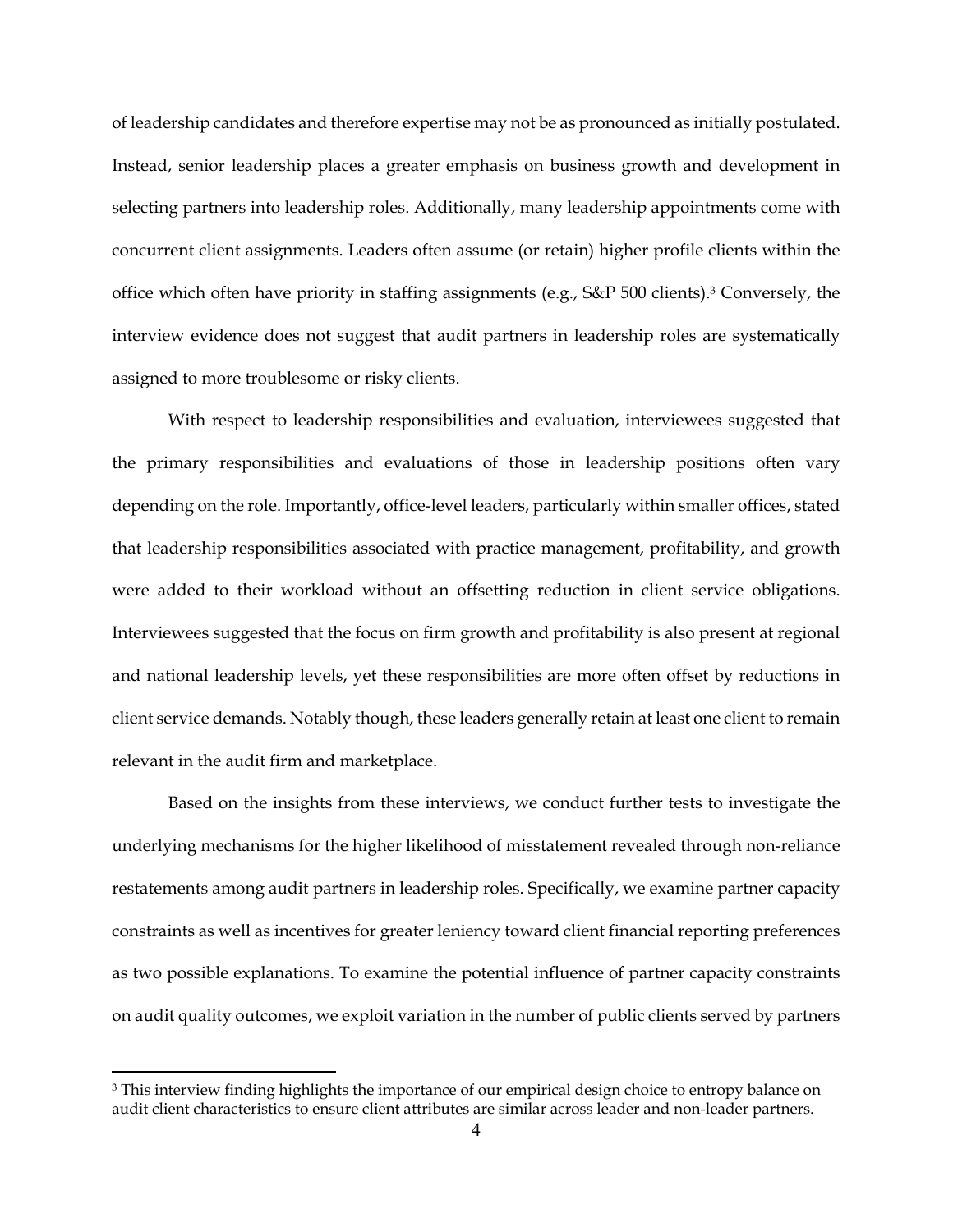in leadership roles, the distance of leader partners' clients from the audit office, the scope of the leadership roles and office size. To examine whether enhanced business development and growth incentives detract from audit quality, we determine whether the likelihood of misstatement is more pronounced when clients purchase a greater amount of non-audit services (NAS) from a leadership partner. The results from these analyses provide evidence that capacity constraints play a role in the observed association between audit partners in leadership roles and audit quality. Specifically, we find that audit quality is lower when the partner in a leadership role serves a larger number of clients, serves clients located farther from the office, is an office-level leader or resides in a smaller office. Furthermore, we also find some evidence suggesting that a heightened focus on business development and growth (i.e., when leaders' clients purchase more NAS ) may be an influential factor explaining the lower audit quality of partners in leadership roles.

To draw more reliable inferences, we re-perform our primary and cross-sectional tests using an alternative proxy for audit quality – income-increasing discretionary accruals. We find similar evidence of lower audit quality, as measured by greater income-increasing discretionary accruals, among clients of partners who occupy leadership roles. In cross-sectional analyses, consistent with the misstatement tests, we find that these results are evident among clients of leaders in smaller offices, leaders serving more clients, and clients that purchase a greater amount of NAS. Collectively, the results provide corroborative evidence of lower audit quality among partners in leadership roles driven by both capacity constraints and the incentives that arise from increased emphasis on business development and growth.

Finally, we supplement our association-based tests with an alternative design to further strengthen identification. We limit the sample to companies that had a partner that became a leader during 2017-2019 and do not change their audit partner or audit firm so that we have at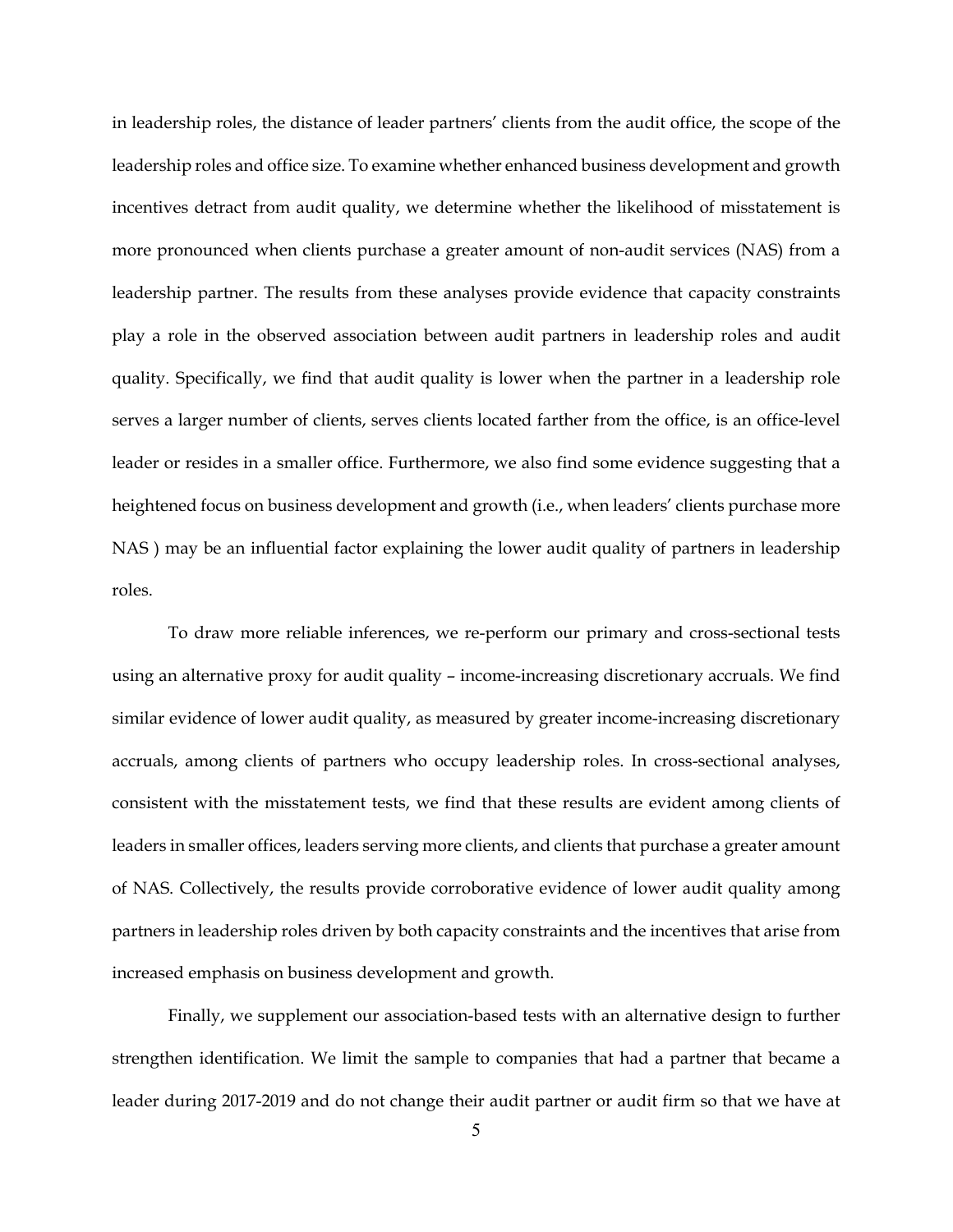least two consecutive years with the same audit firm and partner. In doing so, this provides us with an opportunity to examine how audit quality changes for clients in the years before and after their audit partners' leadership appointment. In this within-firm analysis, we find that both the likelihood of misstatement and income-increasing discretionary accruals are higher after the partner assumes the leadership role.

This study makes important contributions to the auditing literature and has meaningful implications for accounting firms, audit committees, regulators, and standard setters. First, in our archival analyses, we find that audit partners in leadership roles provide lower audit quality on average relative to colleagues focused solely on client service. This result appears to be driven by capacity constraints, particularly within smaller offices, and may extend to business development incentives (at least in terms of NAS fees). These findings should be particularly informative to audit firms when designing and implementing leadership transitions, workload allocations, concurring partner assignments, and performance evaluations as well as audit committees when determining who is best suited to be the client's next audit partner. Furthermore, they may also be of importance to regulators when selecting audit engagements for inspection that pose a higher risk of quality deficiencies and to standard setters in their efforts to finalize quality control standards that emphasize the importance of audit firm leadership (IAASB 2020).

Second, the qualitative aspect of our study provides unique insights into the characteristics and responsibilities of accounting firm leaders that have seldom been examined in the accounting literature. Although Beck et al. (2019) conducts interviews to learn more about the *oversight responsibilities* of regional managing partners, we interview prominent leaders of large accounting firms at all levels (office, regional, and national). In doing so, we provide insight into not only leadership responsibilities, but also the *selection and evaluation* of partners in leadership roles.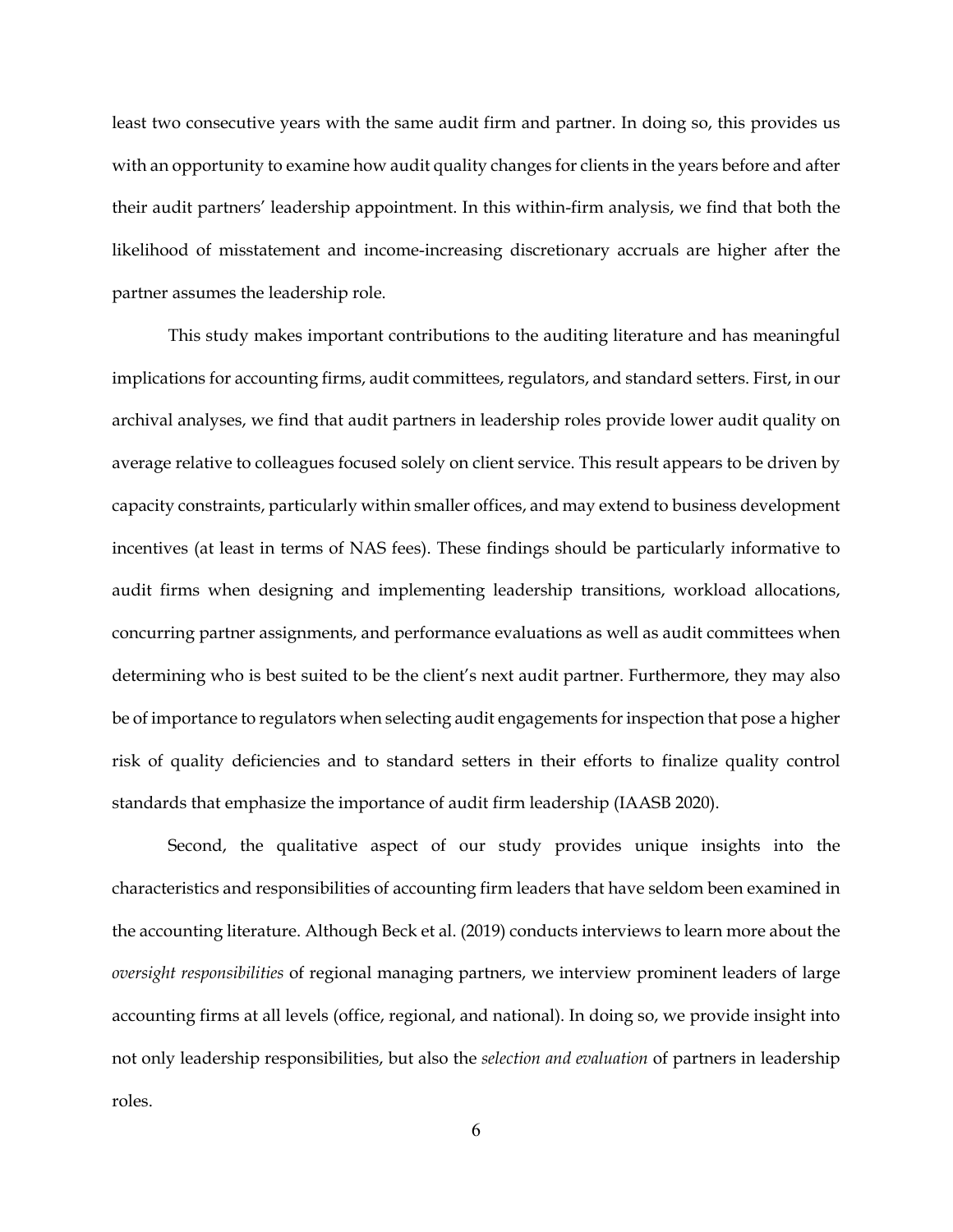Furthermore, this study's findings contribute to the growing literature which examines the influence of audit partner characteristics and experience on audit effectiveness. Although certain studies in international settings suggest that partners' client-specific and industry experience positively influence audit quality (Chen et al. 2008; Chin and Chi 2009; Chi and Chin 2011; Chi et al. 2017), recent research in the U.S. suggests that observable lead partner characteristics may not matter to audit quality (Burke, Hoitash, and Hoitash 2019; Lee, Nagy, and Zimmerman 2019; Gipper, Hail, and Leuz 2020; Aobdia et al. 2021a; Aobdia, Choudhary, and Newberger 2021b). Our study provides initial empirical evidence of the influence that holding a key leadership role can have on audit quality, particularly when reductions in partners' allocated workloads are minimal and business development is a priority. As such, the results of this study provide empirical support for the recent trend among large accounting firms to consolidate leadership positions and simplify their market and sector structures, thereby shifting more audit partners back to client service roles.4

The remainder of the paper is organized as follows. Section 2 reviews prior literature and provides motivation for our hypothesis. Section 3 outlines our research design and archival sample. Section 4 presents the descriptive statistics and empirical results. Section 5 describes the results of interviews we conducted to provide additional insights into our empirical results. Section 6 presents additional empirical analyses based on observations from our interviews, and Section 7 concludes.

<sup>4</sup> Several interviewees referred to recent trends to consolidate leadership positions and simplify market and regional sectors in their firms. For example, PwC (EY) transitioned the U.S. market structure from 20 (5) to 9 (3) regions.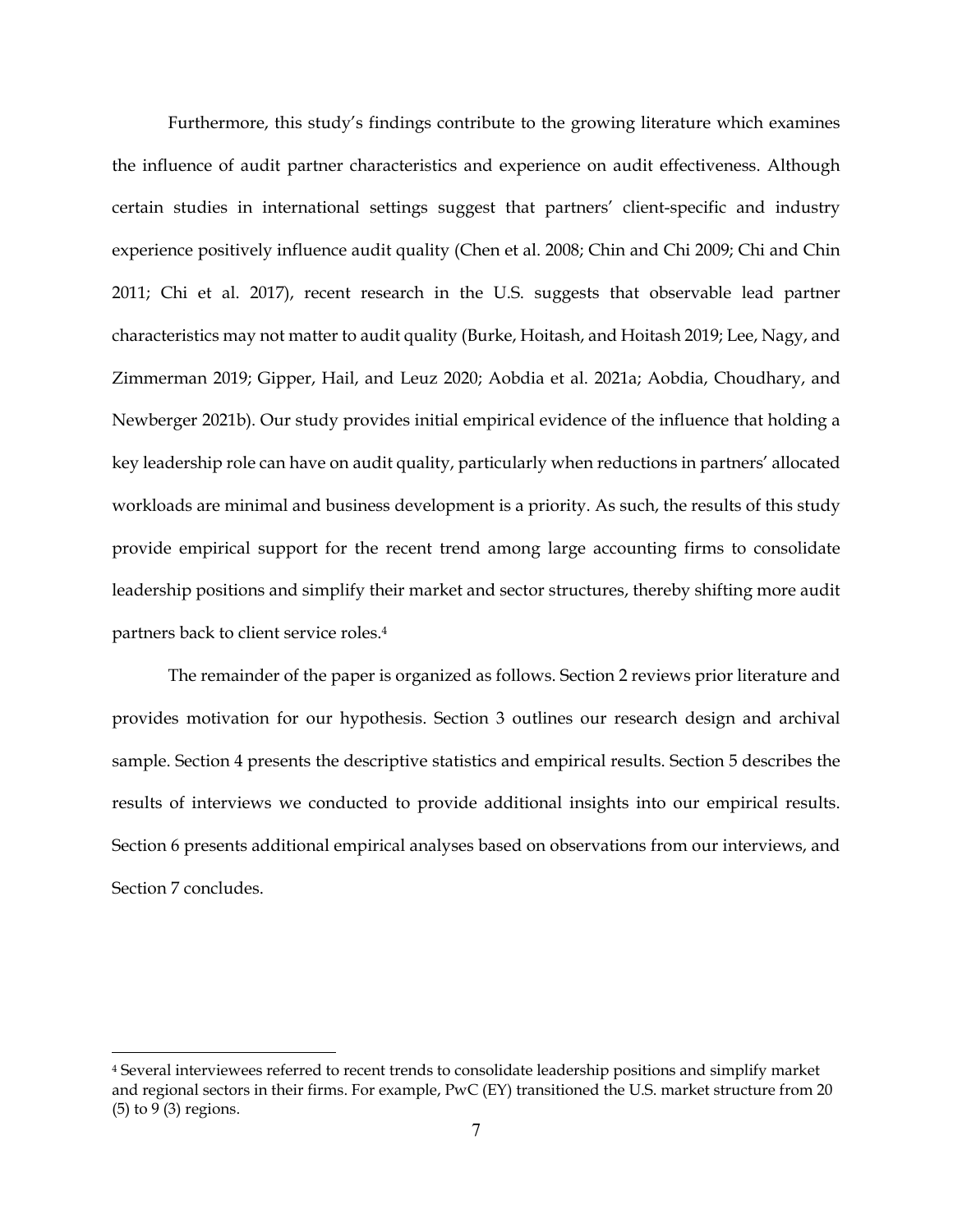#### **2. Prior literature and hypothesis development**

#### *Reputation, experience, and expertise*

The influence of leadership roles on the quality of audit partners' engagements is an important empirical question. Leaders in accounting firms often set the standard by which performance is measured (IFAC 2007) through their commitment to quality. According to ISQM 1, leaders are a component of a firm's quality management system (IAASB 2020). Although regulatory oversight and firm quality control structures should incentivize a minimal level of audit quality among all audit partners, reputational concerns among partners in leadership roles are likely more salient given their prominent status within their firms and in the local marketplace. DeAngelo (1981) argues that the risk of reputational damage incentivizes auditors with greater reputational capital at stake to provide high quality audits. Several studies provide empirical support for this argument. For instance, research suggests that audit quality is higher among larger audit firms (Becker, DeFond, Jiambalvo, and Subramanyam 1998) and larger audit offices (Francis and Yu 2009), which arguably have greater reputation at risk. Other studies highlight the detrimental effects of a tarnished reputation (e.g., Weber, Willenborg, and Zhang 2008; Skinner and Srinivasan 2012). Thus, given the prominent status of audit partners with leadership roles within the audit firm and the local marketplace, reputational considerations should incentivize these partners to provide high quality audits.

In addition to reputational concerns, partners promoted into leadership roles have presumably acquired significant experience and expertise during their careers. Recent archival evidence, primarily in international settings, suggests a positive association between partner experience/expertise and audit quality (Chi et al. 2017; Chen et al. 2017). For example, using data from Taiwan, Chi et al. (2017) find that, after controlling for the partner's client-specific experience, a partner's generic (pre-client) experience is negatively associated with discretionary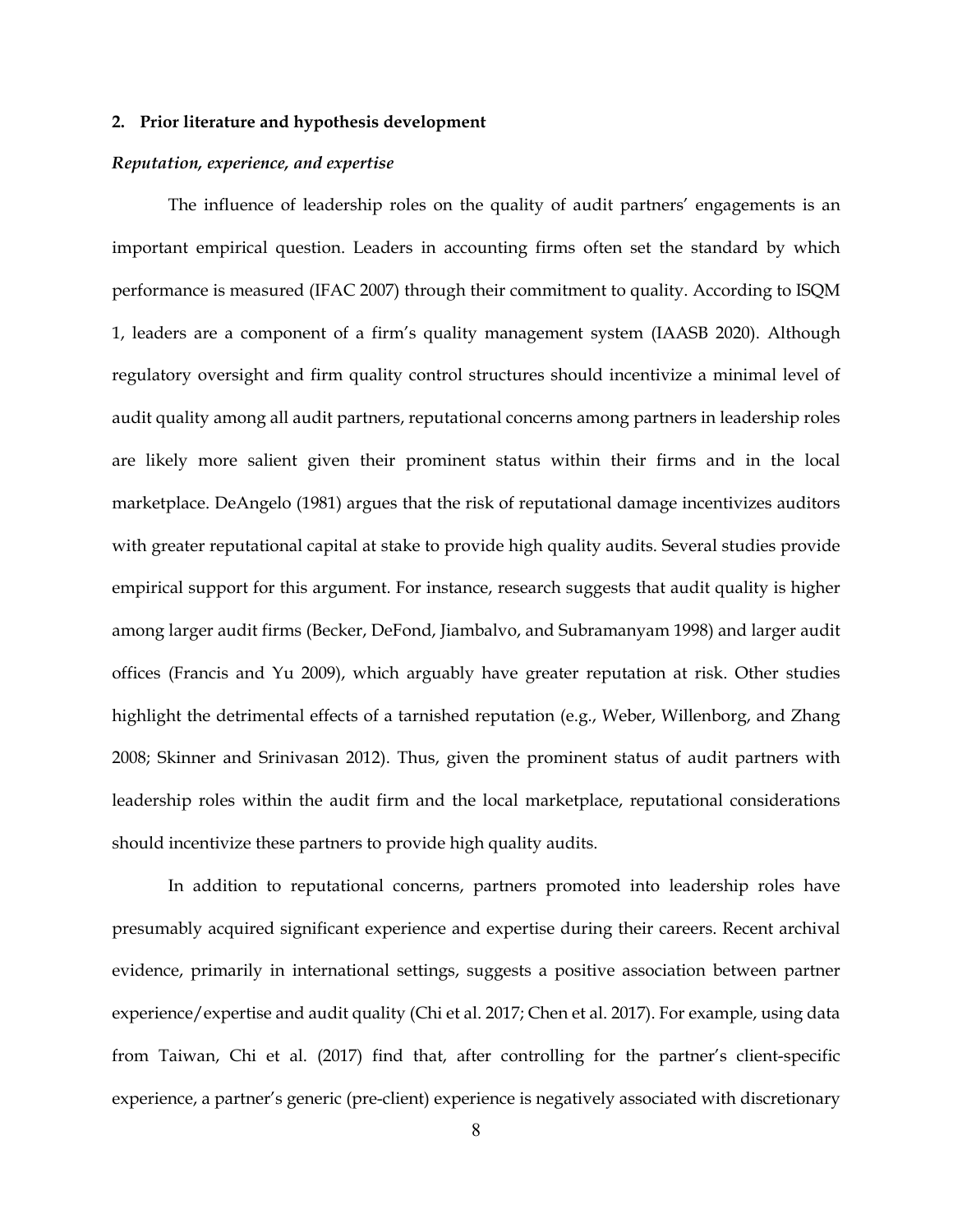accruals. In the U.S. setting, the influence of partner age and experience on audit effectiveness in the U.S. is limited to associations with audit fees (Lee et al. 2019, Burke et al. 2021), which could reflect increased audit hours and effort (Caramanis and Lennox 2008; Deis and Giroux 1992, 1996). Yet as a measure of expertise, Bell, Causholli, and Knechel (2015) find that partner industry specialization is associated with higher audit quality using internal assessments of audit quality from a Big 4 firm.

#### *Partner capacity constraints and objective functions*

Although reputation, experience, and expertise predict higher audit quality outcomes among audit partners holding leadership roles, the additional administrative tasks could lead to a lower level of involvement in audit engagements. In their review of the audit partner literature, Lennox and Wu (2018, p. 9) state that "a heavy workload could distract a partner from giving adequate attention to an audit and could motivate the partner to take shortcuts instead of gathering all the required audit evidence." Thus, the busyness of an audit partner in a leadership role could have direct bearing on their time and effort available for each audit engagement, leading to less involvement with the engagement team and more cursory reviews of audit work (Christensen et al. 2021; Goodwin and Wu 2016; Sundgren and Svanström 2014).

To date, much of the research examining the association between audit partner busyness focuses on the number and size of client engagements the partner oversees and has yet to consider the influence of administrative responsibilities associated with leadership roles, which likely involve a significant time commitment. For example, Sundgren and Svanström (2014) find a negative association between partner busyness and the propensity to issue a going concern opinion for soon-to-be-bankrupt private companies in Sweden. Lai, Sasmita, Gul, Foo, and Hutchinson (2018) find evidence in Malaysia that partner busyness is associated with larger absolute discretionary accruals. For Chinese and U.K. audit partners, respectively, Gul et al.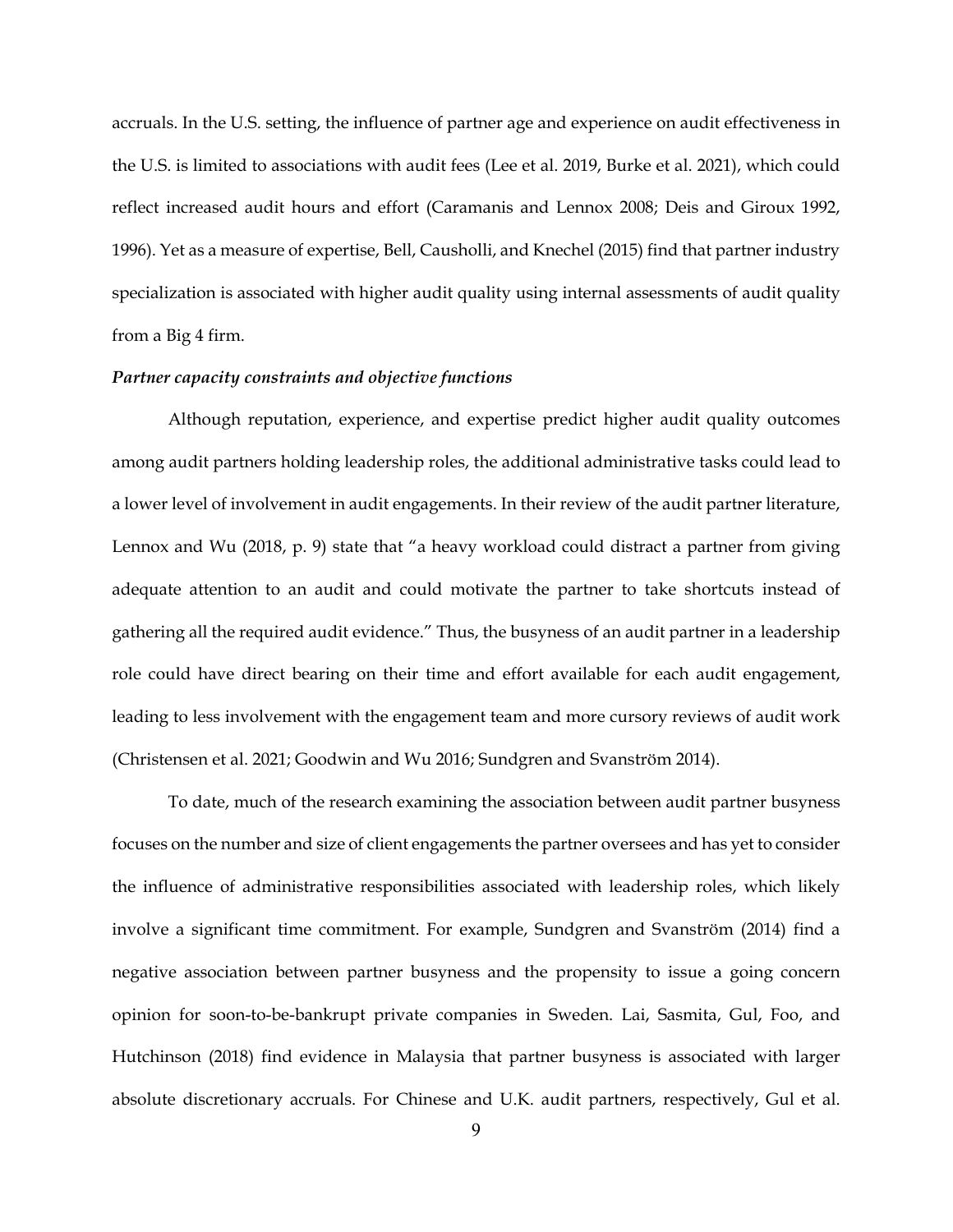(2013) and Cameran et al. (2020) also find a negative association between partner busyness and audit quality proxies. Thus, to the extent administrative responsibilities of leadership roles constrain the amount of time partners are able to allocate to their engagements, audit quality may suffer.

In addition to capacity constraints, we recognize that partners in leadership roles may place increased emphasis on client satisfaction or retention given the market-related expectations placed on these partners. Accordingly, auditors often need to balance regulator and other stakeholder expectations with client demands. In this regard, not all research suggests that audit partners' primary objective is to maximize audit quality. For example, Knechel et al. (2013) find a positive association between audit partner compensation and client portfolio size and client gains, suggesting that auditors may prioritize growing the business and maintaining client relationships over other considerations. In a discussion of Kallunki, Kallunki, Niemi, and Nilsson (2019), Aobdia (2019a) comments on the weak association between engagement partner IQ and audit quality suggesting that higher IQ partners may be more concerned with conducting profitable audits or growing the business.5

Given the tension inherent in these competing arguments with respect to the influence of leadership roles on audit partners' audit quality, we express our hypothesis in the null form. Formally stated, our hypothesis is as follows:

<sup>&</sup>lt;sup>5</sup> An illustrative example of how a focus on firm growth and profitability can impact audit quality is Melissa Koeppel, Grant Thornton's Milwaukee office audit practice leader from 2002 to 2008 and later the office managing partner from 2008 to 2011. During her time in these leadership positions, Grant Thornton Milwaukee, and specifically Koeppel, won three new clients, serving as the initial engagement partner for each. However, these clients were fraught with both fraudulent activity and audit deficiencies during her time as the audit engagement partner, with Koeppel being named in both SEC and PCAOB enforcements (See SEC AAER No. 3719 for more details). This example highlights how a partner's objective function can promote new business and profitability over audit quality considerations.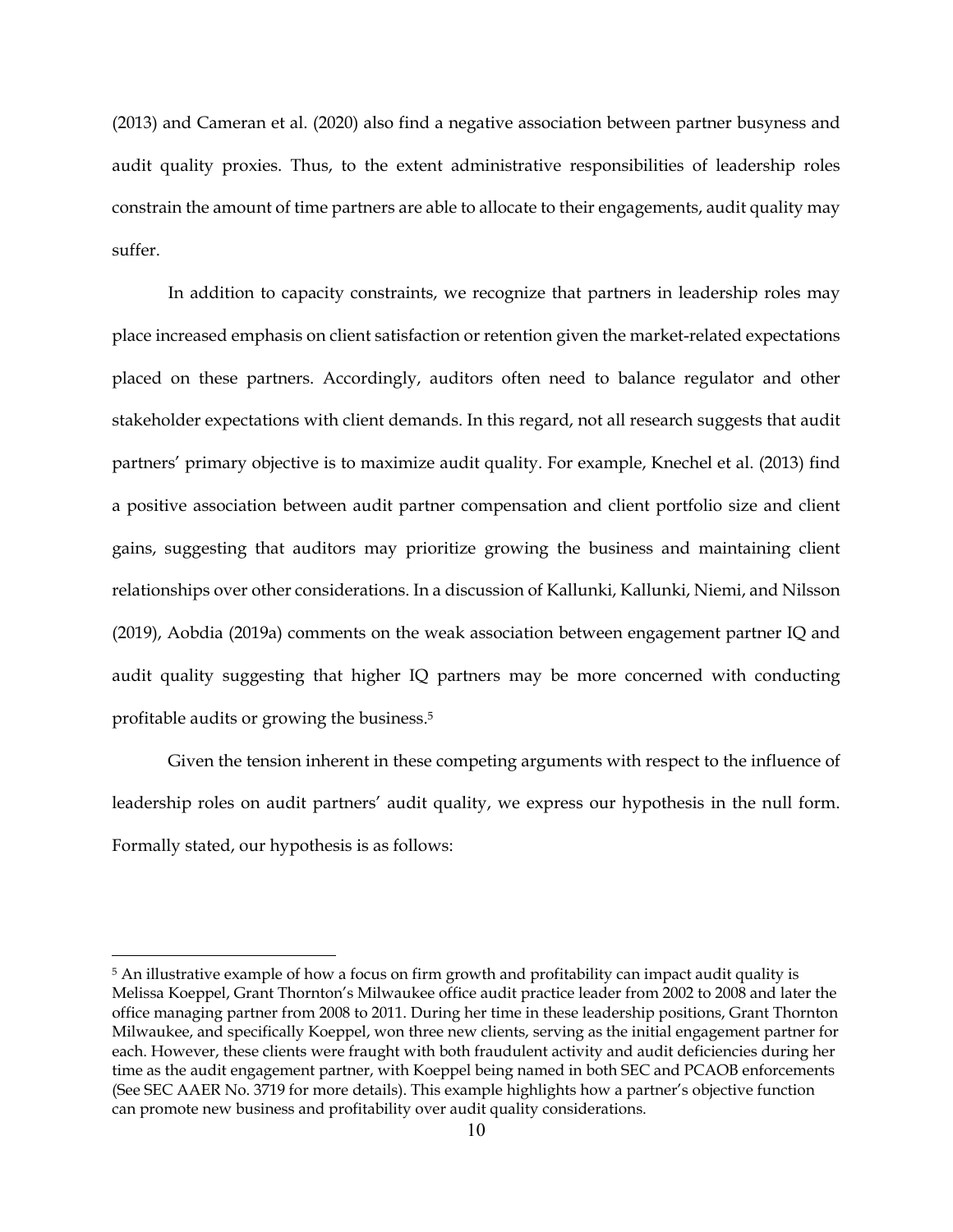**HYPOTHESIS 1 (H1)***: Audit quality does not differ for audit partners in office, regional, or national leadership roles relative to audit partners that do not hold such roles.* 

#### **3. Empirical methodology**

#### *Measures and models*

#### *Test variables*

Our explanatory variable of interest is whether an audit partner holds an office, regional and/or national leadership role during the sample period. To specify this measure, we begin by collecting U.S. engagement partner identities for publicly traded companies using the PCAOB Form AP disclosure.<sup>6</sup> On October 13, 2020, the Auditor Search database included 3,092 unique audit partners affiliated with the six global network U.S. audit firms (the Big 4, GT and BDO), of which, 2,766 conduct audits of issuers during our sample period. The remaining partners, which we exclude from our sample, conduct audits of employee benefit plans or investment companies exclusively.

To determine whether these partners hold a leadership position, we undertook online searches based on the partner's name and audit firm. Many of these searches led to press releases announcing the leadership role appointment or professional networking website profiles (e.g., LinkedIn). In the event that these websites lacked complete information, or profiles were not available, we searched for partner profiles on their respective audit firm's website (more typical for the non-Big 4 audit firms) or for mentions on university alumni websites or nonprofit board websites for boards on which these partners serve. This search process enabled us to ascertain whether partners held office, regional, or national leadership roles during the sample period for 2,602 of the 2,766 (94 percent) audit partners that conduct audits of issuers, minimizing concerns

<sup>&</sup>lt;sup>6</sup> PCAOB Rule 3211 (available at: https://pcaobus.org/Rules/Pages/Rule-3210-3211.aspx) requires audit partners to be identified in the Form AP disclosure within 35 days of the annual audit report filing for auditors' reports issued on or after January 31, 2017.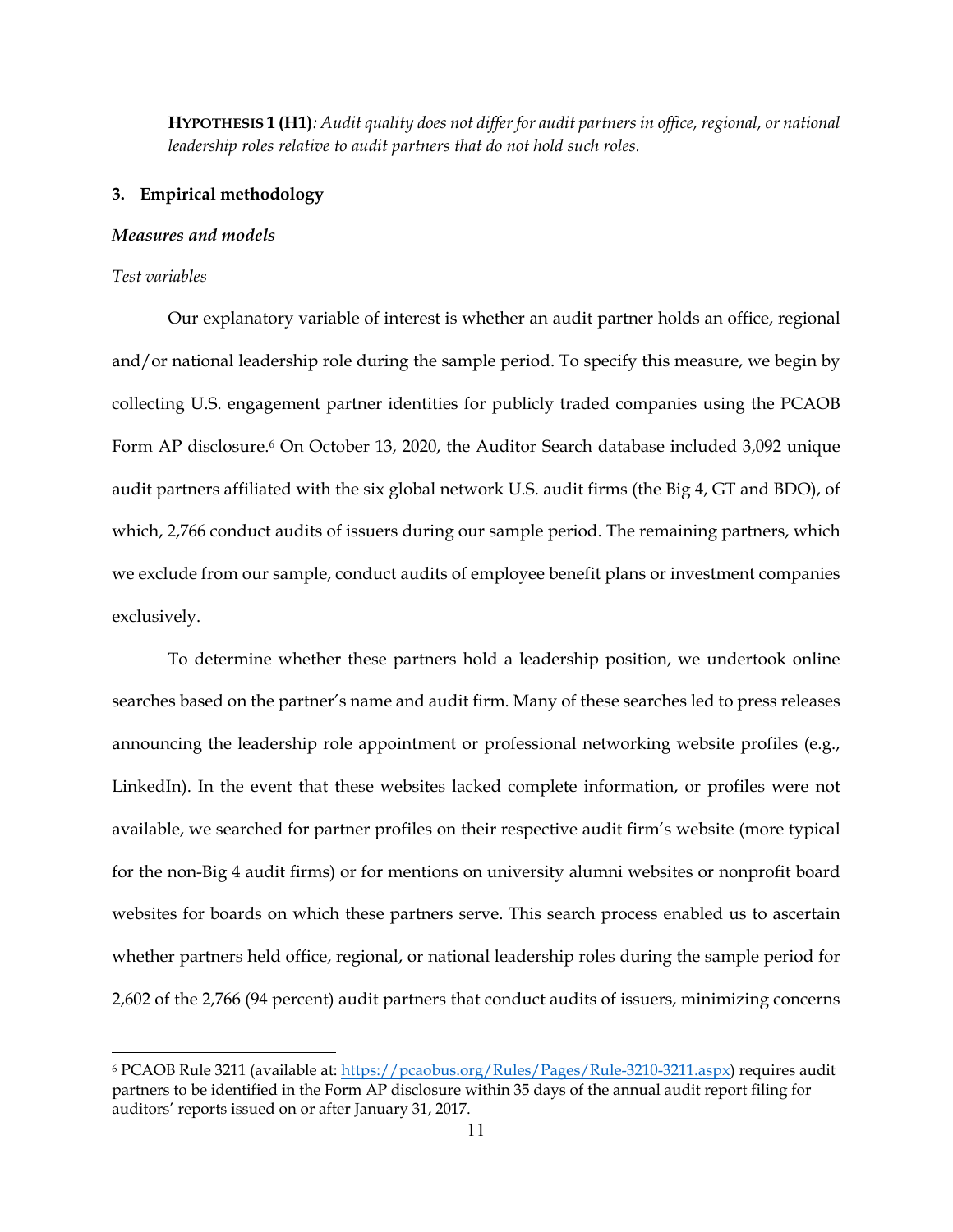surrounding sample selection bias. Further, we were able to determine gender, CPA licensure date, and undergraduate alma mater for 2,411 of these partners. However, due to unavailable data in Compustat or Audit Analytics and the removal of financial institutions and utilities, we exclude 242 of these partners, resulting in a final sample comprised of clients audited by 2,169 audit partners, of which 374 (approximately 17 percent) hold at least one firm leadership role.7 *Model design, control variables and estimation technique* 

To test our hypothesis regarding whether audit quality varies among audit partners with and without leadership roles, we estimate the following model using logistic regression with robust standard errors clustered by client:

*Audio Quality* 
$$
_{it} = \beta_0 + \beta_1 PARTNER\_LEADER_{i,t} + \beta
$$
 *Controls*<sub>i,t</sub> + *Industry Fixed Effects* +  
*Year Fixed Effects* +  $\varepsilon_{it}$  (1)

*Audit Quality* is captured as misstated annual periods revealed through subsequent annual financial statement restatements (*RESTATE*) identified in the Audit Analytics Non-Reliance Restatement database. However, we recognize that not all restatements are indicative of a failed audit (Plumlee and Yohn 2015). As such, we separately examine the subset of "non-reliance" restatements (often referred to as Big R restatements) that trigger an 8-K filing with the Securities and Exchange Commission (*BIGR*) and the subset of "revision" restatements (often referred to as little r restatements) corrected in subsequent periodic filings (*LITTLEr*). Big R restatements not only retract reliance on the previously issued audit opinion but are also associated with subsequent litigation against the auditor (Christensen et al. 2020). Little r restatements relate to

<sup>7</sup> In 2018, the Top 6 firms had 336 unique office locations identified in audit opinions. Given that we identify audit partners holding office, regional, and national-level leadership roles, the number and percentage of audit partners holding leadership roles in our sample appears reasonable. Importantly, only 42 audit partners with a leadership role, i.e., less than 2 percent of partners for the global 6 firms in the Form AP database, were excluded from the sample due to missing control variable data.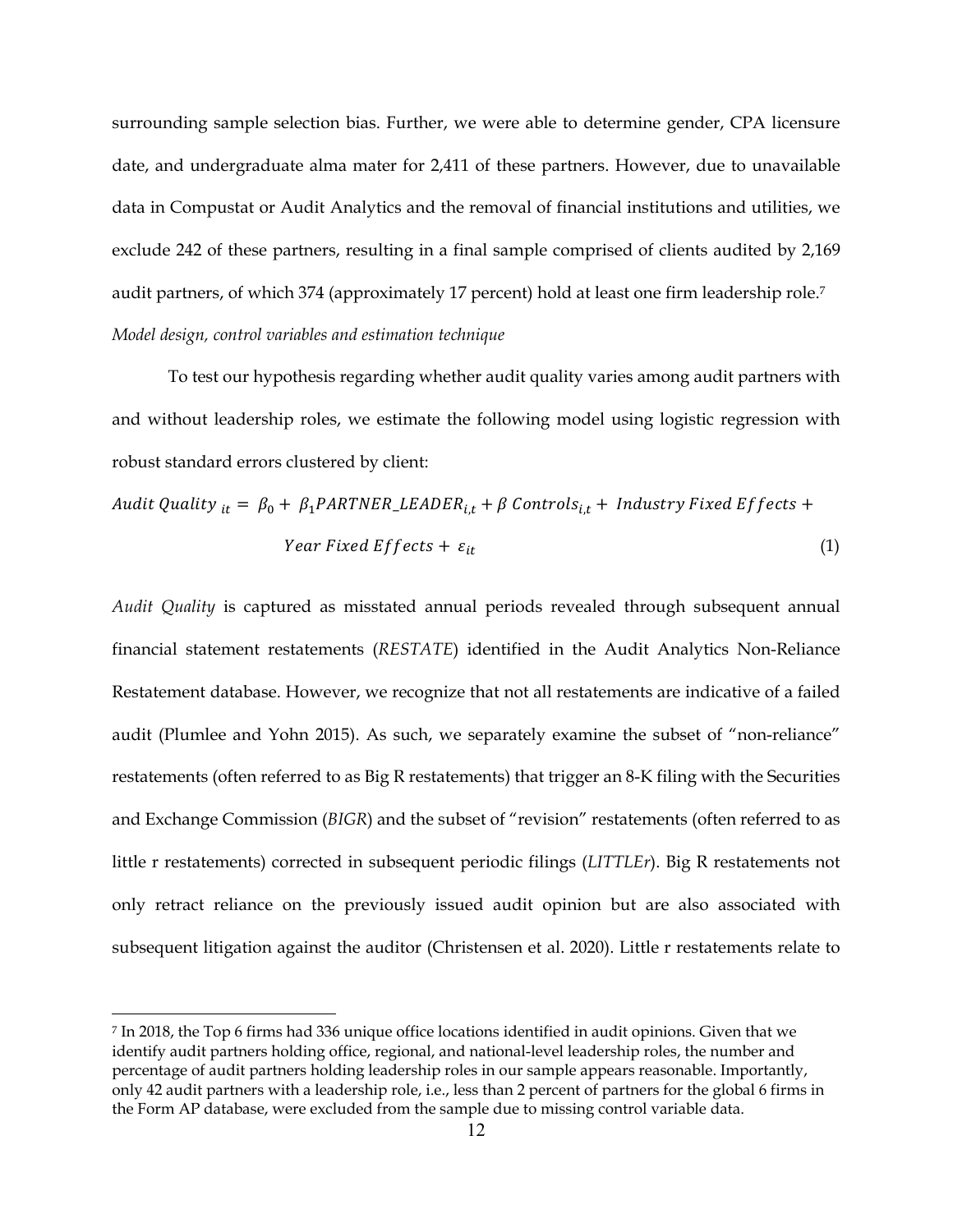instances in which prior periods are assessed as materially correct on a standalone basis, but the accumulation of errors is deemed to be material in the current year. These cumulative errors are corrected in the prior year accounts displayed in the current periodic filing without issuing a separate amended filing or revised audit opinion for the misstated financial statements (Plumlee and Yohn 2015).8

*Controls* is a vector of control variables that have been shown in prior research to influence audit quality (Francis et al. 2005; Francis and Yu 2009; Reichelt and Wang 2010; Aobdia 2019a). This vector of variables is composed of various measures to control for observable partner characteristics, audit firm/office characteristics, and client and industry characteristics. Audit partner characteristics include partner gender (*PARTNER\_GENDER*), years of work experience (*PARTNER\_YRS\_EXP*), education (*PARTNER\_EDUC*), industry local market share (*PARTNER\_IND\_SHARE*), and number of clients (*PARTNER\_NUM\_CLIENTS*) (Che et al. 2018; Lee et al. 2019; Burke et al. 2019). We also control for audit firm size (*BIG4*), whether the client is new to the audit firm (*AUDITOR\_SWITCH*), and whether the client's fiscal year-end occurs in the traditional busy season for auditors (*BUSY*). Additionally, we control for audit office industry specialization (*OFFICE\_IND\_EXP*) and office size (*OFFICE\_SIZE*). We include controls for client characteristics such as client size (*LNASSETS*), complexity (*LNGEOSEG*, *LNBUSSEG*, *FOREIGN*), whether the client is involved in a merger or acquisition (*MERGEACQ*), current and expected growth (*SGROW*, *BM*), performance (*CFO*), volatility (*SDCFO*), inherent risk as proxied by the ratio of accounts receivable and inventory to total assets (*INVREC*), leverage (*LEVERAGE*), and financial distress (*LOSS*, *GC*). We control for the risk of litigation (*LIT*) and the effectiveness of

<sup>8</sup> In our primary test with *BIGR* as the dependent variable, we exclude all company-year observations with a *LITTLEr* restatement and vice versa, which leads to slightly different sample sizes across these tests.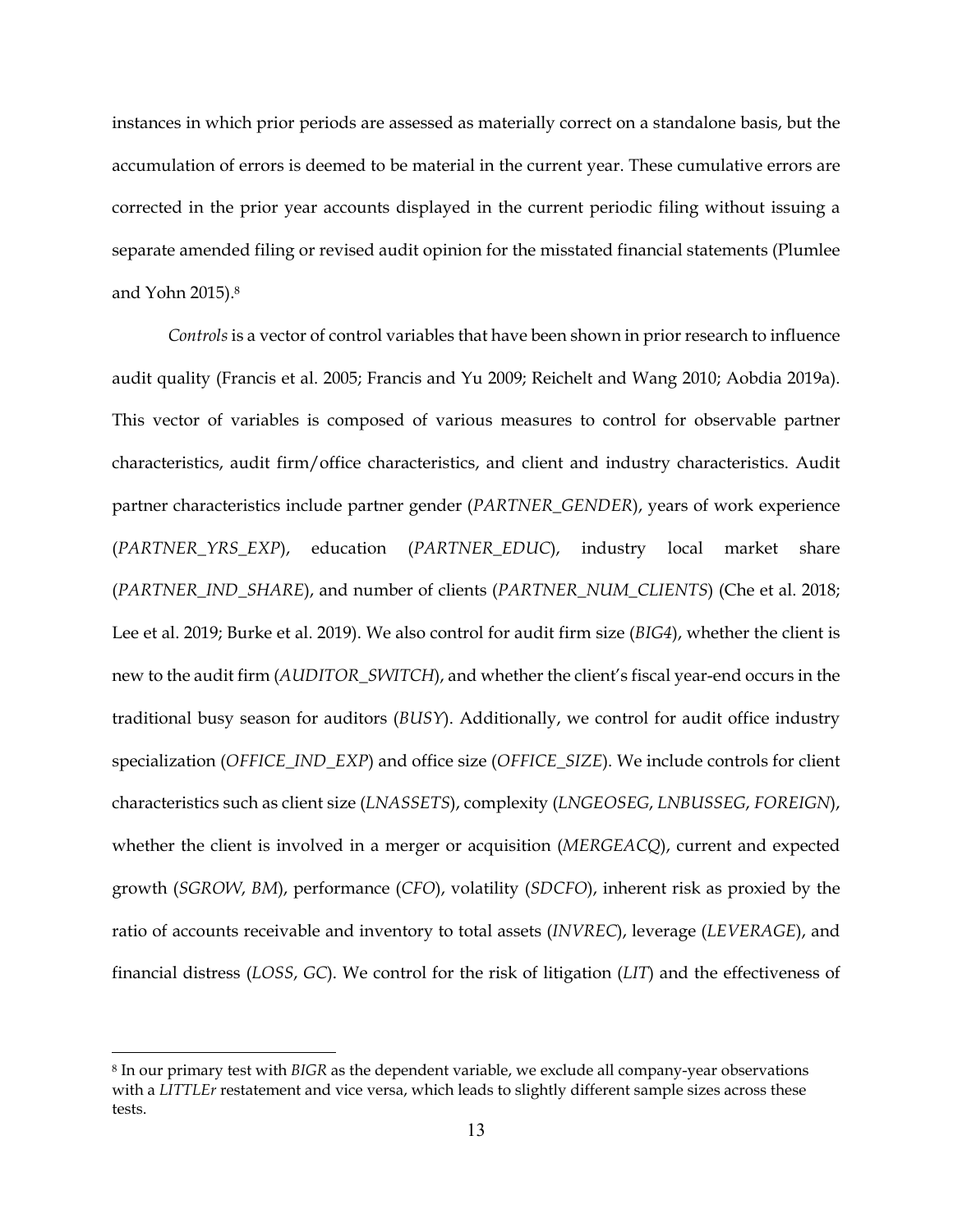the client's internal control environment based on whether the client has a material weakness in internal controls (*WEAKNESS*). To reduce concerns that partners in leadership roles are more typically assigned to problematic clients, we include controls for whether the client disclosed a material weakness in internal controls or announced a restatement of the financial statements in the two years prior to the current year (*LAG2\_ICMW*, *LAG2\_RES\_ANN*). Finally, we include industry and year fixed effects to control for variation in audit quality across industries and over time. All variables are defined in Appendix A and all continuous variables are winsorized at the 1st and 99th percentiles.

Further, we employ entropy balancing on the first (mean) and second (variance) moments to mitigate concerns that our results are due to observable differences in partner, audit firm/ office, and client characteristics between audit partners with and without leadership roles.9 We balance on all partner, audit firm/office, and client characteristics (*Controls* described above) plus all fixed effects (year and industry). We present entropy balancing descriptive statistics showing the effectiveness of rebalancing in Appendix C.

## *Sample composition*

In assembling the sample, we begin by retrieving all available company-year data from Audit Analytics. After merging this data with the Compustat Fundamental Annual database and Form AP data on issuer audits for companies with fiscal years 2016 to 2019, we are left with 18,734 company-year observations with available data.10 Our sample period begins in 2016 as this is the

<sup>9</sup> Entropy balancing is a covariate balancing technique introduced by Hainmueller (2012). The technique is an "equal percent bias reducing" matching method, which ensures that covariate imbalance improves after matching. It uses an iterative process to reweight control sample observations until the means (and other higher order moments) of the control sample covariate distributions approximately equal those in the treatment sample. This technique also has the benefit of not generating random matches and not discarding observations, leading to increased power (McMullin and Schonberger 2020). McMullin and Schonberger (2020) discuss and apply entropy balancing in an accounting setting. We follow their approach in implementing entropy balancing in our paper.

<sup>10</sup> Data on restatements was obtained in July 2021.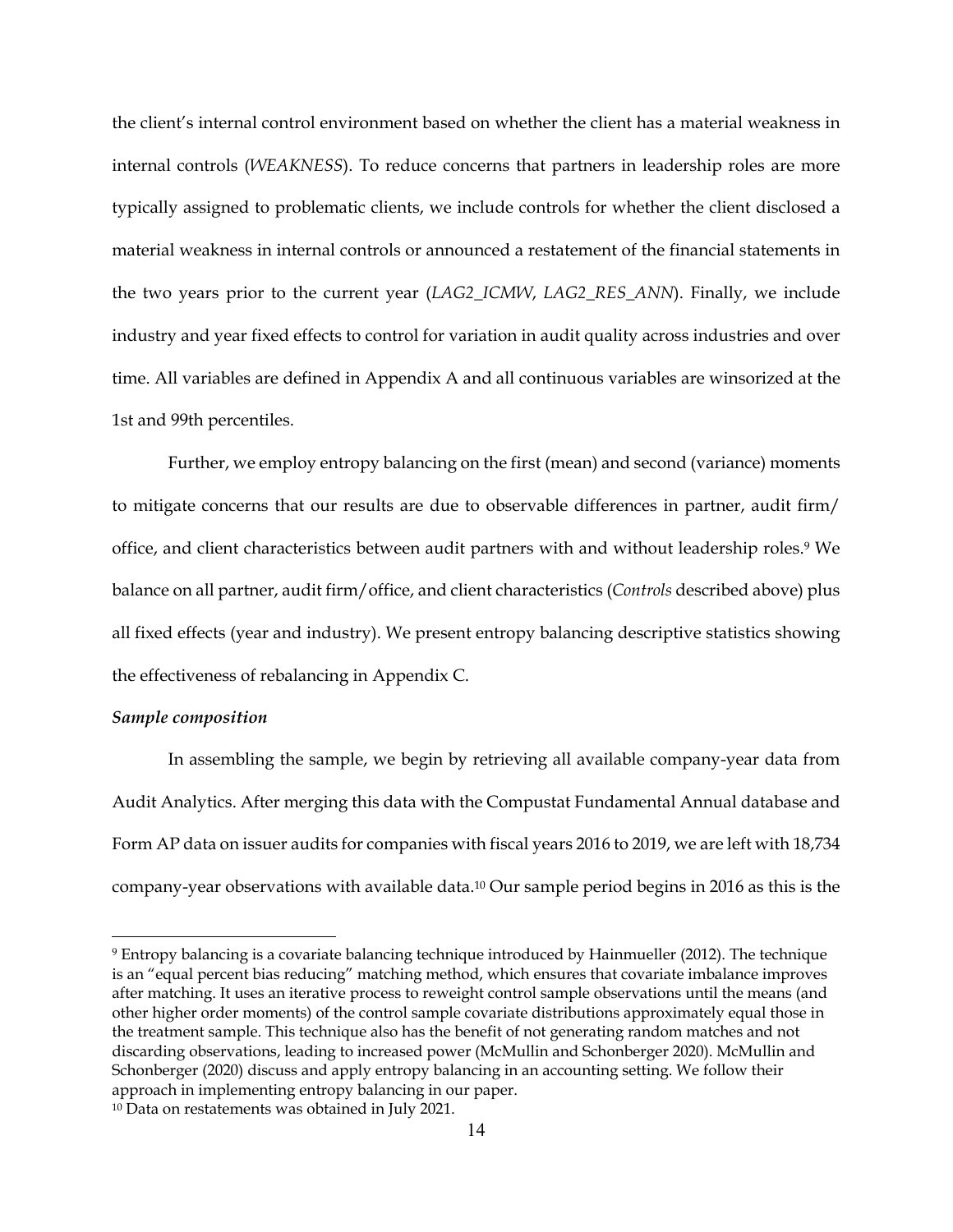first year Form AP data is available and ends in 2019 to allow sufficient time for misstatements to be revealed through subsequent restatement announcements. We then remove 6,618 observations not audited by one of the six largest U.S. audit firms (the Big 4 and GT, BDO) and 25 observations with assets that do not exceed \$1 million (Bills et al. 2016). We lose 2,878 observations due to missing partner background data, including education, gender, and work experience, and missing data in Compustat or Audit Analytics necessary for specifying client and auditor control variables. Table 1 outlines the sample selection procedures.

### [INSERT TABLE 1]

## **4. Empirical test results**

#### *Descriptive statistics*

Table 2, Panel A, presents descriptive statistics of the variables used in our analyses. Within our final sample of 9,213 company-year observations, we find that 17 percent are audited by audit partners in a leadership role (*PARTNER\_LEADER*). Approximately 65 percent of these observations (12 percent of the final sample) are audited by partners with office leadership roles, while 35 percent hold regional or national leadership roles (5 percent of the final sample). Mean logged total assets (*LNASSETS*) are 7.31, which translates to average total assets of \$1.50 billion. We note that 5 percent of the company-year observations in our sample are misstated (*RESTATE*), with 20 percent of those misstated observations (1 percent of the final sample) being revealed through an 8-K filing disclosing a non-reliance restatement (*BIGR*) and 80 percent (4 percent of the final sample) revised in subsequent periodic filings (*LITTLEr*). Distributions of other model variables appear reasonable based on prior research.

Table 2, Panel B, presents univariate tests of mean differences in our dependent and independent variables between company-year observations audited by partners in leadership roles and partners not in leadership roles *prior to* entropy balancing. We find that the mean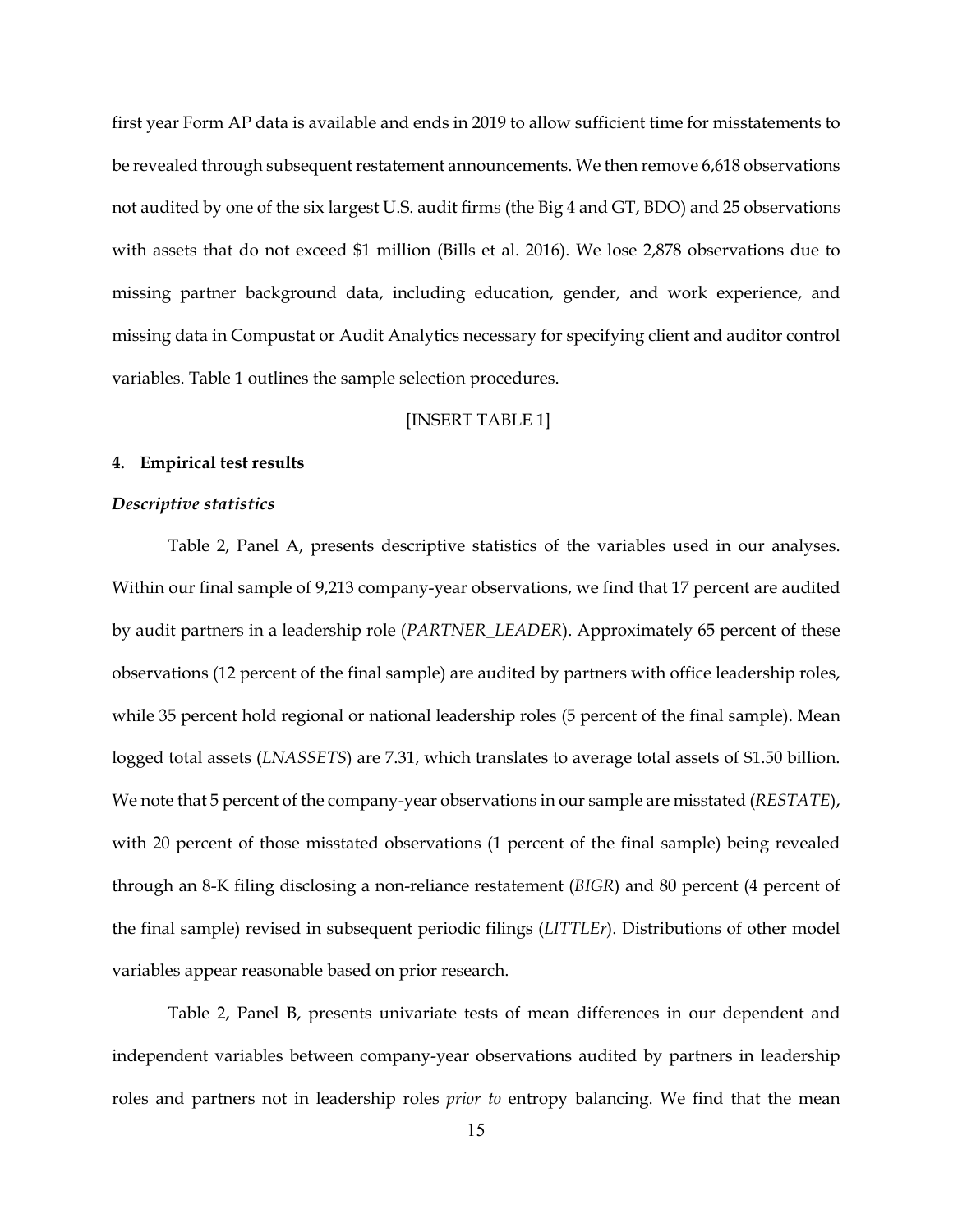frequency of misstatements as revealed through any restatement (*RESTATE*) are higher for clients of audit partners in leadership roles compared to audit partners not in leadership roles. This higher frequency appears to be driven by a higher incidence in misstatements revealed through non-reliance restatements (*BIGR*). In subsequent analyses, we investigate our hypothesis in a multiple regression framework to control for important covariates that can influence audit quality. Before turning to those tests, we note that partners in leadership roles exhibit greater gender diversity (*PARTNER\_GENDER*), have more experience (*PARTNER\_YRS\_EXP*), are more likely to have been educated in a top accounting program (*PARTNER\_EDUC*), have larger client industry local market-share in terms of client fees (*PARTNER\_IND\_SHARE*), and serve fewer clients (*PARTNER\_NUM\_CLIENTS*) relative to audit partners focused solely on client service. We also note several differences in audit firm/office characteristics and client portfolio characteristics, highlighting the importance of the entropy-balancing procedure to achieve covariate balance along these observable dimensions. Appendix C displays the pre- and postentropy balancing descriptive statistics for all model independent variables. As shown in the last column of Appendix C, entropy balancing achieves effective reweighting of control (non-leader) observations to match the mean and variance of auditor and client characteristics of treatment (leader) observations.

Table 2, Panel C, presents the Pearson correlations between model variables. We find positive correlations between clients served by partners in leadership roles and misstatements revealed through any restatement and Big R restatements. Consistent with the univariate tests presented in Panel B, we find a positive correlation between leadership roles and partner experience, education in a top accounting program, market share in the industry, and a negative correlation with the number of clients served by a partner. Other correlations appear consistent with prior research findings.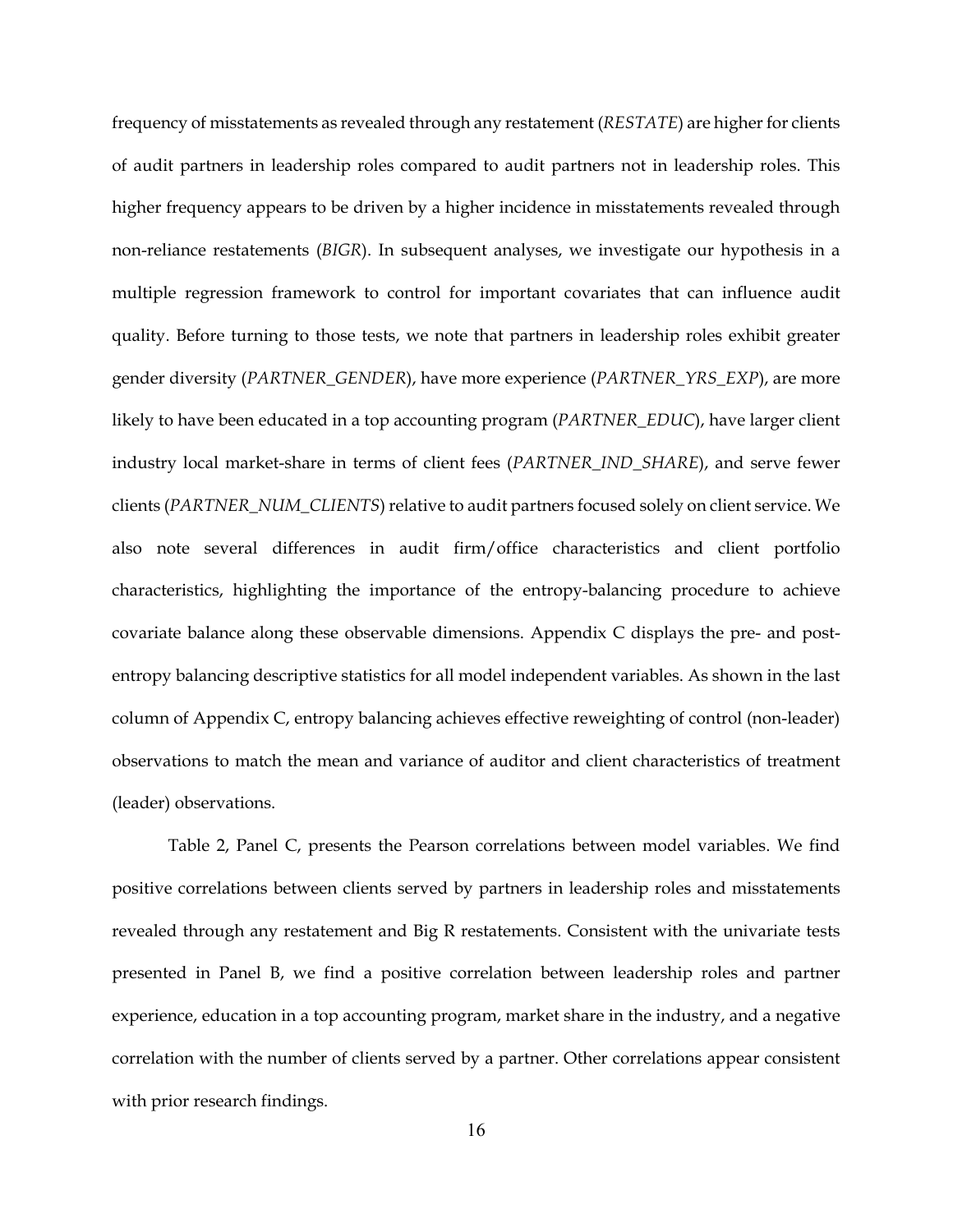#### [INSERT TABLE 2]

#### *Hypothesis tests*

Table 3 presents the results of tests of our hypothesis. Our estimation of the model for Big R and little r restatements excludes little r and Big R restatement observations, respectively.11 Although we find an insignificant association between audit partners holding leadership roles and misstatements generally (*RESTATE*) and little r restatements (*LITTLEr*), we find a significant positive association ( $p < 0.05$ ) between audit partner leadership status and misstatements revealed through a subsequent non-reliance restatement (*BIGR*). In terms of economic significance, the predicted probability of a misstatement revealed through a non-reliance restatement is about double for clients audited by partners in leadership roles compared to partners focused solely on client service (0.8% compared to 0.4%) holding all other model variables at their mean values. These results provide evidence suggesting that on average, the quality of audits performed by partners in leadership roles is lower than that of partners not in leadership roles.12

#### [INSERT TABLE 3]

### **5. Interview evidence**

#### *Institutional background from interviews*

Our empirical analyses suggest that leadership roles can impact audit partners' audit quality; however, the initial results provide limited insights about the underlying cause. Following recommendations to incorporate field evidence into archival research by

<sup>11</sup> Results including all observations in all models are quantitatively and qualitatively consistent with tabulated results.

<sup>&</sup>lt;sup>12</sup> In an untabulated test, we find the results are robust to limiting the sample to existing clients only (i.e., removing first year client assignments to reduce the possibility that the results are an artifact of short tenure).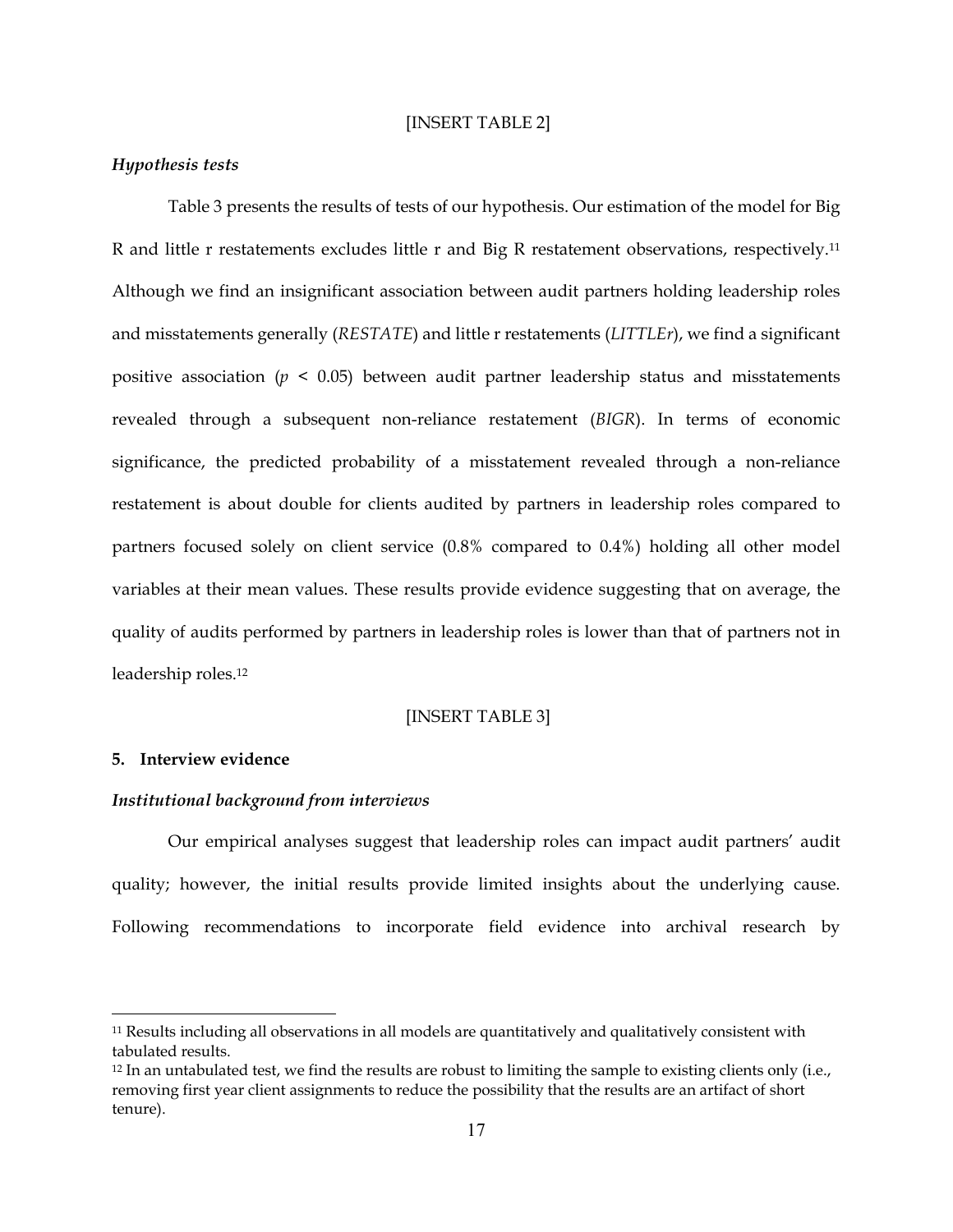communicating directly with individuals involved in the phenomena to develop a richer understanding of the setting (Peecher and Solomon 2001; Soltes 2014), we conduct semistructured interviews of 21 U.S. audit partners who hold or recently held leadership roles. As previously discussed, this approach follows recent multi-method studies and allows for additional insight into the nature and nuances of leadership positions at audit firms.13

We identified our participants through alumni contacts and recommendations from participants. In Table 4, we report demographic information of the interview participants. All participants currently serve or have served as engagement partners on SEC issuer audits. Of the 21 respondents, 14 (7) are current (retired) partners; 12 (9) identified as Big 4 audit partners (non-Big 4 partners); and 18 (3) are male (female). In terms of leadership positions held by the interviewees, 19 hold or held office-level leadership roles, 7 hold or held regional-level roles, 2 hold or held national-level roles.<sup>14</sup> Three of the interviewees hold or held local professional practice leadership roles, 4 hold or held audit practice leadership roles, and 13 hold or held managing partner roles. Thirteen of the 21 participants are included in our archival dataset used for our empirical tests.

## [INSERT TABLE 4 HERE]

In our semi-structured interviews, we asked participants a series of open-ended questions about their career path to probe for information with respect to the selection process for audit firm leadership roles, leadership responsibilities, and the leader evaluation process. The interviews were conducted virtually over video conferencing software in October-November

<sup>13</sup> Institutional Review Board (IRB) approval was received prior to conducting the interviews. The study was marked exempt by the IRB.

<sup>&</sup>lt;sup>14</sup> Of the 7 retired participants, all except one retired in the last 4 years while the latter retired ten years ago. Our inferences are unchanged with the exclusion of retired participant responses. All except one of the non-Big 4 firm partners is from a second-tier non-Big 4 firm (Grant Thornton, BDO, RSM); the latter is from a national firm and our inferences are unchanged if we exclude this participant's responses.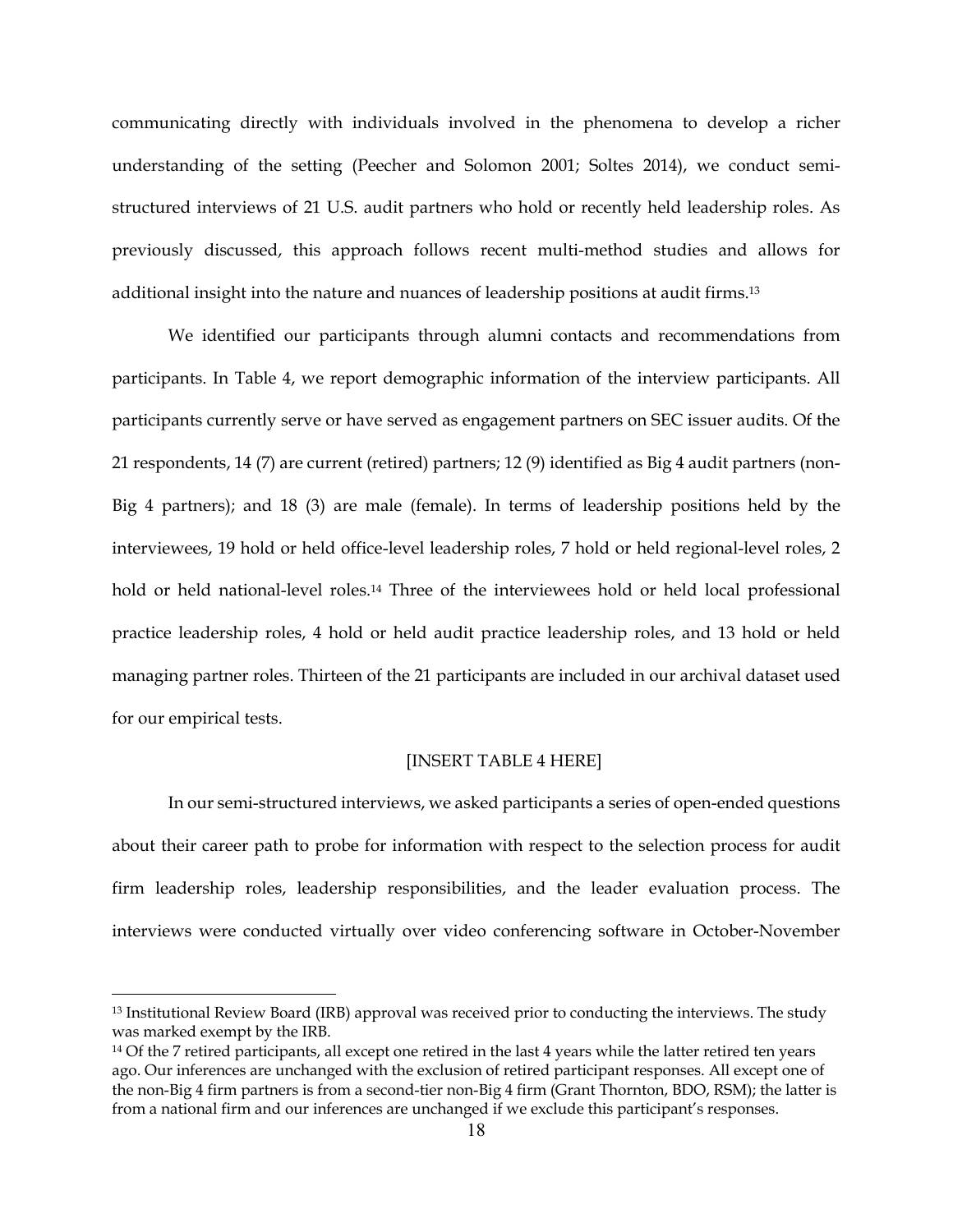2020, with interviews lasting from 35 to 60 minutes (average of 50 minutes). The interviews were recorded and transcribed for accuracy. Appendix B provides the full interview protocol.

Following the interviews, we identified categories for potential responses to each question and determined whether the interviewee responses addressed these categorizations. Based on an initial test coding of the interviews, we made minor modifications to the coding scheme by combining or adding response categories. Two of the authors coded the responses independently, and then reconciled all remaining differences with the third author present. The inter-coder agreement averaged 90.87 percent, Scott's  $Pi = 0.733$ , and Cohen's Kappa = 0.735, which is an acceptable level of reliability (Landis and Koch 1977). In the next section, we highlight key themes that emerged from our interviews with respect to the leader selection process as well as leader responsibilities and evaluation.15

#### *Leader selection process*

We begin with the leadership selection process. From the interviews, three key themes emerged. First, leaders are generally asked to assume these roles by existing leadership, even if they do not seek to hold these roles, and their selection often coincides with a prominent client assignment. Second, selection criteria tend to focus on client service, development of firm personnel, and ability to grow the practice. Third, while candidates must demonstrate an acceptable level of technical expertise, a higher level of technical expertise is not a determining criterion for selection into most leadership roles.

Most (about 60%) of our interview participants suggested that while they were willing to

<sup>&</sup>lt;sup>15</sup> We believe that the number of interviewees was sufficient to draw reliable inferences from the interview process as no new information was provided in the final interviews. Saturation is reached when little or no new information is added by successive interviews (Guest et al. 2006). Accordingly, we examined the frequency of new topic discussion over the set of interviews ordered by time to verify that saturation was achieved (Guest et al. 2006).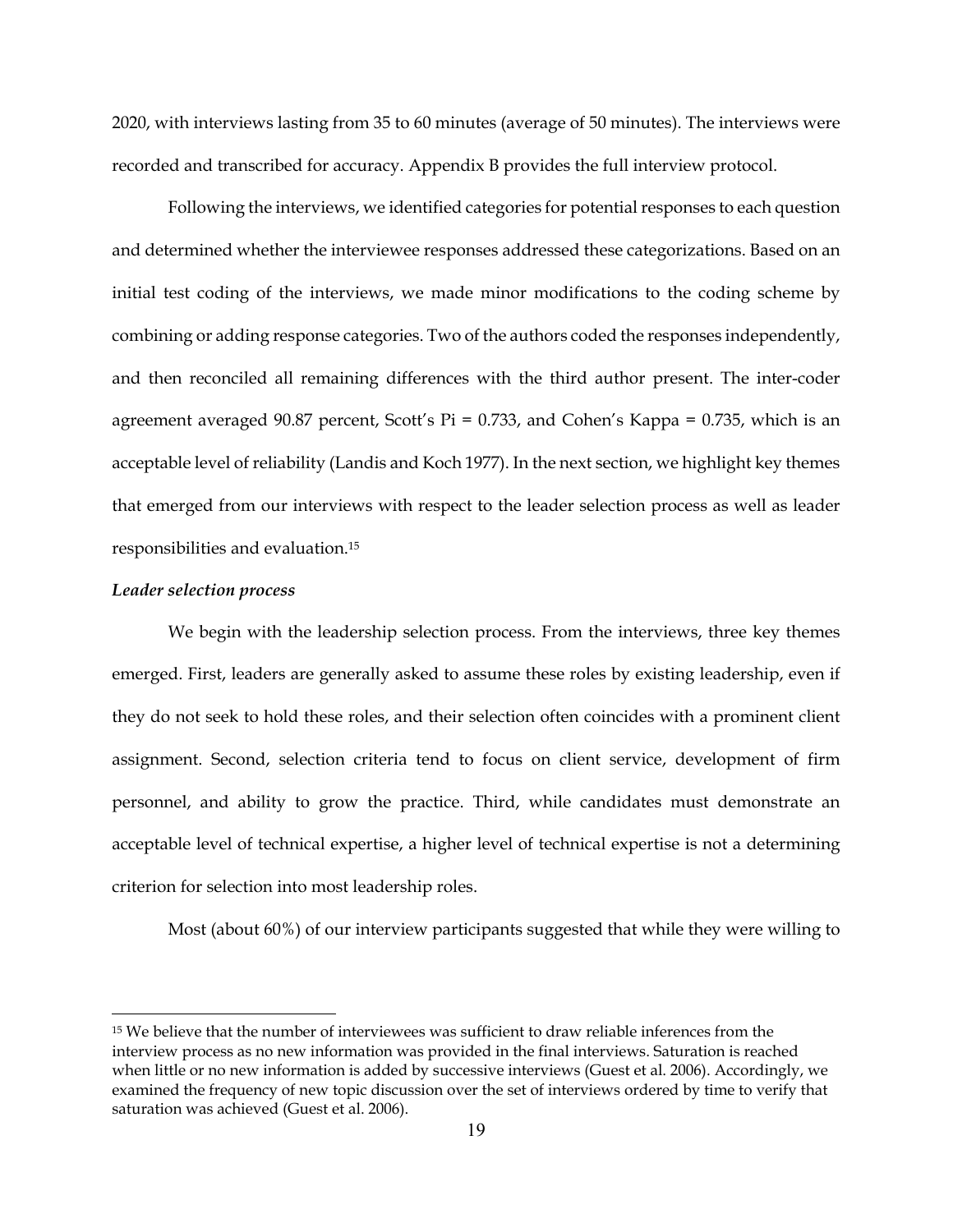take on leadership roles when asked to serve by existing leadership, they did not actively seek out these roles. About half of the interviewees (10 of the 21) noted a formal selection process, whereby leaders are selected by a panel of senior audit firm leadership. Interviewees suggested that larger offices often had a "grooming" process for office managing partners whereby new leaders shadow their predecessor, whereas the process was less formalized in smaller offices.

When identifying partners for leadership positions, the selection criteria often include assessments of a partner's abilities to *serve their clients, develop their people, and grow the practice*  within their service line*.* For example, Interviewee 10 stated that "Office managing partners are really focused on new business development." In this regard, Interviewees 1-3, 5-9, 14, and 17-21 mentioned that entrance into a leadership role generally occurs with consideration of client assignments and rotations. According to Interviewee 5, "In my case, the rotations really drove my relocation and then the leadership assignments came with whatever I happened to be doing." Furthermore, Interviewee 3 shared "I had to win new clients and roll on to actually one of the biggest ones [in the office, which] is one I won right when I got here." This emphasis on growth and business development is important not only for an initial leadership position but remain so as a leader progresses to higher positions within the firm.

Interviewees suggested that audit quality was important in building and maintaining a strong reputation with senior leadership. For example, Interviewee 8 offered that "a good track record in terms of serving their clients and a good quality history" was integral to earning the respect of partners. However, technical expertise was not necessarily deemed a key consideration in leadership candidate evaluation. According to our interview participants, partners must demonstrate an acceptable standard of quality with respect to technical skills in order to be promoted to partner, but audit partners in leadership roles are not necessarily the partners with the greatest technical expertise in the firm. Interviewee 2 suggested that technical experts can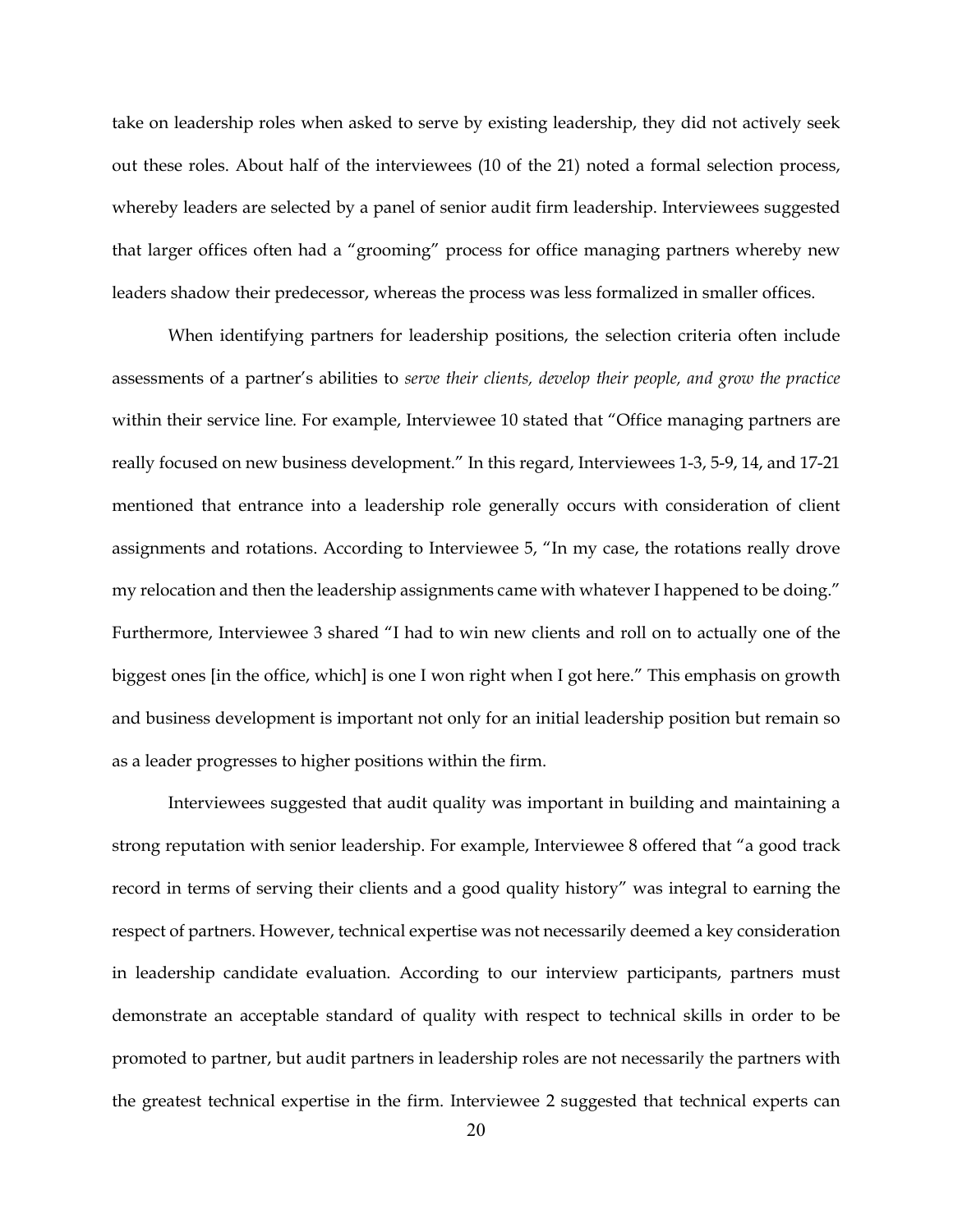sometimes even find themselves ill-equipped for a role that requires a significant emphasis on business growth and managing and developing people.

#### *Leader responsibilities and the evaluation process*

As with the selection process, the evaluation of leadership partners is generally conducted by other leaders at a higher rank (i.e., regional leaders evaluate office leaders, national leaders evaluate regional leaders, and audit firm board evaluates national leaders). Beyond that though, participant responses offered the perspective that evaluations of those in leadership positions can vary depending on the role, where emphasis is placed on clients and business lines (e.g., office audit practice leaders and client industry leaders) or on overall management of the firm at the identified market level (e.g., office managing partners, regional or market leaders, and national leaders). Although leaders have a technical component to their evaluation, it is a more limited aspect of their evaluation compared to partners focused exclusively on client service. Instead, they are evaluated heavily in areas consistent with their responsibilities, including practice management and growth, human capital allocation and utilization, and client-oriented profitability and satisfaction. To shed light on the primary responsibilities for each role, we discuss each major designation separately.

With respect to office leadership, interviewees described two types: the office practice leader and the office managing partner. The office audit practice leader is responsible for balancing the risks of current and potential clients with growing the local office audit business<sup>16</sup> and also audit staff development, including coaching and evaluating audit staff to partners. The office managing partner (OMP) is responsible for representing the firm in the local area and is focused on strategy and office growth. For example, Interviewee 14 stated, "The OMP all at one

<sup>&</sup>lt;sup>16</sup> This includes providing local consultations for audit matters to ensure an appropriate level of audit quality is maintained within the office.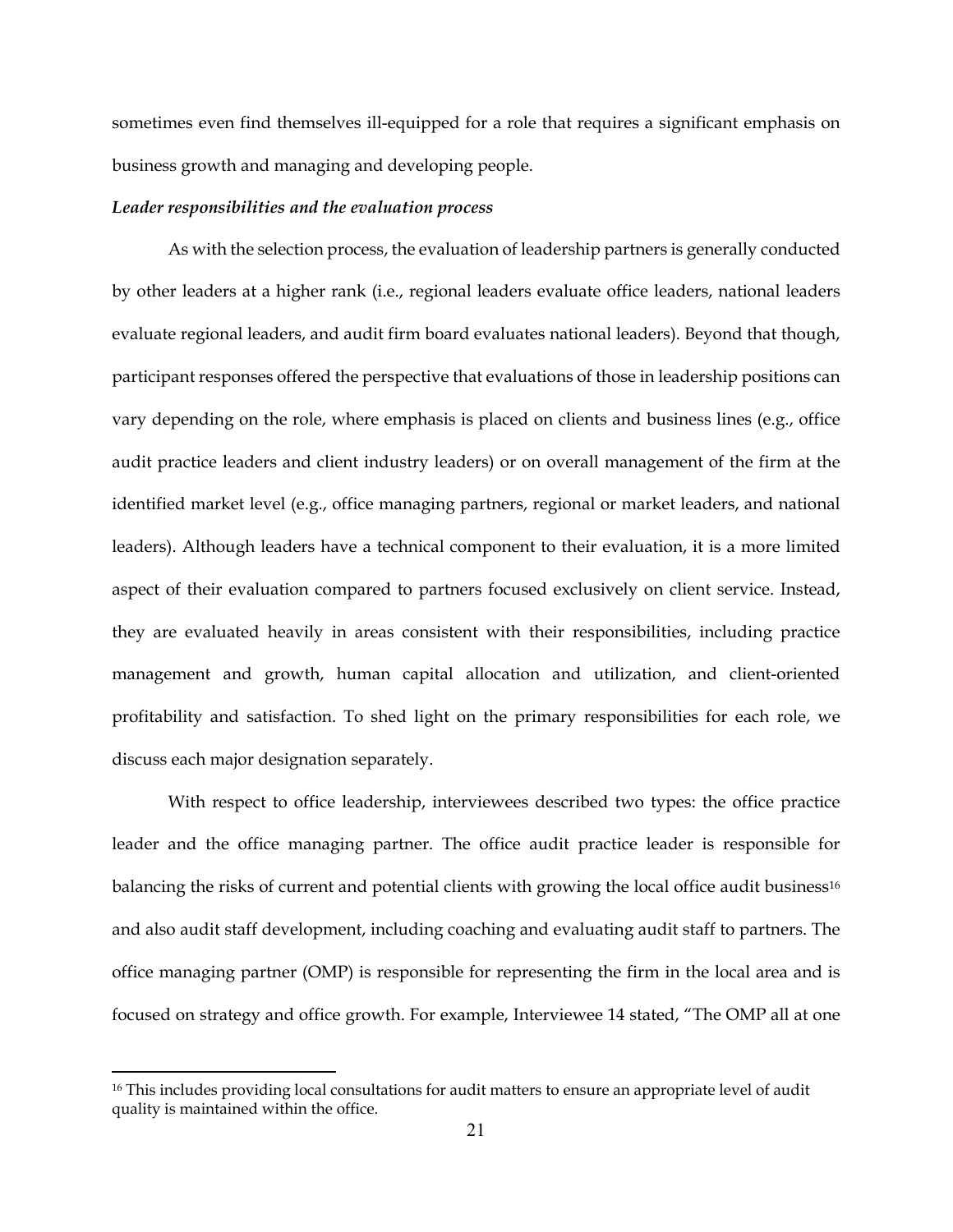time was focused on building or growing the market, being the person in the market, from a community, from a client satisfaction, and from a people perspective, I mean everything about it." Importantly though, this growth is not constrained by service line as Interviewee 11 stated that the OMP's responsibility is "across all three service lines and their primary focus is on revenue growth" and Interviewee 4 emphasized trying to "sell more services to our existing clients as well as obtaining new clients."

At the regional level, leadership roles are similar to office roles but generally oversee the strategy and growth of multiple offices and their associated personnel. Given the increasing scope of these roles, regional practice or market leaders have reduced client service responsibilities to compensate for increased administrative responsibilities. Their primary responsibilities include oversight of human resources and partners in the region and strategic initiatives including growth of the regional practice line or market.

At the national level, the title and responsibilities of national managing partners can vary widely from National Audit Leader to Chief People Officer. Given their national focus and the large-scale administrative responsibilities, client serving responsibilities are often minimized or halted completely.<sup>17</sup> Prone to a higher-level focus, national leaders are primarily evaluated on audit firm growth and profitability. Moreover, given their prominence within the firm, national leaders have significant influence over partner promotions and leadership candidate identification through their participation in selection committees and their reputational capital among other firm leaders.

Importantly, across all leadership levels, interviewees note significant administrative

<sup>&</sup>lt;sup>17</sup> A more client-oriented position within national leadership is the industry leader. Yet, this position also emphasizes national market initiatives for growth and risk management as well as building relationships with current and potential clients. Of note, some firms recognize industry leadership positions at the regional level.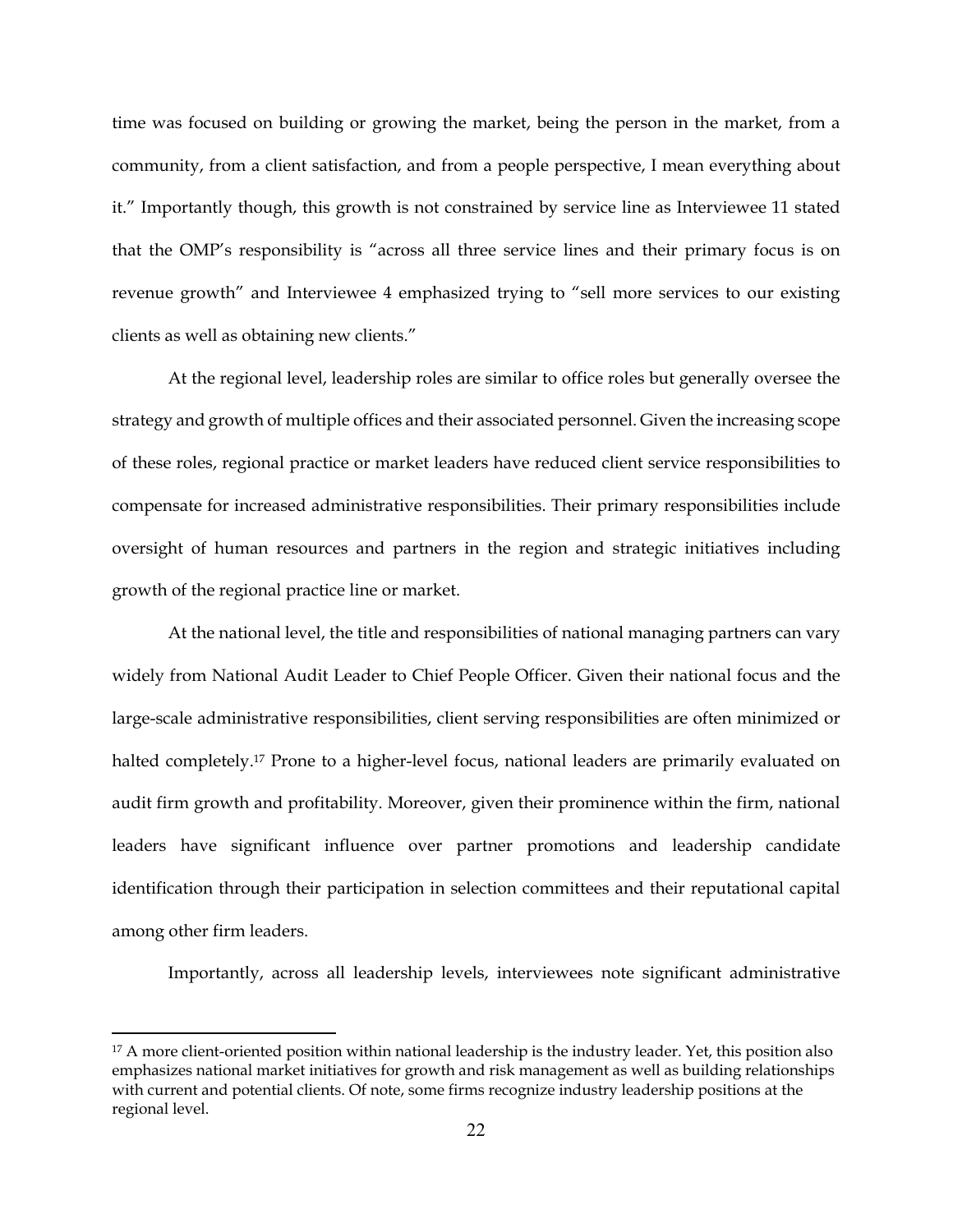responsibilities which include tasks related to practice management, profitability, and growth. Thus, evaluations based on these facets have the potential to alter the objective functions of partners in leadership roles to focus more heavily on business-oriented, rather than audit qualityfocused, objectives. Furthermore, while these additional administrative obligations are generally offset by some client reductions for regional and national leaders, those at the office level, particularly within smaller offices, sometimes do not receive an offsetting reduction in client service. Thirteen of the 21 interviewees noted that that the increase in administrative work associated with office-level leadership roles was not entirely offset by a reduction in client service, leading to more total work hours, particularly among those leading small offices. For example, Interviewee 14 stated "I would say it was like 60- 70% client and then 50% all the other things, which comes out to 120%. But that's how I kind of felt anyway."

Interestingly, although the interviewees regularly spoke of the difficulty of maintaining a client workload while taking on these new administrative responsibilities, many spoke of the need to keep their largest or best clients to maintain relevance within the partnership. For example, Interviewee 2 stated, "don't give up your clients. I mean, stay close to clients, because the more you become this amorphous kind of back-office guy, the harder it is in a tough year to differentiate yourself." Thus, it seems that even if offered the opportunity to reduce client demands further, some would choose to retain clients for their own profitability and perceived long-term success in the firm.<sup>18</sup> Importantly, none of our interviewees provided any basis for the assumption that partners in leadership roles are systematically assigned to riskier or worse clients, thereby helping to mitigate concerns surrounding that particular source of endogeneity.

<sup>&</sup>lt;sup>18</sup> Notably, interview participants recognized the issue of being overburdened. Interviewee 1 stated the following, "We wanted to be very, very careful not to take on too many clients ourselves because quite frankly, then we're just going to fall down in our client quality and that's not going to be good for anybody."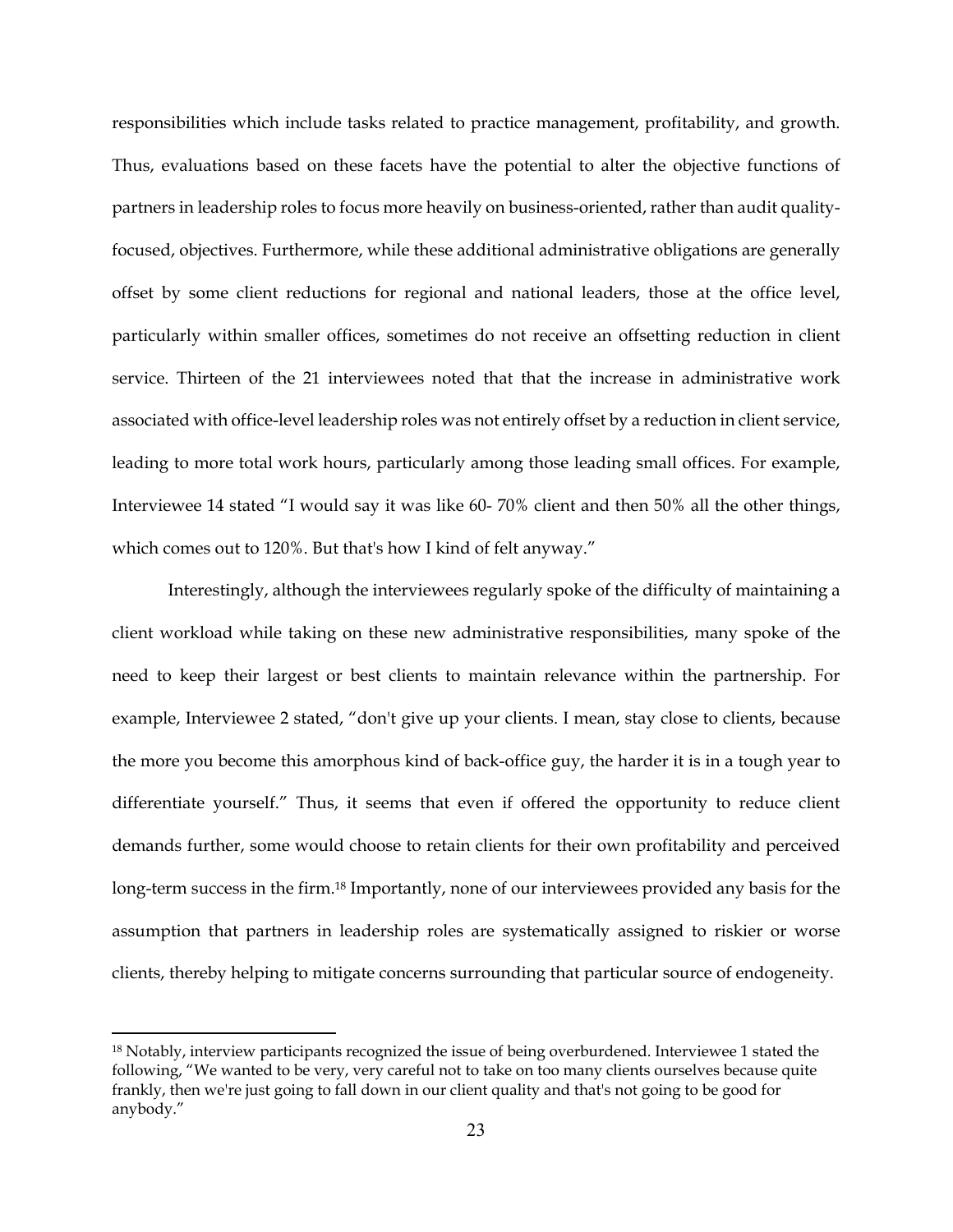#### **6. Additional Analyses**

#### *Partner capacity constraints*

Based on statements from our interview participants, we perform additional analyses to further explore whether capacity constraints play a role in the results presented in Table 5. To examine this, we split our variable of interest, *PARTNER\_LEADER*, based on the following dimensions: number of public clients served, client distance from the office, scope of the leadership role (i.e., the office-level versus regional or national-levels), and office size. We begin with the number of public clients these partners serve. We split our variable of interest (*PARTNER\_LEADER*) into *L\_ONE\_CLIENT* and *L\_GT1\_CLIENT* based on the sample median of public clients served by partners in leadership roles (i.e., 1 client). Given the findings presented in Table 3, we focus our analyses on misstatements revealed through non-reliance restatements (*BIGR*). We present the results in the Column (1) of Table 5. We find that the coefficient on *L\_GT1\_CLIENT* is positive and significant (*p* < 0.05) while the coefficient on *L\_ONE\_CLIENT* is insignificant.19 However, we caution against strong inferences as a test of coefficient equality cannot be rejected at conventional levels of statistical significance.

Next, we examine the effect of the distance of the client from the audit office. This test relies on the assumption that clients further from the office incur greater demands on partners' time to travel to the client and be on-site to supervise the audit team and their work. We test this by splitting our variable of interest into two mutually exclusive variables (*L\_DISTANCESHORT* and *L\_DISTANCELONG*) based on whether the client headquarters is located less than or more

<sup>&</sup>lt;sup>19</sup> In terms of economic significance, the predicted probability of a misstatement revealed through a nonreliance restatement is more than triple for clients audited by partners in leadership roles with more than 1 client compared to partners focused solely on client service (1.7% compared to 0.5%) holding all other model variables at their mean values.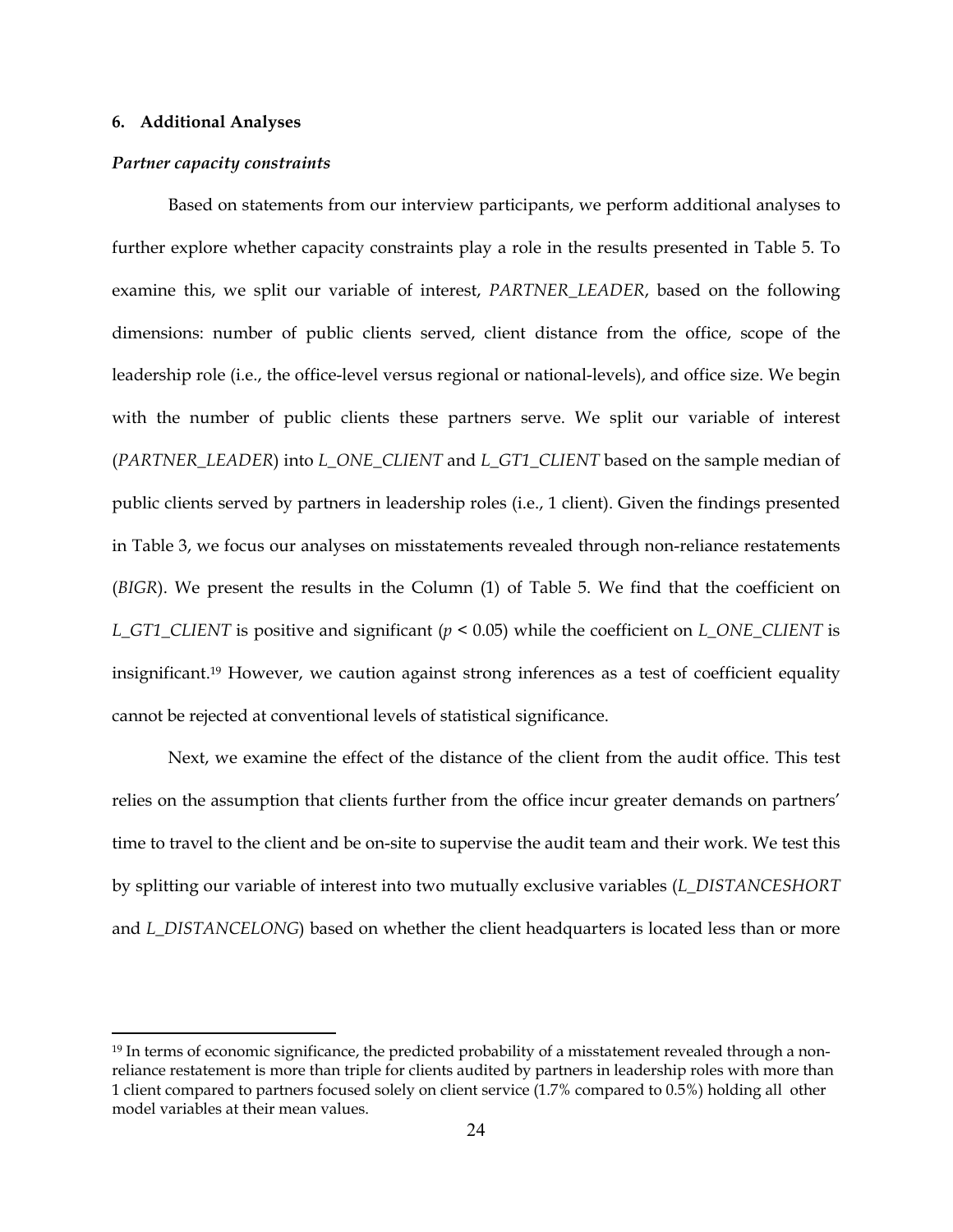than 100 miles from the audit office, respectively.20 We present the results in Column (2) of Table 5. Consistent with the expectation that greater distance can exacerbate partner distractedness when partners carry heavy administrative responsibilities, we find evidence that the higher likelihood of misstatement (revealed through Big R restatements) is only manifest when partners in leadership roles serve clients located farther from the audit office.21 We also find that the coefficient on *L\_DISTANCELONG* is significantly different from the coefficient on *L\_DISTANCESHORT* (*p* < 0.10).22

Third, our variable of interest captures leadership roles at various levels within an audit firm (i.e., office, regional and national levels). Interview participants noted that the additional responsibilities for regional and national leaders are more often offset by reductions in client service demands relative to office-level leaders. Accordingly, we split our variable of interest into office-level leadership roles (*OFFICE\_LEADER*) and regional/national-level leadership roles (*REGION\_NAT\_LEADER*).23 See Figure 1 for example titles by scope of role – office, regional, or national.24 We present the results in Column (3) of Table 5. We find that misstatements are more

<sup>20</sup> In untabulated analyses, we find similar results using a 50 miles cut-off.

<sup>&</sup>lt;sup>21</sup> We also analyzed the distance between the partner's current city location per their LinkedIn profiles, when available, and the client's headquarters and found qualitatively similar results.

<sup>&</sup>lt;sup>22</sup> In terms of economic significance, the predicted probability of a misstatement revealed through a nonreliance restatement is nearly four times higher for clients audited by partners in leadership roles with longer average distance to the client compared to partners focused solely on client service (1.8% compared to 0.5%) holding all other model variables at their mean values.

 $23$  To do this, we manually examine the titles/roles of the 374 partners with leadership roles and categorize office managing partners and office audit practice leaders as office-level leadership roles. Similarly, we classify regional (multi-office) managing/operations leaders, regional audit practice leaders, national audit practice leaders and national operations leaders as regional or national-level leadership roles. Because partners can hold various leadership roles simultaneously, we created these variables to be mutually exclusive so that, for example, partners holding both office and regional leadership roles are classified as regional leaders but not office leaders. In robustness checks, we find similar results using non-mutually exclusive.

<sup>&</sup>lt;sup>24</sup> Notably, some of the roles in Figure 1 highlight a focus on practice and audit quality. However, to the extent that these leaders provide higher audit quality, this would bias against our initial finding which suggests that on average, the quality of audits performed by partners in leadership roles is lower than that of partners not in leadership roles.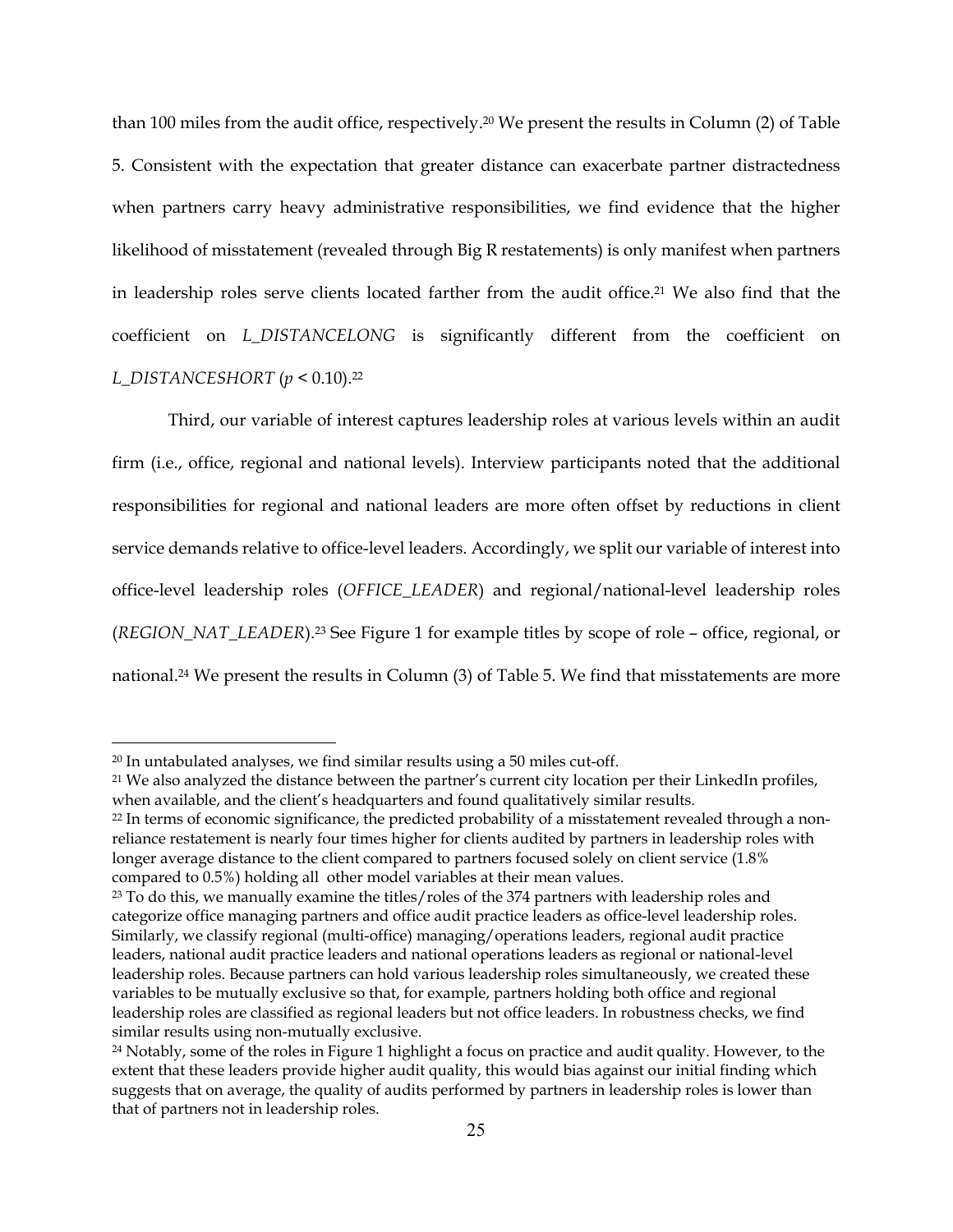likely among partners in office-level leadership roles ( $p < 0.05$ ). Although the test of coefficient equality is not rejected, we find an insignificant coefficient on *REGION\_NAT\_LEADER*. While we caution against strong inferences from this test, the results do appear to concentrate among audit partners serving in office-level roles.

## [INSERT FIGURE 1]

Finally, three interviewees suggested that leaders in small offices are disproportionately affected by the expectation of maintaining a substantial client portfolio even with the increased administrative workload. For example, Interviewees 2 and 9 discuss the importance of leaders' oversized roles in small offices where the local community and audit office personnel require a stronger relationship with the leader in comparison to large offices. If leaders in smaller offices take on greater administrative responsibility without a reduction in client service demands, then we would expect these partners to have greater constraints on their available time to perform high quality audits. Accordingly, we split our variable of interest into two mutually exclusive variables (*L\_SMALL\_OFFICE* and *L\_LARGE\_OFFICE*) based on the sample median level of office audit fees for each audit firm, each year. We present the results in Column (4) of Table 5. Consistent with interview responses that leaders in smaller offices are subject to greater capacity constraints, we find that the coefficient on *L\_SMALL\_OFFICE* is positive and significant (*p* < 0.01), while the coefficient on *L\_LARGE\_OFFICE* is insignificant. Furthermore, the coefficient on *L\_SMALL\_OFFICE* is significantly different from the coefficient on *L\_LARGE\_OFFICE* (*p* < 0.10).25 Collectively, the results from Table 5 provide evidence suggesting that capacity constraints resulting from heavier workloads for partners in leadership positions play a role in the lower on-

<sup>&</sup>lt;sup>25</sup> In terms of economic significance, the predicted probability of a misstatement revealed through a nonreliance restatement is more than double for clients audited by partners in leadership roles and small offices compared to partners focused solely on client service (0.9% compared to 0.3%) holding all other model variables at their mean values.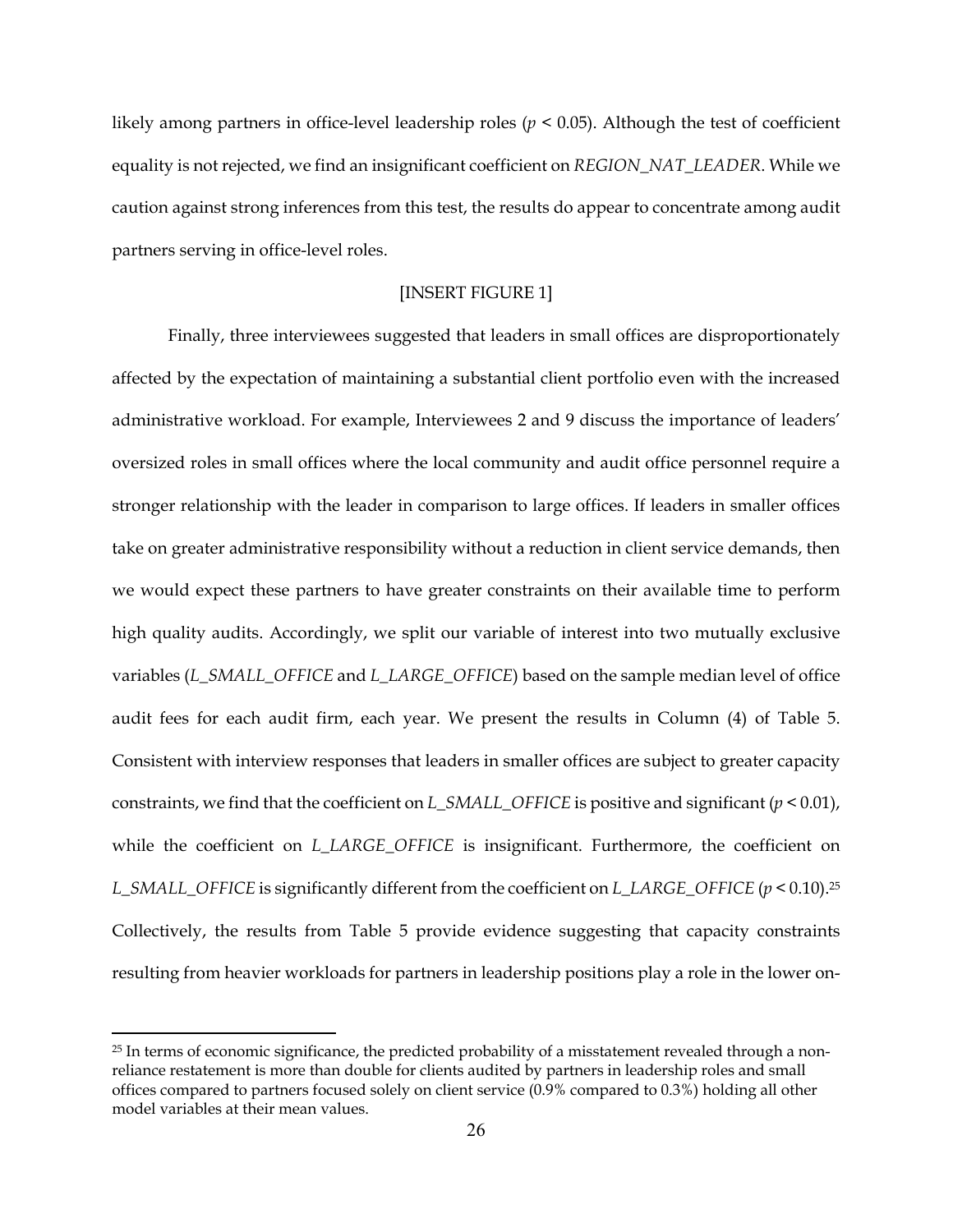average audit quality documented in Table 3.

#### [INSERT TABLE 5]

## *Incentives to provide leniency to clients*

Responses during our interviews also highlighted the importance of leaders' responsibility for growth and profitability. We explore the possibility that this increased emphasis on growth and profitability leads these partners to allow greater leniency on reporting matters. Consistent with prior research (Frankel et al. 2002; Ashbaugh et al. 2003; Chung and Kallapur 2003; Paterson and Valencia 2011), we use NAS to proxy for independence concerns due to economic bonding. Unlike audit fees, NAS provide a direct test of revenue generation that is not encumbered by the partner's experience/expertise. Specifically, we test the following model: LNNASFEES  $_{it} = \beta_0 + \beta_1 PARTNER\_LEADER_{i,t} + \beta$  Controls<sub>it</sub> + Industry Fixed Effects + Year Fixed Effects +  $\varepsilon_{it}$  (2)

where *LNNASFEES* equals the natural log of non-audit fees plus one. Control variables are consistent with model (1). Table 6, Panel A presents the results of this test. Consistent with interview evidence highlighting these partners' focus on revenue growth, we find a significant positive association ( $p \le 0.01$ ) between audit partner leadership status and NAS. In terms of economic significance, the results suggest that clients of partners in leadership roles pay 58 percent higher non-audit fees relative to clients of other partners.

To more directly tie the influence of NAS to audit quality, we re-estimate model (1) after splitting our variable of interest (*PARTNER\_LEADER*) into two mutually exclusive variables (*L\_LOW\_NAS* and *L\_HIGH\_NAS*) based on the sample median level of NAS purchased by clients of partners in leadership roles. Consistent with the analyses in Table 5, we focus our analyses on misstatements revealed through non-reliance restatements (*BIGR*). Table 6, Panel B presents the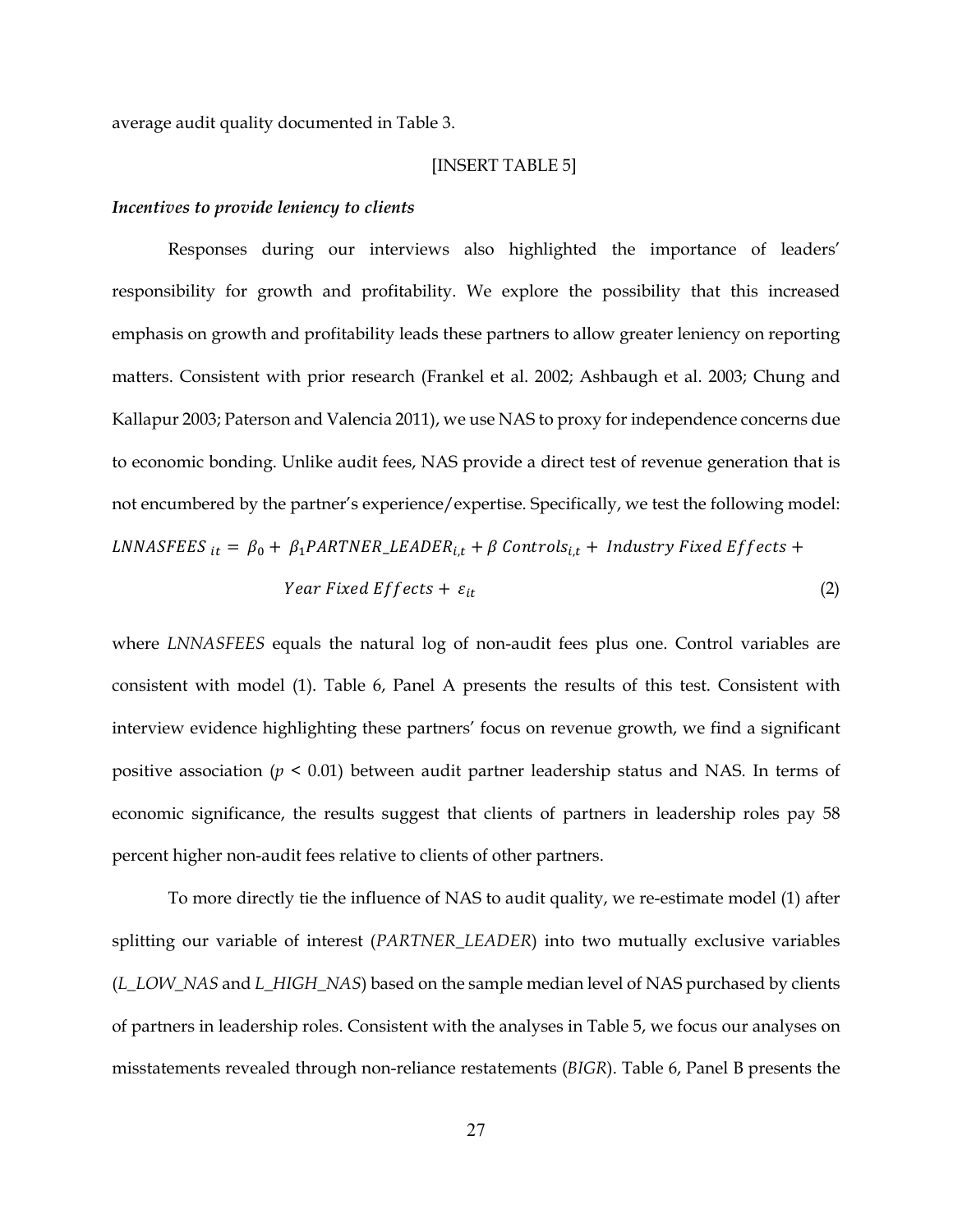results of this test. Compounding the willingness of leadership partners' clients to purchase more NAS, we find that the coefficient on *L\_HIGH\_NAS* is positive and significant (*p* < 0.05), while the coefficient on *L\_LOW\_NAS* is insignificant.26 However, we caution against strong inferences as a test of coefficient equality cannot be rejected at conventional levels of statistical significance. Thus, in addition to capacity constraints, we find some evidence suggesting that greater incentives stemming from an increased emphasis on growth and profitability also help explain the lower on-average audit quality of partners in leadership roles.

## [INSERT TABLE 6]

## *Alternative proxy for audit quality*

 DeFond and Zhang (2014) conclude that no single proxy paints a complete picture of audit quality and recommend triangulating across more than one proxy to take advantage of their strengths and attenuate their weaknesses. While restatements provide a clear indication of lower audit quality (Christensen et al. 2016; Aobdia 2019), there is not a high frequency of non-reliance restatements during our sample period. As such, we take advantage of a continuous measure of audit quality that facilitates the detection of earnings manipulation within the confines of GAAP. Specifically, we use the modified Jones (1991) model, run cross-sectionally by two-digit SIC industry and year groupings with at least 10 observations, to estimate discretionary accruals for each firm.27 We then re-estimate model (1) separately for income-increasing and incomedecreasing discretionary accruals. Given incentives to manage earnings upward (Graham et al. 2005), we present the results of the income-increasing discretionary accruals tests in Table 7 and

<sup>&</sup>lt;sup>26</sup> In terms of economic significance, the predicted probability of a misstatement revealed through a nonreliance restatement is double for clients audited by partners in leadership roles with high client NAS compared to partners focused solely on client service (0.86% compared to 0.4%) holding all other model variables at their mean values.

<sup>&</sup>lt;sup>27</sup> We find consistent evidence if we employ the performance-adjusted discretionary accruals model proposed in Kothari et al. (2005).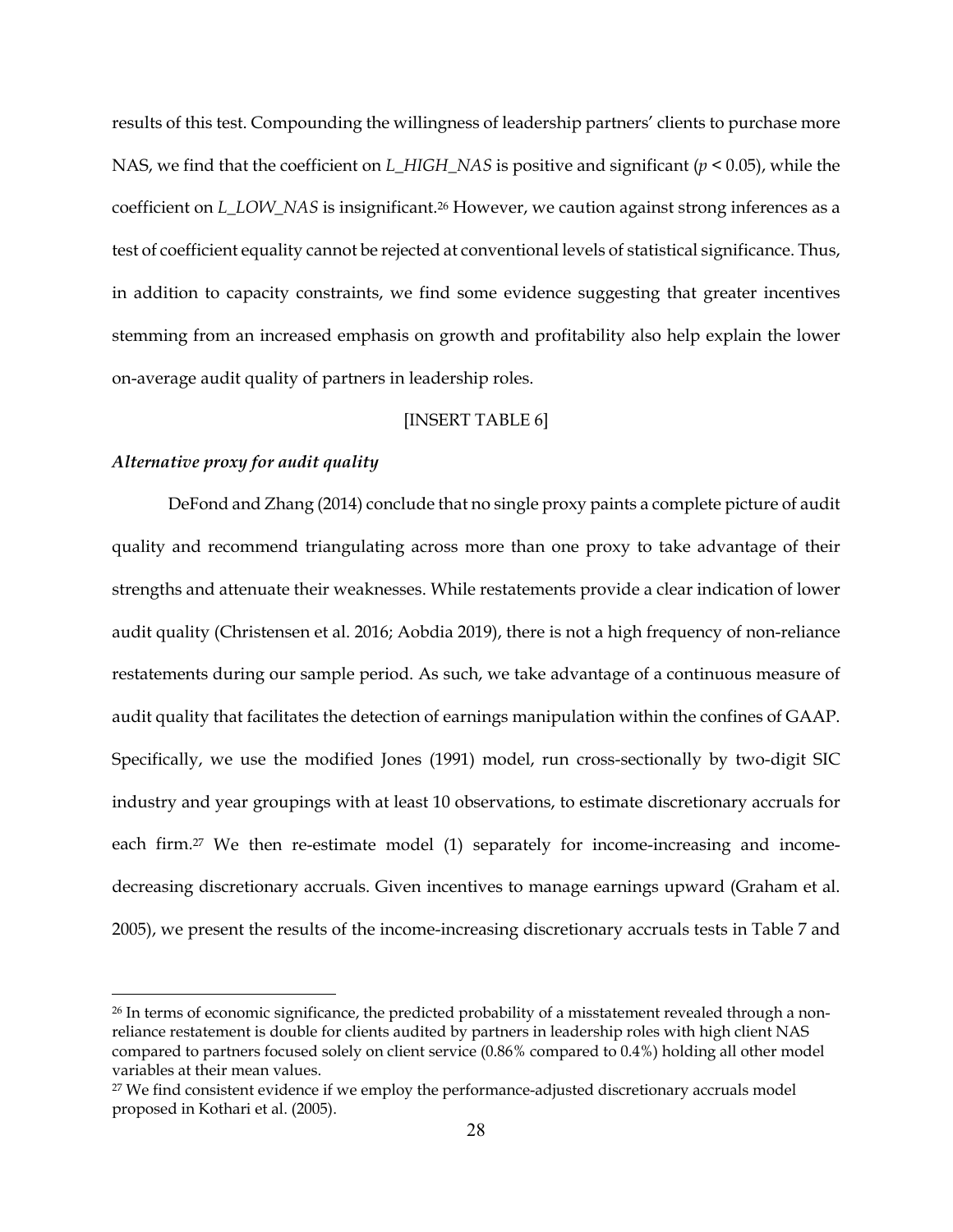discuss the income-decreasing discretionary accruals tests untabulated for brevity. Our discretionary accruals models use year fixed effects and client firm fixed effects to alleviate concerns that results are an artifact of correlated omitted time-invariant firm characteristics.

 In Column (1) of Table 7, we provide the results of estimating model (1) with incomeincreasing discretionary accruals (*POSDA\_MJONES*). Consistent with the *BIGR* results presented in Table 3, we find evidence of larger income-increasing discretionary accruals among clients audited by partners in leadership roles. In Columns (2) through (6) we present the cross-sectional tests related to capacity constraints and economic-related incentives. Although we find evidence of larger income-increasing discretionary accruals among clients of partners in leadership roles that are closer to their clients (inconsistent with our *BIGR* results), we find corroborative evidence of lower audit quality among leaders with more than one audit client, in smaller offices and whose clients purchase more NAS. In untabulated tests, we note insignificant associations with income-*decreasing* discretionary accruals. Overall, the tenor of these results provide corroborative support for the inferences from our main analyses.<sup>28</sup>

### [INSERT TABLE 7]

#### *Analyses focusing on the change in partner leadership role status*

We supplement our association-based tests with an alternative within-firm design to strengthen identification. We limit the sample to firms that do not change their audit partner (or audit firm) so that we have at least two consecutive years with the same audit firm and partner. In doing so, this provides a sample of companies that are audited by the same partner both before and after they have assumed a leadership role in their audit firm. We use *POST\_LEADER* as the

<sup>28</sup> Results using an alternative specifications of discretionary accruals – Kothari et al. (2005) performance-matched discretionary accruals are quantitatively and qualitatively consistent with the tabulated results using the modified Jones model.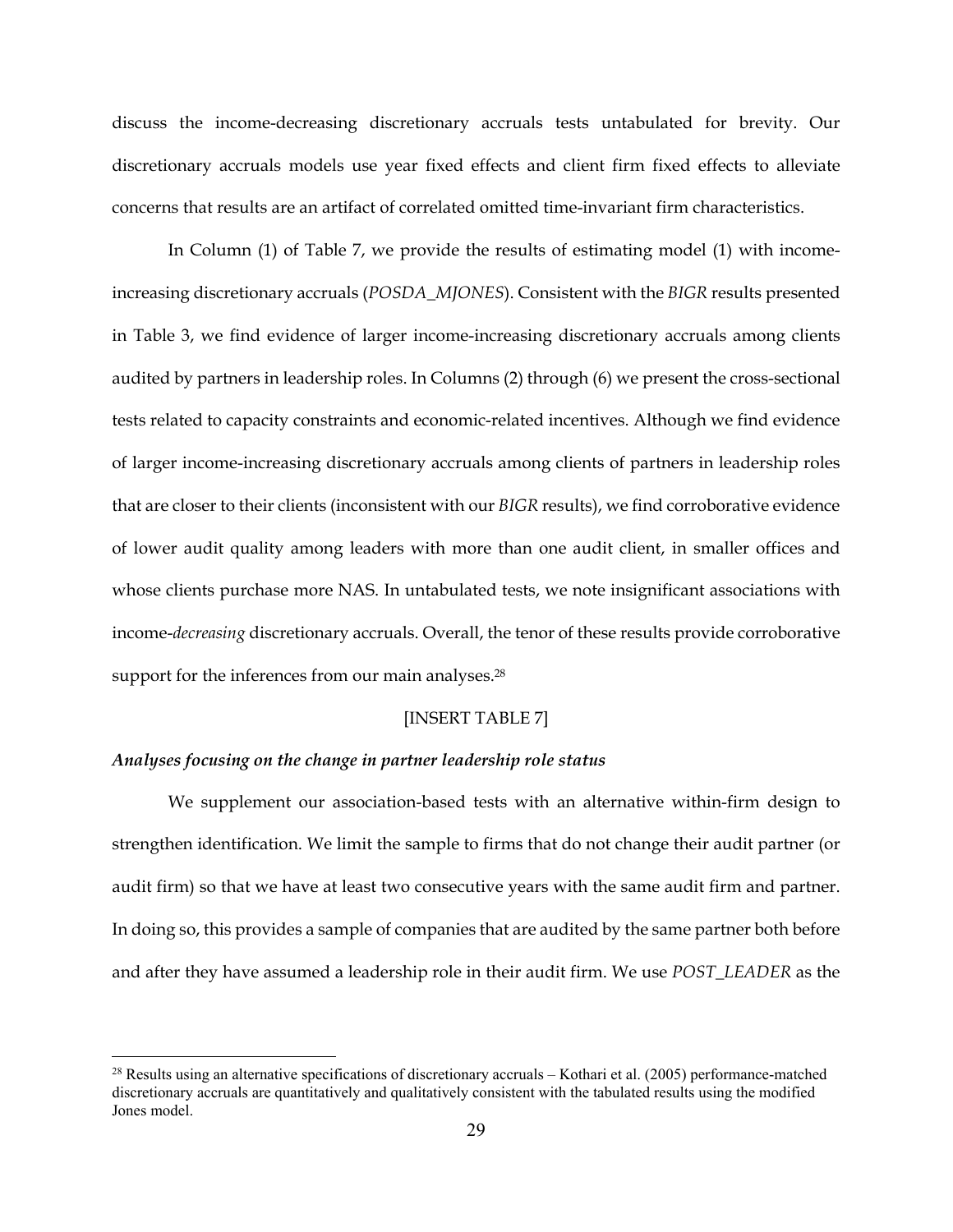test variable, which captures the years following the leadership appointment. Table 8 presents the results of these tests. Despite a small sample size, we find that relative to years before the audit partner's appointment to a leadership role, the likelihood of misstatement and incomeincreasing discretionary accruals are both higher in years following the leadership appointment. The insights from this analysis provides corroborative evidence that helps strengthen identification and the inferences from our main association-based tests.

## **7. Conclusion**

Although partners in accounting firms act as agents for the partnership and share in the profits and risks of the firm jointly, roles and responsibilities among partners vary. Some partners assume leadership roles in their firms with significant administrative and strategic responsibilities. Because leadership positions are often filled by audit partners who typically continue to serve clients while in leadership positions, we examine whether the administrative tasks and strategic nature of their roles influence the quality of the audits they conduct.

We use a hand-collected dataset to empirically examine the influence of leadership roles on audit quality. We find that relative to audit partners focused solely on client service, clients of partners in leadership roles are more likely to subsequently restate their financial statements through a non-reliance restatement, suggesting that leadership roles and responsibilities can have a detrimental impact on audit quality. We then conduct semi-structured interviews of partners who have held office, regional, and national leadership roles to further understand the underlying mechanisms for this result. Specifically, we gain insights into the leader selection process, leader responsibilities, and the leader evaluation process. Based on the interview evidence, we conduct additional analyses to draw further insight into the audit quality result. The results from these analyses provide evidence that capacity constraints play a role in the observed association between audit partners in leadership roles and audit quality. Specifically,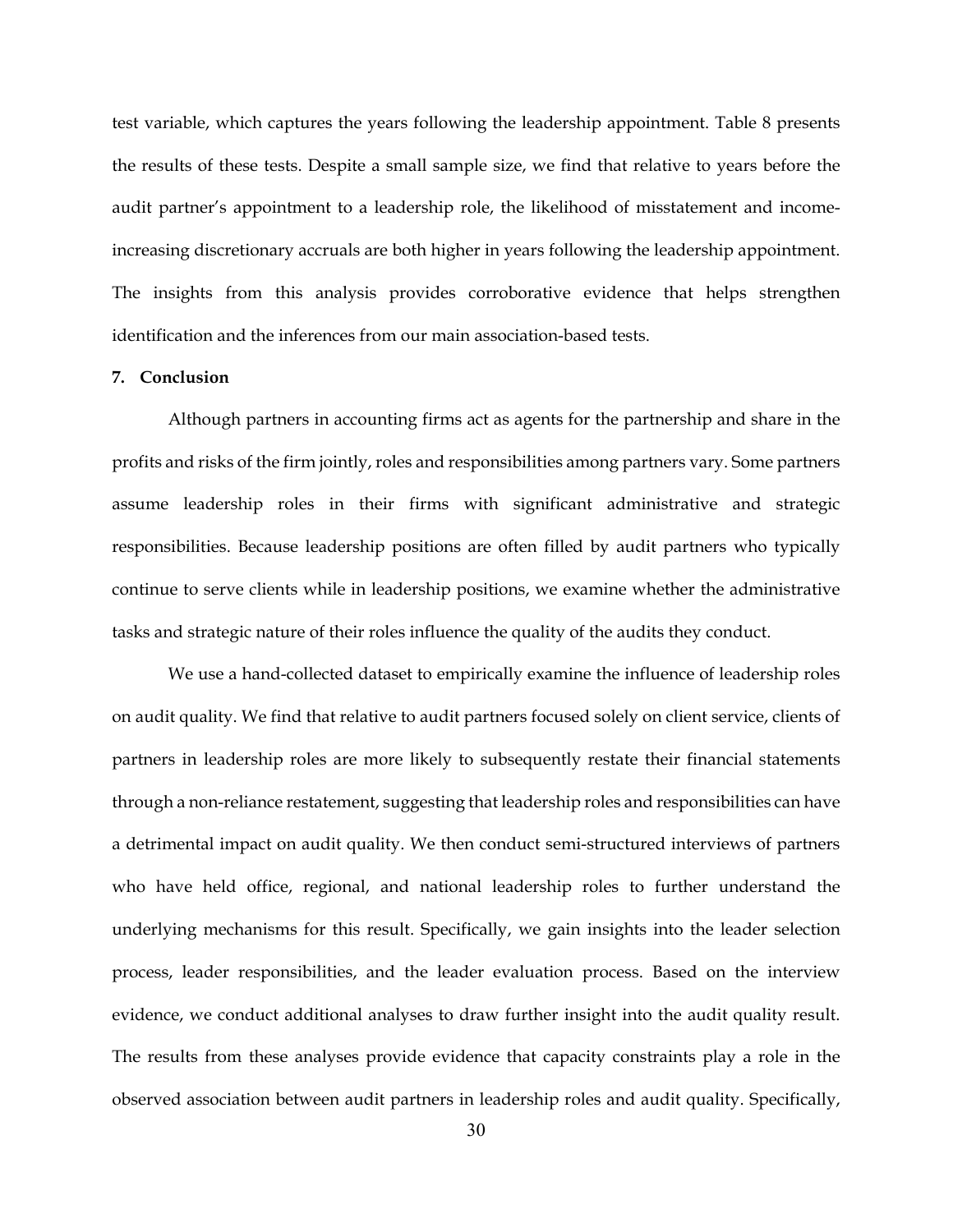we find that audit quality is lower when the partner in a leadership role serves a larger number of clients, serves clients located farther from the office, or resides in a smaller office. Further evidence suggests that incentives stemming from an increased emphasis on business development and growth (i.e., greater sales of NAS to clients of partners in leadership roles) may also play a role in explaining the lower on-average audit quality of partners in leadership roles.

This study contributes to our understanding of the selection, expectations, and evaluation of partners in leadership roles and highlights how the additional capacity constraints placed on partners in leadership roles and the incentives that arise from increased emphasis on business development and growth can have unintended consequences for audit quality. These findings should be particularly relevant to audit firms when designing and implementing leadership transitions, workload allocations, and performance evaluations. Furthermore, they may also be of importance to regulators when selecting audit engagements for inspection that pose a higher risk of quality deficiencies and to standard setters in their efforts to finalize firm quality management standards that emphasize the importance of audit firm leadership (IAASB 2020). This study also contributes to the growing literature examining the influence of audit partner characteristics and experience on audit effectiveness in the U.S., by highlighting how partner busyness that extends beyond the size of a client portfolio can negatively impact audit quality.

Finally, we recognize the limitations of this study. First, although we observe a negative association between audit partner leadership status and audit quality, we are unable to rule out that lower audit effectiveness is driven by lower-level engagement team members. Second, like many other studies that examine the effect of partner characteristics on audit outcomes, this study suffers from endogeneity concerns as the partner assignment process does not occur randomly (Lennox and Wu 2018; Lee et al. 2019) despite our best attempts to mitigate these concerns in our empirical analyses and through the insights garnered from interview participants.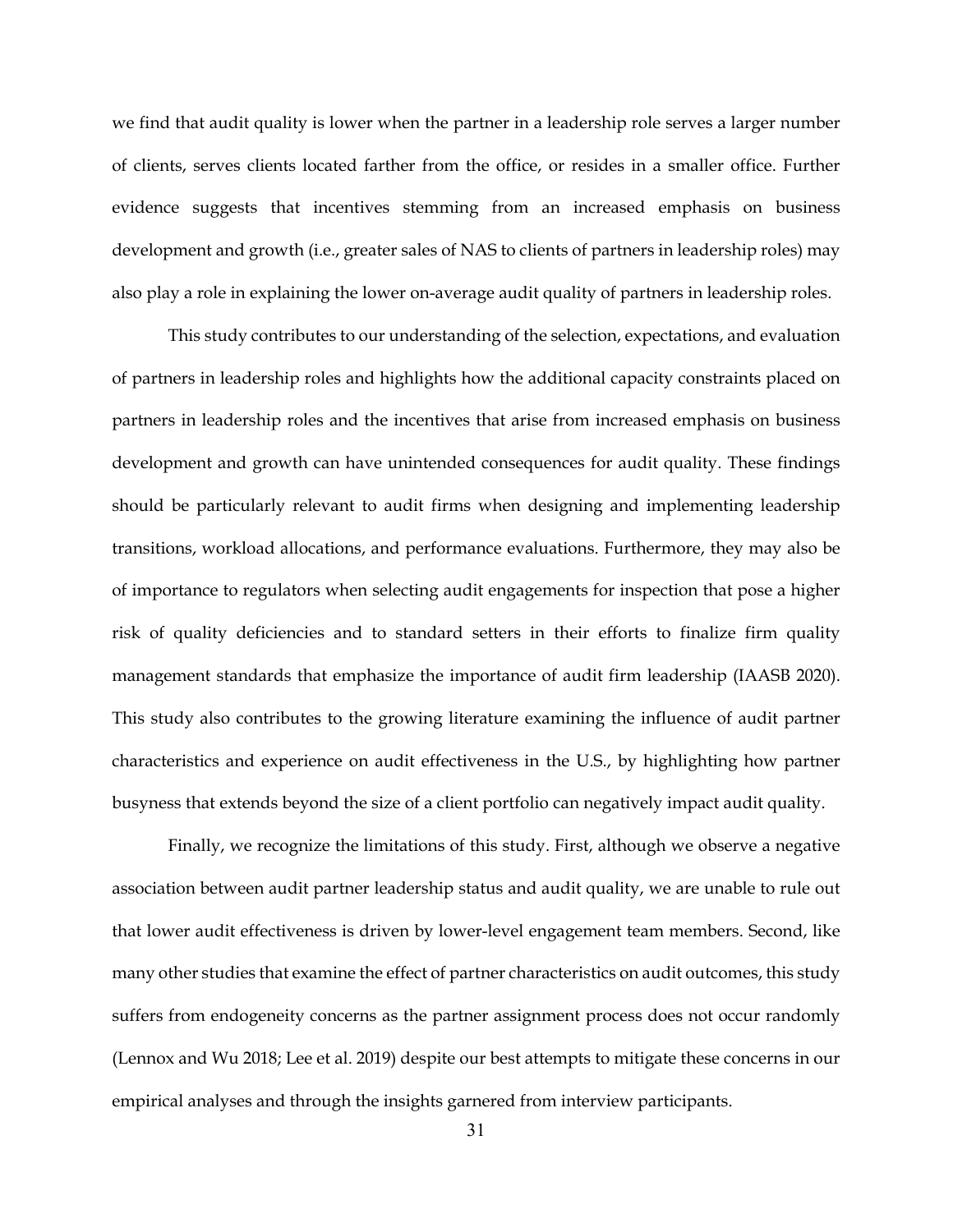#### **References**

- Aobdia, D. 2019a. Why shouldn't higher‐IQ audit partners deliver better audits? A discussion of "IQ and audit quality: Do smarter auditors deliver better audits?" *Contemporary Accounting Research* 36 (3): 1404-1416.
- Aobdia, D. 2019b. Do practitioner assessments agree with academic proxies for audit quality? Evidence from PCAOB and internal inspections. *Journal of Accounting and Economics* 67 (1): 144-174.
- Aobdia, D., S. Siddiqui, and A. Vinelli. 2021a. Heterogeneity in expertise in a credence goods setting: Evidence from audit partners. *Review of Accounting Studies*: 1-37.
- Aobdia, D., P. Choudhary, and N. Newberger. 2021b. The economics of audit production: What Matters for Audit Quality? *Available at SSRN 3300277*.
- Ashbaugh, H., R. LaFond, and B. W. Mayhew. 2003. Do non-audit services compromise auditor independence? Further evidence. *The Accounting Review* 78 (3): 611-639.
- Beck, M. J., J. L. Gunn, and N. Hallman. 2019. The geographic decentralization of audit firms and audit quality. *Journal of Accounting and Economics* 68 (1): 1-25.
- Becker, C. L., M. L. DeFond, J. Jiambalvo, and K. R. Subramanyam. 1998. The effect of audit quality on earnings management. *Contemporary Accounting Research* 15 (1): 1-24.
- Bell, T. B., M. Causholli, and W. R. Knechel. 2015. Audit firm tenure, non-audit services, and internal assessments of audit quality. *Journal of Accounting Research* 53 (3): 461-509.
- Bills, K. L., M. Cobabe, J. Pittman, S. E. Stein. 2020. To share or not to share: The importance of peer firm similarity to auditor choice. *Accounting, Organizations and Society* 83: 1-24.
- Bills, K. L., L. M. Cunningham, and L. A. Myers. 2016. Small audit firm membership in associations, networks, and alliances: Implications for audit quality and audit fees. *The Accounting Review* 91 (3): 767-792.
- Burke, J. J., R. Hoitash, and U. Hoitash. 2019. Audit partner identification and characteristics: Evidence from US Form AP filings. *Auditing: A Journal of Practice & Theory* 38 (3): 71-94.
- Burke, J. J., R. Hoitash, U. Hoitash, and S. X. Xiao. 2021. The costs and benefits of retirement policies at US audit firms. *Journal of Accounting and Public Policy*, In Press.
- Cameran, M., D. Campa, and J. R. Francis. 2020. The Relative Importance of Auditor Characteristics Versus Client Factors in Explaining Audit Quality. *Journal of Accounting, Auditing & Finance*: 1-26.
- Caramanis, C., and C. Lennox. 2008. Audit effort and earnings management. *Journal of accounting and economics* 45 (1): 116-138.
- Carter, C., and C. Spence. 2014. Being a successful professional: An exploration of who makes partner in the Big 4. *Contemporary Accounting Research* 31 (4): 949-981.
- Che, L., J. C. Langli, and T. Svanström. 2018. Education, experience, and audit effort. *Auditing: A Journal of Practice & Theory* 37 (3): 91-115.
- Chen, X., Y. Dai, D. Kong, and W. Tan. 2017. Effect of international working experience of individual auditors on audit quality: Evidence from China. *Journal of Business Finance & Accounting* 44 (7-8): 1073-1108.
- Chen, C. Y., C. J. Lin, and Y. C. Lin. 2008. Audit partner tenure, audit firm tenure, and discretionary accruals: Does long auditor tenure impair earnings quality? *Contemporary Accounting Research* 25 (2): 415-445.
- Chi, H. Y., and C. L. Chin. 2011. Firm versus partner measures of auditor industry expertise and effects on auditor quality. *Auditing: A Journal of Practice & Theory* 30 (2): 201-229.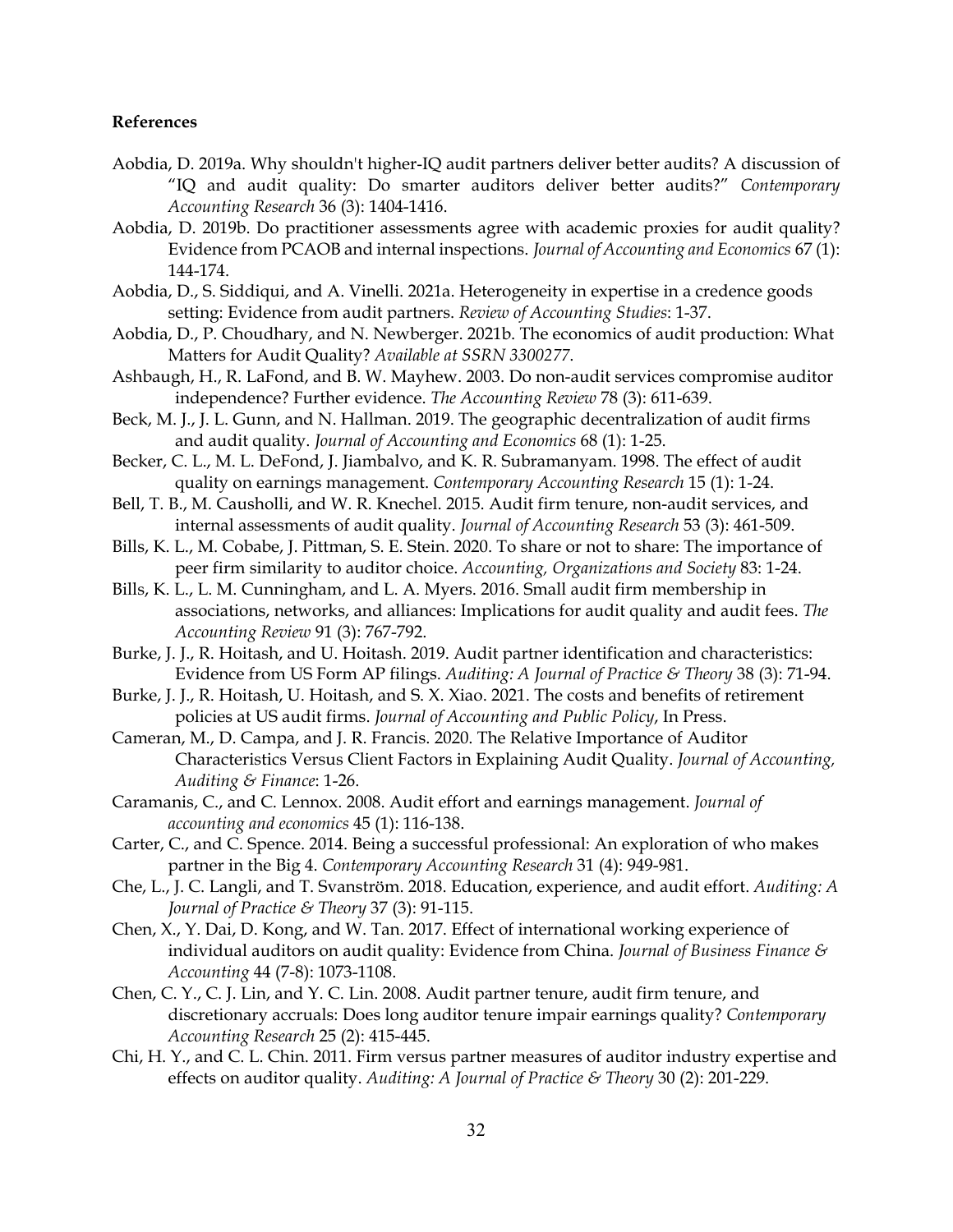- Chi, W., L. A. Myers, T. C. Omer, and H. Xie. 2017. The effects of audit partner pre-client and client-specific experience on audit quality and on perceptions of audit quality. *Review of Accounting Studies* 22 (1): 361-391.
- Chin, C. L., and H. Y. Chi. 2009. Reducing restatements with increased industry expertise. *Contemporary Accounting Research* 26 (3): 729-765.
- Christ, M. H., A. Masli, N. Y. Sharp, and D. A. Wood. 2015. Rotational internal audit programs and financial reporting quality: Do compensating controls help? *Accounting, Organizations and Society* 44 : 37-59.
- Christensen, B. E., S. M. Glover, T. C. Omer, and M. K. Shelley. 2016. Understanding audit quality: Insights from audit professionals and investors. *Contemporary Accounting Research* 33 (4): 1648-1684.
- Christensen, B., R. Schmardebeck, and T. A. Seidel. 2020. Do auditor's incentives lead to biased materiality assessments of prior-period errors? Working paper, Oklahoma University, University of Tennessee, and Brigham Young University.
- Christensen, B. E., N. J. Newton, and M. S. Wilkins. 2021. How do team workloads and team staffing affect the audit? Archival evidence from US audits. *Accounting, Organizations and Society*, In Press.
- Chung, H., and S. Kallapur. 2003. Client importance, non-audit services, and abnormal accruals. *The Accounting Review* 78 (4): 931-955.
- DeAngelo, L. E. 1981. Auditor size and audit quality. *Journal of Accounting and Economics* 3 (3): 183-199.
- DeFond, M., and J. Zhang. 2014. A review of archival auditing research. *Journal of Accounting and Economics* 58 (2-3): 275-326.
- Deis Jr, D. R., and G. A. Giroux. 1992. Determinants of audit quality in the public sector. *Accounting Review*: 462-479.
- Deis Jr, D. R., and G. Giroux. 1996. The effect of auditor changes on audit fees, audit hours, and audit quality. *Journal of Accounting and Public Policy* 15 (1): 55-76.
- Donelson, D. C., M. Ege, A. J. Imdieke, and E. Maksymov. 2020. The revival of large consulting practices at the Big 4 and audit quality. *Accounting, Organizations and Society* 87: 1-20.
- Downar, B., Ernstberger, J., & Koch, C. 2020. Who makes partner in Big 4 audit firms?–Evidence from Germany. *Accounting, Organizations and Society* 91: 1-20.
- Ege, M., W. R. Knechel, P. T. Lamoreaux, and E. Maksymov, 2020. A multi-method analysis of the PCAOB's relationship with the audit profession. *Accounting, Organizations and Society* 84: 1-20.
- Francis, J. R., K. Reichelt, and D. Wang. 2005. The pricing of national and city-specific reputations for industry expertise in the US audit market. *The Accounting Review* 80 (1): 113-136.
- Francis, J. R., and M. D. Yu. 2009. Big 4 office size and audit quality. *The Accounting Review* 84 (5): 1521-1552.
- Frankel, R. M., M. F. Johnson, and K. K. Nelson. 2002. The relation between auditors' fees for non-audit services and earnings management. *The Accounting Review 77* (s-1): 71-105.
- Gipper, B., L. Hail, and C. Leuz. 2020. On the economics of mandatory audit partner rotation and tenure: Evidence from PCAOB data. *The Accounting Review* 96 (2): 303-331.
- Goodwin, J., and D. Wu. 2016. What is the relationship between audit partner busyness and audit quality? *Contemporary Accounting Research* 33 (1): 341-377.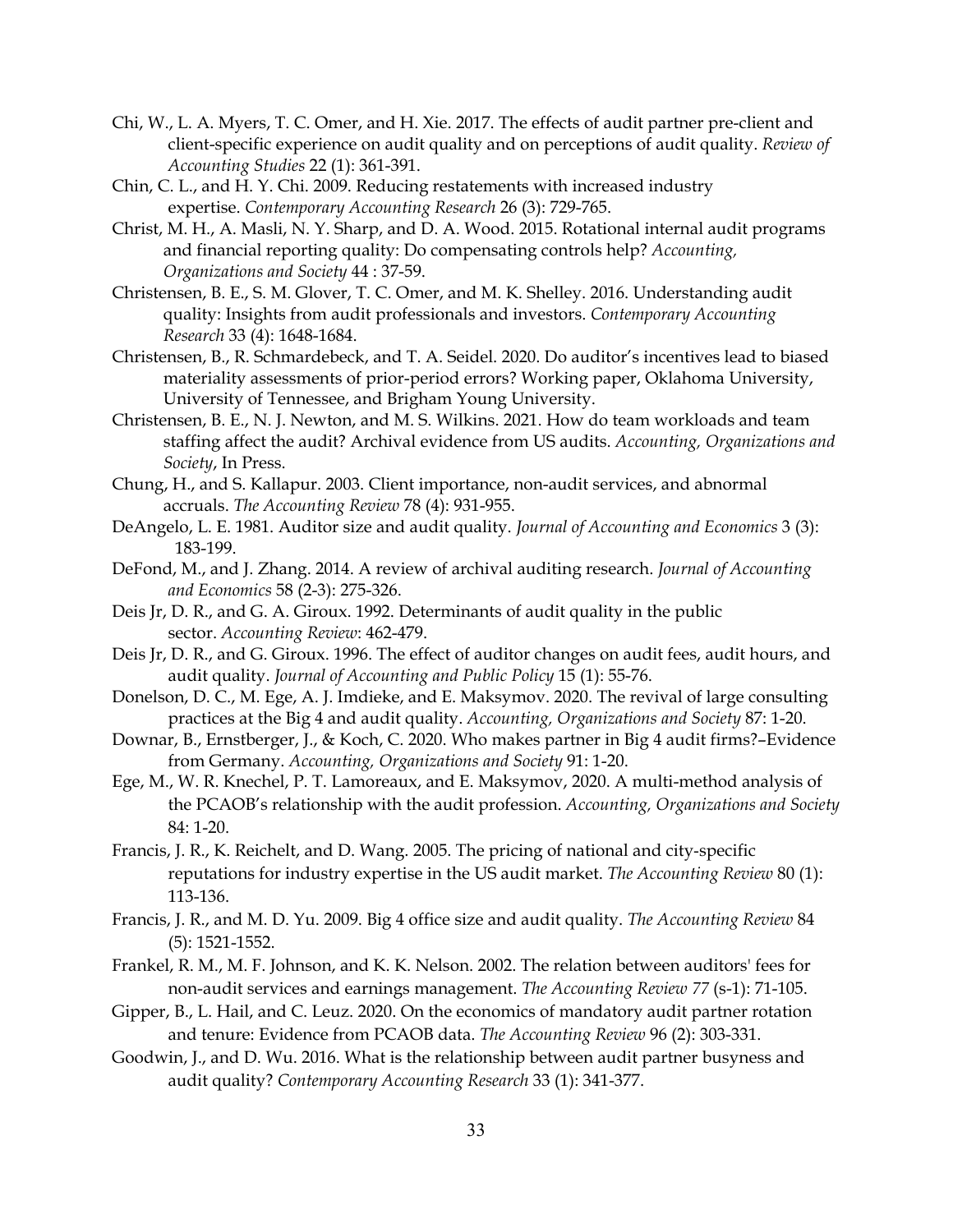- Graham, J. R., C. R. Harvey, and S. Rajgopal. 2005. The economic implications of corporate financial reporting. *Journal of Accounting and Economics* 40 (1-3): 3-73.
- Guest, G., A. Bunce, and L. Johnson. 2006. How many interviews are enough? An experiment with data saturation and variability. *Field Methods* 18 (1): 59-82.
- Gul, F. A., D. Wu, and Z. Yang. 2013. Do individual auditors affect audit quality? Evidence from archival data. *The Accounting Review* 88 (6): 1993-2023.
- Hainmueller, J. 2012. Entropy balancing for causal effects: A multivariate reweighting method to produce balanced samples in observational studies. *Political analysis*: 25-46.
- International Auditing and Assurance Standards Board (IAASB). 2020. *Final Pronouncement: International Standard on Quality Management 1 (December 2020)*. Available at: https://www.ifac.org/system/files/publications/files/IAASB-Quality-Management-ISQM-1-Quality-Management-for-Firms.pdf.
- International Federation of Accountants (IFAC). 2007. Tone at the Top and Audit Quality. Transnational Auditor Committee. New York, NY.
- Jones, J. J. 1991. Earnings management during import relief investigations. *Journal of Accounting Research* 29 (2): 193-228.
- Kallunki, J., J. P. Kallunki, L. Niemi, and H. Nilsson. 2019. IQ and audit quality: Do smarter auditors deliver better audits? *Contemporary Accounting Research* 36 (3): 1373-1416.
- Knechel, W. R., L. Niemi, and M. Zerni. 2013. Empirical evidence on the implicit determinants of compensation in Big 4 audit partnerships. *Journal of Accounting Research* 51 (2): 349- 387.
- Kothari, S. P., A. J. Leone, and C. E. Wasley. 2005. Performance matched discretionary accrual measures. *Journal of Accounting and Economics* 39 (1): 163-197.
- Lai, K. M., A., Sasmita, F. A., Gul, Y. B., Foo, and M. Hutchinson. 2018. Busy auditors, ethical behavior, and discretionary accruals quality in Malaysia. *Journal of Business Ethics* 150 (4): 1187-1198.
- Lambert, T. A., K. L. Jones, J. F. Brazel, and D. S. Showalter. 2017. Audit time pressure and earnings quality: An examination of accelerated filings. *Accounting, Organizations and Society* 58: 50-66.
- Landis, J. R., and G. G. Koch. 1977. The measurement of observer agreement for categorical data. *Biometrics*: 159-174.
- Lee, H. S., A. L. Nagy, and A. B. Zimmerman. 2019. Audit partner assignments and audit quality in the United States. *The Accounting Review* 94 (2): 297-323.
- Lennox, C. S., and X. Wu. 2018. A review of the archival literature on audit partners. *Accounting Horizons* 32 (2): 1-35.
- McMullin, J. L., and B. Schonberger. 2020. Entropy-balanced accruals. *Review of Accounting Studies* 25: 1-36.
- Mowchan, M. 2021. Do Office Managing Partners Influence Audit Quality? *Working Paper*, Baylor University.
- Paterson, J. S., and A. Valencia. 2011. The effects of recurring and nonrecurring tax, auditrelated, and other non-audit services on auditor independence. *Contemporary Accounting Research* 28 (5): 1510-1536.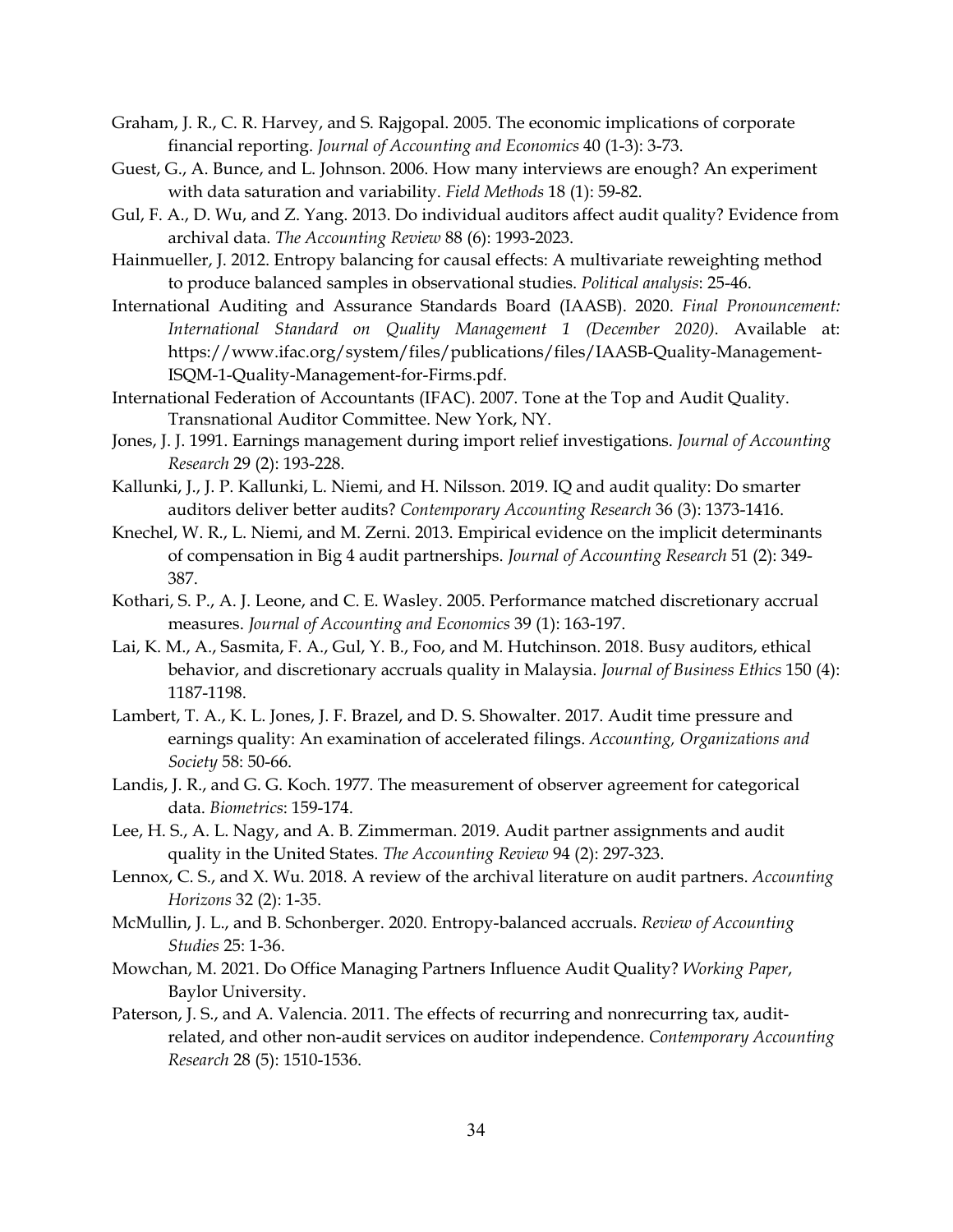- Peecher, M. E., and I. Solomon. 2001. Theory and experimentation in studies of audit judgments and decisions: Avoiding common research traps. *International Journal of Auditing* 5 (3): 193-203.
- Plumlee, M. A., and T. L. Yohn. 2015. An examination of management's regulatory filing choices surrounding restatements. *Journal of Management Accounting Research* 27 (2): 121-144.
- Rajgopal, S., S. Srinivasan, and X. Zheng. 2021. Measuring audit quality. *Review of Accounting Studies* 26 (2): 559-619.
- Reichelt, K. J., and D. Wang. 2010. National and office-specific measures of auditor industry expertise and effects on audit quality. *Journal of Accounting Research* 48 (3): 647-686.
- Skinner, D. J., and S. Srinivasan. 2012. Audit quality and auditor reputation: Evidence from Japan. *The Accounting Review* 87 (5): 1737-1765.
- Soltes, E. 2014. Incorporating field data into archival research. *Journal of Accounting Research* 52 (2): 521-540.
- Sundgren, S., and T. Svanström. 2014. Auditor‐in‐charge characteristics and going‐concern reporting. *Contemporary Accounting Research* 31 (2): 531-550.
- Weber, J., M. Willenborg, and J. Zhang. 2008. Does auditor reputation matter? The case of KPMG Germany and ComROAD AG. *Journal of Accounting Research* 46 (4): 941-972.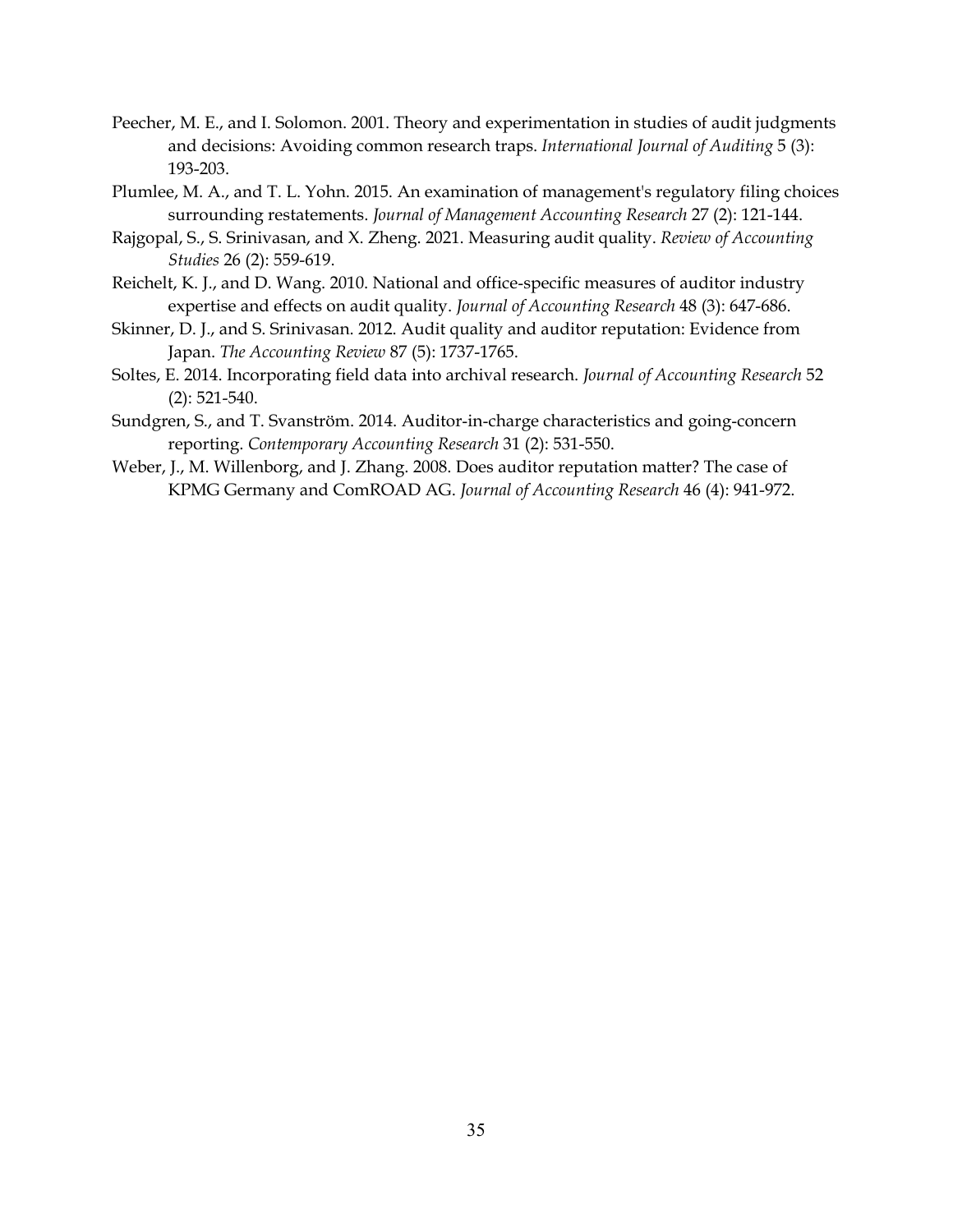| <b>APPENDIX A</b>                    |                                                                                                                                                                                                                                                       |
|--------------------------------------|-------------------------------------------------------------------------------------------------------------------------------------------------------------------------------------------------------------------------------------------------------|
| Variable definitions                 |                                                                                                                                                                                                                                                       |
| <b>Audit Quality Proxies:</b>        |                                                                                                                                                                                                                                                       |
| <b>RESTATE</b>                       | An indicator variable set equal to one if the annual financial<br>statements are misstated as indicated by a subsequently revealed<br>restatement, and zero otherwise.                                                                                |
| <b>BIGR</b>                          | An indicator variable set equal to one if the annual financial<br>statements are misstated as indicated by a subsequently revealed<br>restatement and the restatement is disclosed via Form 8-K, and<br>zero otherwise.                               |
| <b>LITTLEr</b>                       | An indicator variable set equal to one if the annual financial<br>statements are misstated as indicated by a subsequently revealed<br>revision (little r) restatement, and zero otherwise.                                                            |
| POSDA_MJONES                         | Positive discretionary accruals measured as the positive residuals<br>resulting from the estimation of the modified Jones(1991)<br>discretionary accruals model.                                                                                      |
| <b>Audit Partner Test Variables:</b> |                                                                                                                                                                                                                                                       |
| PARTNER_LEADER                       | An indicator variable set equal to 1 if the lead audit partner is an<br>office, regional, and/or national leader during the sample period<br>according to their job title and 0 otherwise.                                                            |
| L_ONE_CLIENT                         | An indicator variable set equal to 1 if the client is audited by a<br>partner with leadership responsibilities in the audit firm and the<br>partner has only one issuer audit client that year, and 0 otherwise.                                      |
| L_G1_CLIENT                          | An indicator variable set equal to 1 if the client is audited by a<br>partner with leadership responsibilities in the audit firm and the<br>partner has more than one issuer audit client that year, and 0<br>otherwise.                              |
| L_DISTANCE_LONG                      | An indicator variable set equal to one if the engagement was led by<br>a partner in a leadership role and the distance between the client's<br>headquarters and the audit office is greater than 100 miles.                                           |
| L-DISTANCE_SHORT                     | An indicator variable set equal to one if the engagement was led by<br>a partner in a leadership role and the distance between the client's<br>headquarters and the audit office is less than or equal to 100 miles.                                  |
| L_LARGE_OFFICE                       | An indicator variable set equal to one if the engagement was led by<br>a partner in a leadership role in a large office. Large office is<br>determined by the median split of the sum of office issuer audit<br>fees for each firm and year.          |
| L_SMALL_OFFICE                       | An indicator variable set equal to one if the engagement was led by<br>a partner in a leadership role in a small office. Small office is<br>determined by the median split of the sum of office issuer audit<br>fees for each firm and year.          |
| L_HIGH_NAS                           | An indicator variable set equal to 1 if the client is audited by a<br>partner with leadership responsibilities in the audit firm and the<br>client purchases more than the median amount of non-audit<br>services (based on such fees) in the sample. |
| L_LOW_NAS                            | An indicator variable set equal to 1 if the client is audited by a<br>partner with leadership responsibilities in the audit firm and the<br>client purchases more than the median amount of non-audit<br>services (based on such fees) in the sample. |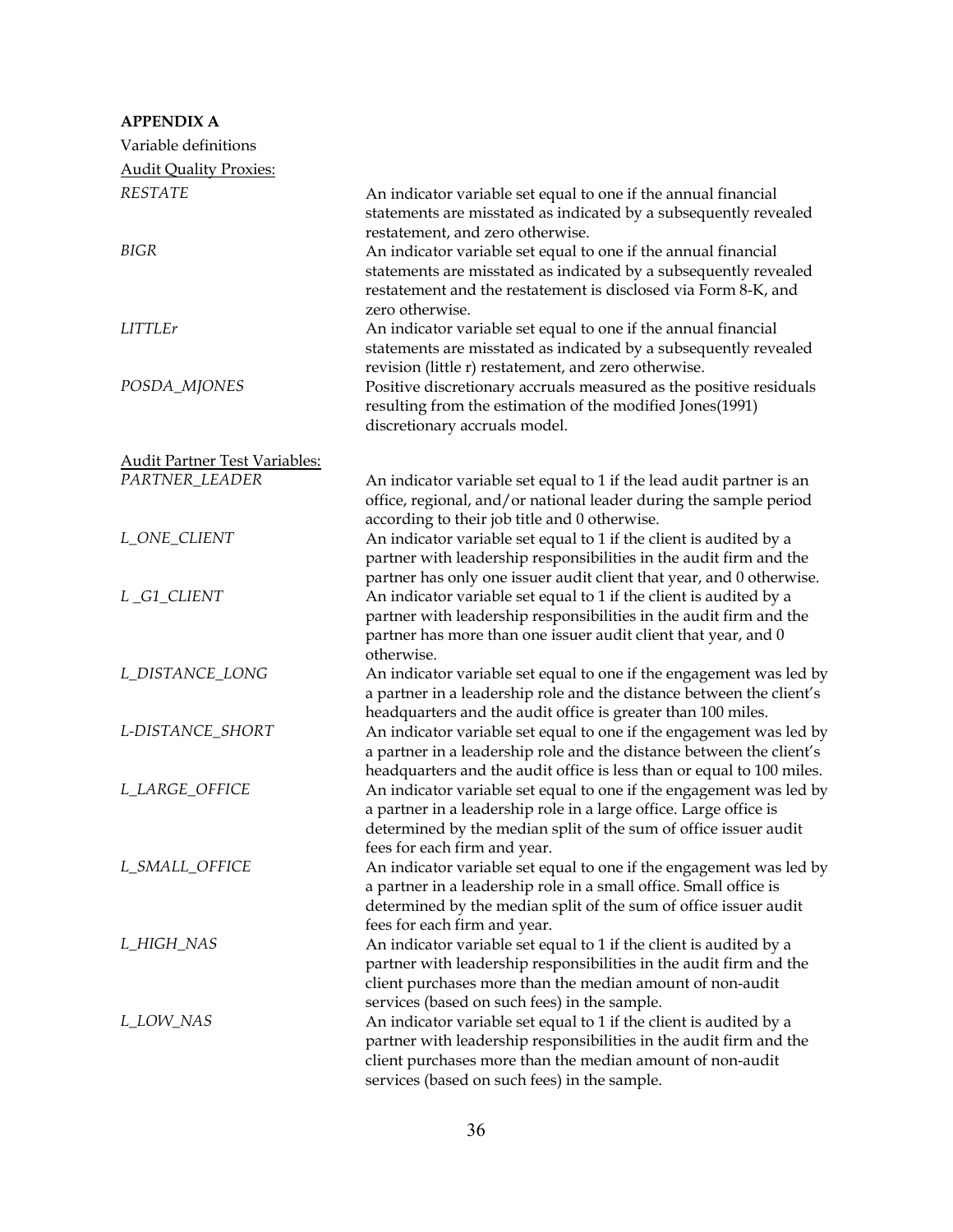### **APPENDIX A Continued**

| OFFICE_LEADER                                  | An indicator variable set equal to 1 if the lead audit partner is an<br>office managing partner or office audit practice leader during the                                                                                                                                    |
|------------------------------------------------|-------------------------------------------------------------------------------------------------------------------------------------------------------------------------------------------------------------------------------------------------------------------------------|
| REGION_NAT_LEADER                              | sample period according to their job title and 0 otherwise.<br>An indicator variable set equal to 1 if the lead audit partner is a<br>regional or national leader during the sample period according to                                                                       |
| POST_LEADER                                    | their job title and 0 otherwise.<br>An indicator variable set equal to 1 if the lead audit partner became<br>a leader during 2017-2019 and the audit was conducted after they<br>became a leader and 0 otherwise.                                                             |
| <b>Audit Partner Control Variables:</b>        |                                                                                                                                                                                                                                                                               |
| PARTNER_GENDER                                 | An indicator variable set equal to one if the lead audit partner is<br>female and 0 if male. Gender is coded manually based on first                                                                                                                                          |
| PARTNER_YRS_EXP                                | name and photographs of the partner observed online.<br>The natural $log$ of $1 +$ the number of years that elapsed between the<br>lead audit partner obtaining their first CPA license and the fiscal<br>year under audit. CPA license date is obtained from State Boards of |
| PARTNER_EDUC                                   | Accountancy license lookup websites or cpaverify.org.<br>An indicator variable set equal to one if the lead audit partner<br>attended a college or university ranked in the top 50 for<br>undergraduate accounting programs by the Public Accounting                          |
| PARTNER_IND_SHARE                              | Report in the last ten years and 0 otherwise.<br>Partner industry share measured as ratio of the partner's audit fees<br>in the client's industry to total audit fees paid by all issuers audited<br>by the signing office in the client's industry in the year under audit.  |
| PARTNER_NUM_CLIENTS                            | Number of SEC issuers the partner serves as lead audit partner on<br>in the year under audit.                                                                                                                                                                                 |
| <b>Audit Firm and Office Control Variables</b> |                                                                                                                                                                                                                                                                               |
| BIG4<br>AUDITOR_SWITCH                         | An indicator variable set equal to one if the audit firm is a Big 4<br>firm and 0 if it is a second-tier firm - GT, BDO, RSM or Crowe.                                                                                                                                        |
|                                                | 1 if the one if the company changes auditors in the current year,<br>and 0 otherwise.                                                                                                                                                                                         |
| BUSY                                           | 1 when fiscal year end is in December, and 0 otherwise.                                                                                                                                                                                                                       |
| OFFICE_IND_EXP                                 | The ratio of total office audit fees in the client's industry to total<br>audit fees paid by all issuers in the client's industry in the audit<br>office's MSA in the year under audit.                                                                                       |
| OFFICE_SIZE                                    | The natural log of total office audit fees for the Compustat fiscal<br>year.                                                                                                                                                                                                  |
| <u>Client Control Variables:</u>               |                                                                                                                                                                                                                                                                               |
| <b>LNASSETS</b>                                | Natural log of assets in millions of U.S. dollars.                                                                                                                                                                                                                            |
| LNGEOSEG                                       | Number of geographic segments from Compustat Historical<br>Segments.                                                                                                                                                                                                          |
| LNBUSSEG                                       | Number of business segments from Compustat Historical Segments.                                                                                                                                                                                                               |
| <b>FOREIGN</b>                                 | Absolute value of pretax income from foreign operations (PIFO)<br>divided by the absolute value of pretax income (PI).                                                                                                                                                        |
| <b>APPENDIX A Continued</b>                    |                                                                                                                                                                                                                                                                               |
| MERGEACQ                                       | An indicator variable equal to one if the client had a merger or<br>acquisition in the year under audit.                                                                                                                                                                      |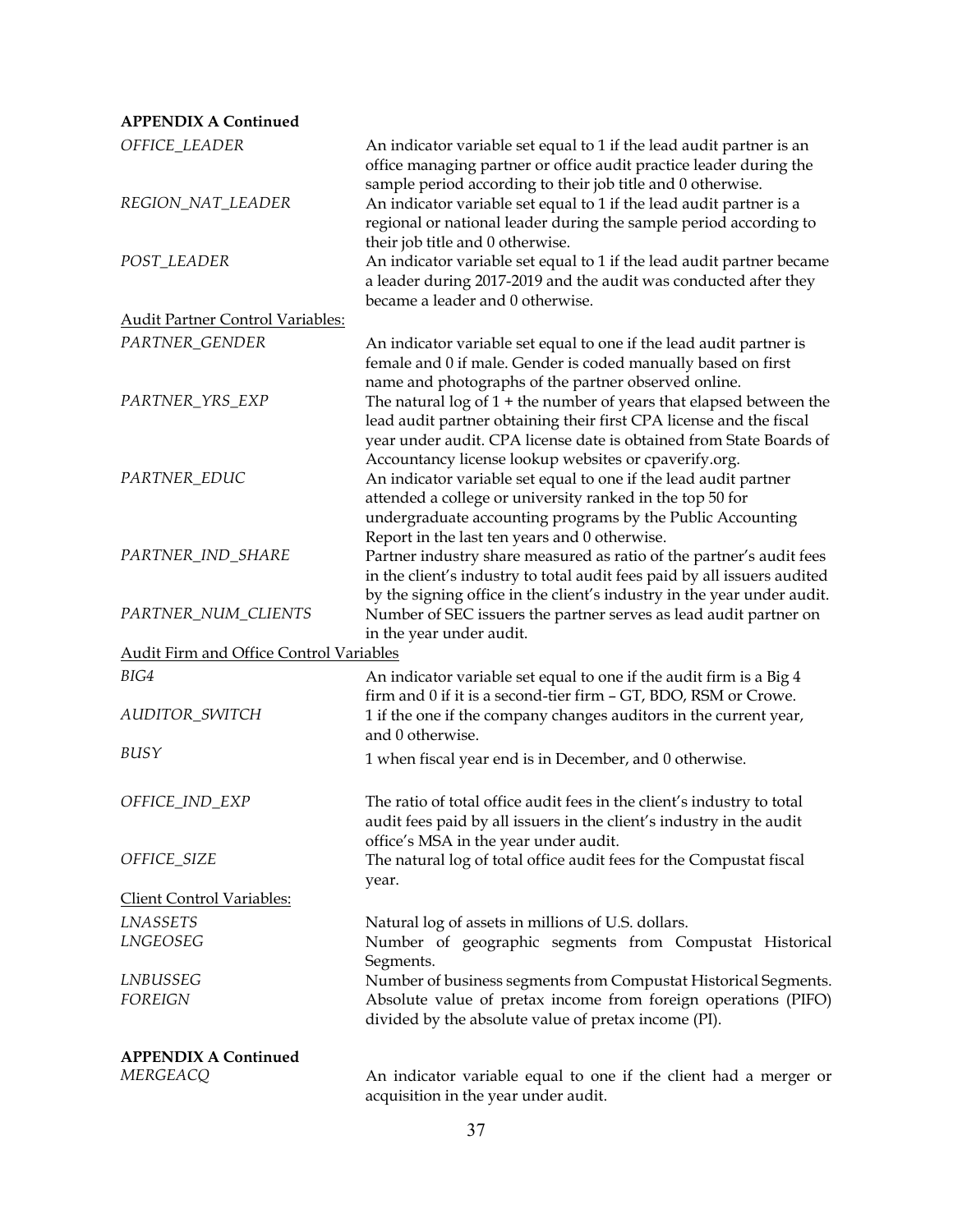| <b>SGROW</b>                          | Year-on-year sales growth of the client firm.                                                                                                                                                                                                                                                                                                                   |
|---------------------------------------|-----------------------------------------------------------------------------------------------------------------------------------------------------------------------------------------------------------------------------------------------------------------------------------------------------------------------------------------------------------------|
| BM                                    | Shareholder's equity (book value) deflated by fiscal year-end market<br>capitalization                                                                                                                                                                                                                                                                          |
| <b>CFO</b>                            | Client's cash flows from operations deflated by beginning assets.                                                                                                                                                                                                                                                                                               |
| <b>SDCFO</b>                          | Standard deviation of the client's cash flows from operations<br>deflated by beginning assets, computed over years t-3 and t.                                                                                                                                                                                                                                   |
| <b>INVREC</b>                         | Ratio of accounts receivable (RECT) plus inventories (INVT) to<br>total assets (AT).                                                                                                                                                                                                                                                                            |
| LEVERAGE                              | Total debt (DLC + DLTT) divided by total assets (AT).                                                                                                                                                                                                                                                                                                           |
| LOSS                                  | Indicator variable equal to one when income before extraordinary<br>items (IB) is negative.                                                                                                                                                                                                                                                                     |
| GC                                    | An indicator variable equal to one if the audit opinion for the fiscal<br>year under audit contained a going-concern modification.                                                                                                                                                                                                                              |
| <b>LIT</b>                            | Indicator variable if the client is in a high litigation industry (SIC<br>code between 2833 and 2836, 8731 and 8734, 3570 and 3577, 7370 and<br>7374, 3600 and 3674, or 5200 and 5961).                                                                                                                                                                         |
| <b>WEAKNESS</b>                       | An indicator variable equal to one if the client reports a material<br>weakness.                                                                                                                                                                                                                                                                                |
| LAG2_ICMW                             | An indicator variable equal to one if the client received adverse<br>internal control over financial reporting (ICFR) audit opinions for<br>year t-1 or t-2.                                                                                                                                                                                                    |
| LAG2_RES_ANN                          | An indicator variable equal to one if the client announcement any<br>restatement during year t, t-1 or t-2.                                                                                                                                                                                                                                                     |
| <b>LNNASFEES</b>                      | The natural logarithm of non-audit fees from Audit Analytics $+1$                                                                                                                                                                                                                                                                                               |
| <b>Industry FE</b>                    | Dummy variable for Fama-French 12 industry grouping                                                                                                                                                                                                                                                                                                             |
| Year FE<br>$-11$<br>$\tau$ and $\tau$ | Dummy variable for fiscal year under audit<br>$\ddot{1}$ $\ddot{1}$ $\ddot{1}$ $\ddot{1}$ $\ddot{1}$ $\ddot{1}$ $\ddot{1}$ $\ddot{1}$ $\ddot{1}$ $\ddot{1}$ $\ddot{1}$ $\ddot{1}$ $\ddot{1}$ $\ddot{1}$ $\ddot{1}$ $\ddot{1}$ $\ddot{1}$ $\ddot{1}$ $\ddot{1}$ $\ddot{1}$ $\ddot{1}$ $\ddot{1}$ $\ddot{1}$ $\ddot{1}$ $\ddot{$<br>and the state of the state of |

Note: All continuous variables are winsorized at the 1% and 99% cut points of their respective distributions.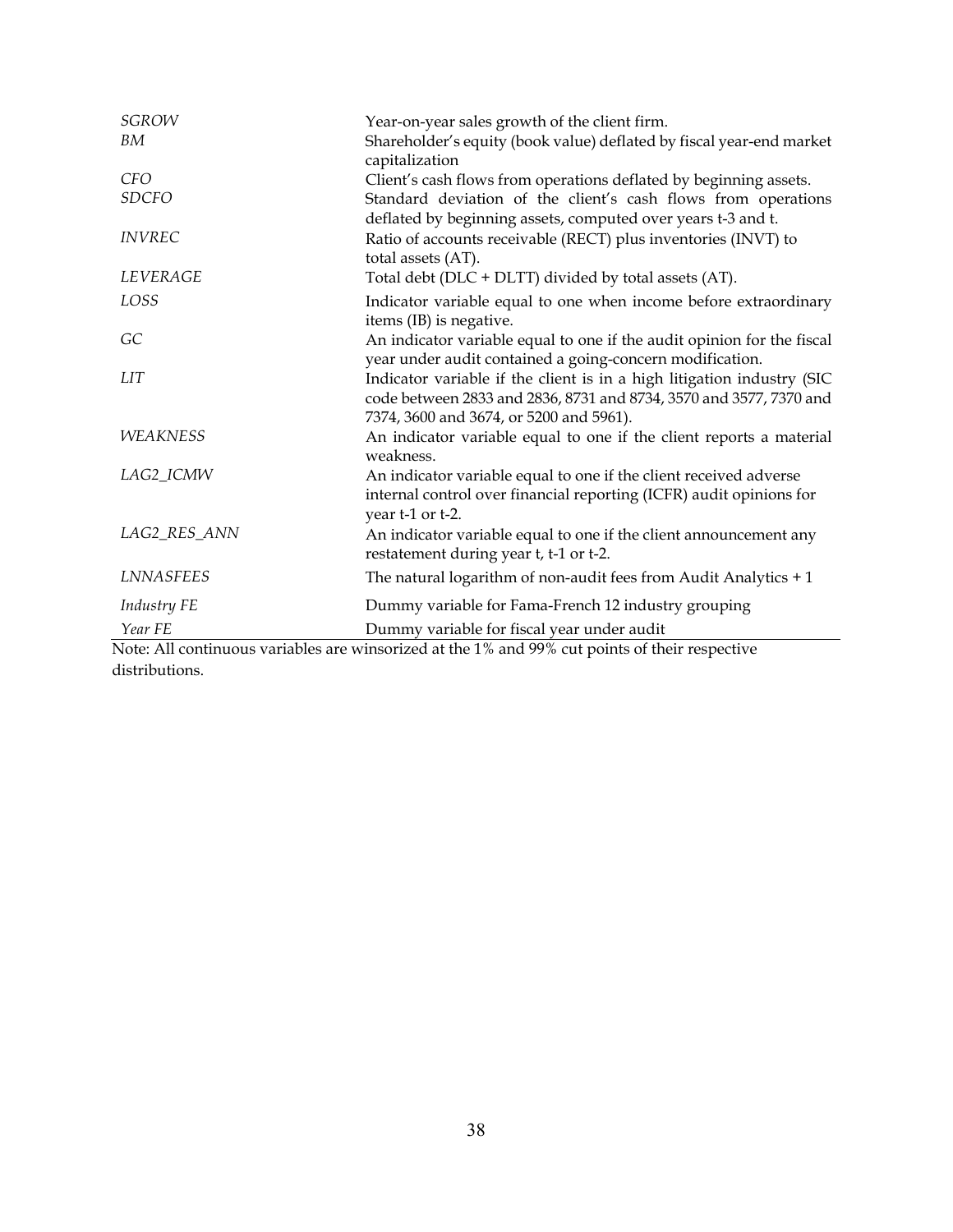## **APPENDIX B**

Semi-structured interview protocol

### Study Overview

We are conducting interviews with accounting firm partners to understand how public accounting firms select partners into office, regional and national leadership roles and the responsibilities of each type of leader. As a partner at a large public accounting firm, your experience and perspective is unique. We are interested in learning how your accounting firm selects its leaders, the various responsibilities of each type of leader and how leaders allocate their time between those responsibilities. Your candid responses will be invaluable in understanding the current practice environment and will provide rich insights to help contribute to this research topic. The results of our study intend to benefit the public accounting profession as well as accounting research and education.

This interview should last approximately 30-45 minutes. Interview questions are provided below for your review in advance to allow you to think about the questions and expedite the interview process. Because participation in these interviews is voluntary, you are free to refuse to answer any question. We would like to record the interviews for accuracy. To protect your anonymity, all recordings, transcripts, and interview notes will be securely maintained and only reviewable within our research team. Further your individual responses will be aggregated with all of our collected data and individuals will not be identifiable in any reports, including any and all direct quotes presented in a research manuscript. If you prefer that we do not record, then at least two researchers will participate in the call, take detailed notes, and then send you any notes to verify their accuracy.

Following is information on the backgrounds of the research team, of which two will participate in your interview. [omitted] If you have any questions or concerns regarding this study and would like to talk to someone other than the researcher(s), you are encouraged to contact the Office of Research Compliance at the XXX Office for Human Subjects Protection at XXX. If you have questions for the scholars, please contact us at the following email addresses: XXX.

#### **Interview Questions**

## **PART 1: DEMOGRAPHICS**

- 1. How many years of auditing experience do you have?
- 2. How many years have you been a partner?

#### **PART 2: INDIVIDUAL EXPERIENCE QUESTIONS**

- 1. What leadership roles have you held in the firm?
- 2. How many years have you been in each of those roles?
- 3. How did you come to be promoted to each of your leadership roles?
	- a. Was the decision to serve in the role influenced by your willingness and/or desire to voluntarily serve in the role, or were you simply asked by the firm to serve?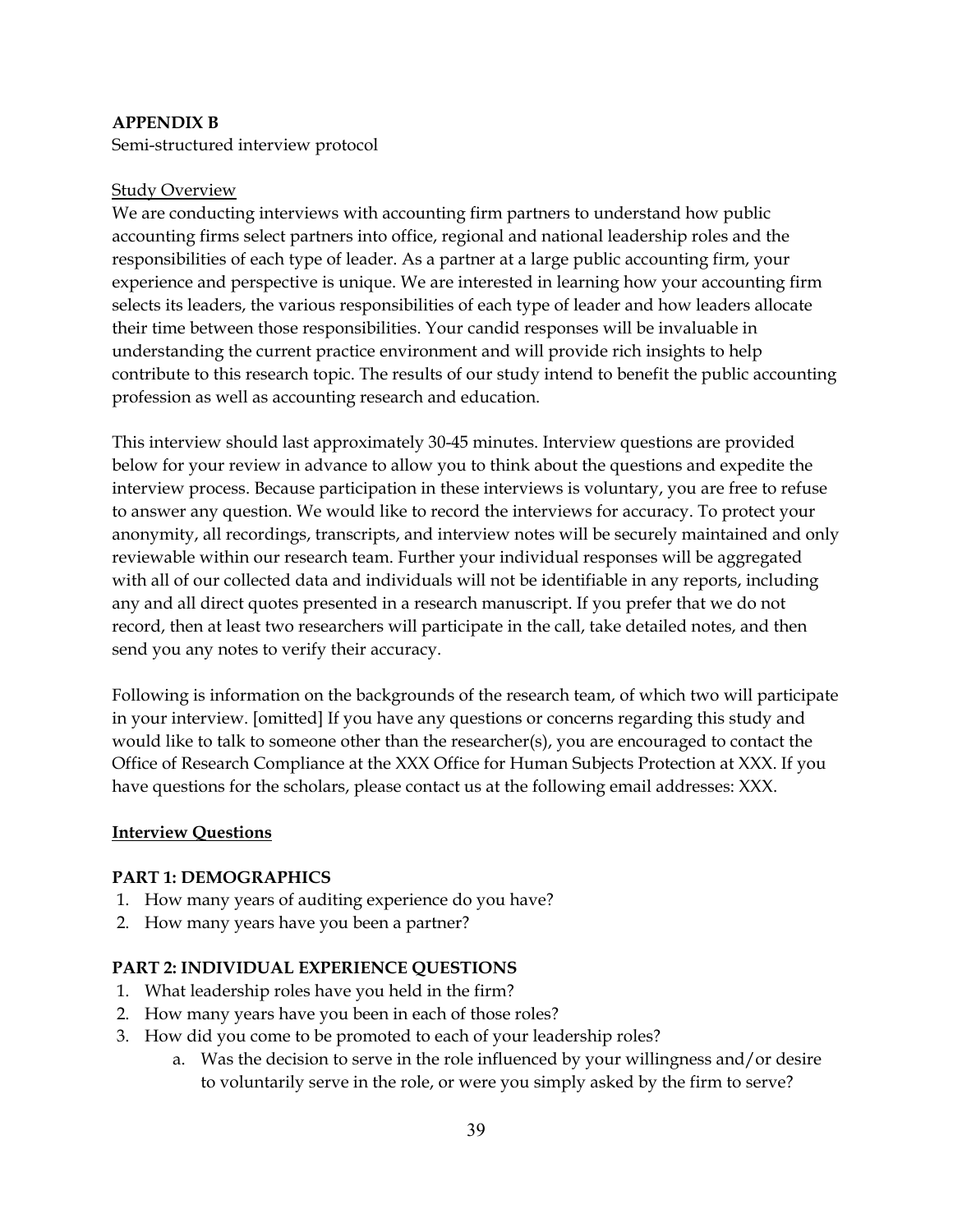- b. What qualities/experiences must a partner have/demonstrate to be selected for and be successful in each leadership role? How would you weight the importance of the following characteristics in being chosen/promoted into leadership roles: 1) clientrelationship management and ability to sell services, 2) technical expertise and track record of high-quality work, 3) other qualities (please indicate)? Does that weighting differ based on the type of leadership role (i.e., managing partner roles at the office, region or national levels versus industry or assurance leadership roles)?
- c. What hurdles, if any, did you overcome to be promoted to your leadership role?
- 4. What are the main responsibilities of each of your leadership roles?
- 5. About what percentage of your time do you spend on each of the following: administrative responsibilities, client recruitment and proposals, audit client service work, quality control and other (please indicate)? Did these responsibilities change significantly from those prior to your leadership position? For example, was it necessary for you to reduce your client service work? How many SEC issuer and how many non-issuer clients do you serve/did you serve before and during your leadership roles or how did (do) you split your time between issuer and non-issuer clients?
- 6. How are (were) you evaluated (and/or rewarded) in each leadership role you held?
- 7. What are the challenges and benefits, personally and professionally, of each role you've held?

# **PART 3: GENERAL QUESTIONS ABOUT LEADERSHIP ASSIGNMENTS IN YOUR FIRM**

- 1. What are the general and/or specific responsibilities of office, regional and national leaders in your firm? How do they vary by region or type of role?
- 2. What is the process of selecting/promotion firm office/regional/national leaders in your firm?
	- a. What must partners achieve or demonstrate to be considered for office leadership roles and to maintain their roles? For example, what type of personal characteristics does the firm look for, years of experience, expertise, etc.?
	- b. Is there a general term or term limit for leadership roles?
- 3. How is each type of leader evaluated and compensated?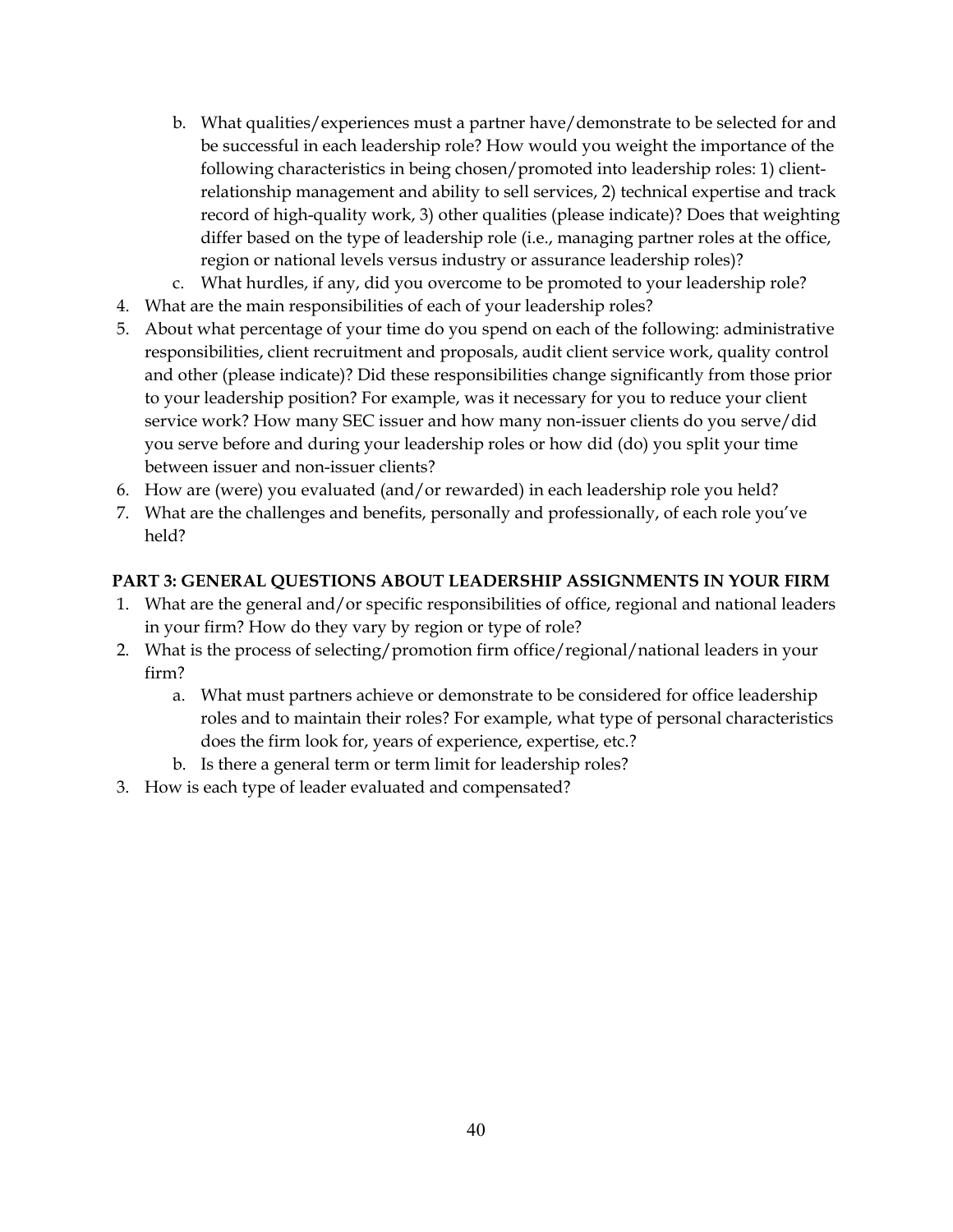## **APPENDIX C**

Entropy balancing descriptive statistics – balancing on the 2nd moment

|                            | Mean   | Mean Non-<br>Leader | Mean Non-<br>Leader | Var.     | Var. Non-  | Var. Non-   | Skew.    | Skew Non-  | Skew Non-   | Sdiff  | Sdiff    |
|----------------------------|--------|---------------------|---------------------|----------|------------|-------------|----------|------------|-------------|--------|----------|
| <b>Balancing Variables</b> | Leader | Pre                 | Post                | Leader   | Leader Pre | Leader Post | Leader   | Leader Pre | Leader Post | Pre    | Post     |
| PARTNER_GENDER             | 0.19   | 0.17                | 0.19                | 0.16     | 0.14       | 0.16        | 1.56     | 1.73       | 1.56        | 0.05   | (0.00)   |
| PARTNER_YRS_EXP            | 3.13   | 2.99                | 3.13                | 0.07     | 0.10       | 0.07        | (0.82)   | (0.44)     | (0.47)      | 0.51   | 0.00     |
| PARTNER EDUC               | 0.50   | 0.42                | 0.50                | 0.25     | 0.24       | 0.25        | 0.02     | 0.32       | 0.02        | 0.15   | $0.00\,$ |
| PARTNER_IND_SHARE          | 0.24   | 0.16                | 0.24                | 0.08     | 0.06       | 0.08        | 1.51     | 2.25       | 1.44        | 0.28   | 0.00     |
| PARTNER_NUM_CLIENTS        | 1.98   | 2.16                | 1.98                | 1.08     | 1.32       | 1.08        | 1.26     | 1.24       | 1.34        | (0.18) | 0.00     |
| BIG4                       | 0.75   | 0.86                | 0.75                | 0.19     | 0.12       | 0.19        | (1.14)   | (2.05)     | (1.14)      | (0.26) | 0.00     |
| <b>AUDITOR SWITCH</b>      | 0.04   | 0.03                | 0.04                | $0.04\,$ | 0.03       | 0.04        | 4.77     | 5.40       | 4.77        | 0.04   | (0.00)   |
| BUSY                       | 0.79   | 0.82                | 0.79                | 0.17     | 0.15       | 0.17        | (1.40)   | (1.64)     | (1.40)      | (0.07) | 0.00     |
| OFFICE_IND_EXP             | 0.49   | 0.33                | 0.49                | 0.25     | 0.22       | 0.25        | $0.04\,$ | 0.73       | 0.04        | 0.32   | 0.00     |
| OFFICE SIZE                | 17.08  | 17.68               | 17.08               | 2.15     | 1.90       | 2.15        | (0.45)   | (0.73)     | (0.47)      | (0.41) | 0.00     |
| <b>LNASSETS</b>            | 7.59   | 7.26                | 7.58                | 4.28     | 3.89       | 4.28        | (0.23)   | (0.03)     | (0.04)      | 0.16   | 0.00     |
| LNGEOSEG                   | 0.86   | 0.83                | 0.86                | 0.13     | 0.12       | 0.13        | 2.05     | 2.45       | 2.04        | 0.09   | 0.00     |
| LNBUSSEG                   | 0.89   | 0.84                | 0.89                | 0.16     | 0.12       | 0.16        | 1.64     | 2.07       | 1.63        | 0.13   | 0.00     |
| <b>FOREIGN</b>             | 0.35   | 0.30                | 0.35                | 0.52     | 0.44       | 0.52        | 3.49     | 3.87       | 3.50        | 0.07   | 0.00     |
| <b>MERGEACQ</b>            | 0.40   | 0.34                | 0.40                | 0.24     | 0.22       | 0.24        | 0.40     | 0.68       | 0.40        | 0.13   | 0.00     |
| <b>SGROW</b>               | 0.03   | 0.03                | 0.03                | 0.04     | 0.03       | 0.04        | (1.33)   | (1.51)     | (2.06)      | (0.01) | (0.00)   |
| BM                         | 0.44   | 0.43                | 0.44                | 0.69     | 0.92       | 0.69        | (3.36)   | (4.34)     | (4.11)      | 0.01   | 0.00     |
| <b>CFO</b>                 | 0.04   | (0.00)              | 0.04                | 0.08     | 0.14       | 0.08        | (12.58)  | (9.36)     | (11.49)     | 0.16   | 0.00     |
| <b>SDCFO</b>               | 0.05   | 0.08                | 0.05                | 0.01     | 0.06       | $0.01\,$    | 8.21     | 13.40      | 10.65       | (0.24) | (0.00)   |
| <b>INVREC</b>              | 0.22   | 0.21                | 0.22                | 0.03     | 0.04       | 0.03        | 1.16     | 1.30       | 1.11        | 0.05   | 0.00     |
| LEVERAGE                   | 0.31   | 0.31                | 0.31                | 0.06     | 0.11       | 0.06        | 1.33     | 6.97       | 1.43        | 0.02   | (0.00)   |
| LOSS                       | 0.31   | 0.36                | 0.31                | 0.21     | 0.23       | 0.21        | 0.83     | 0.57       | 0.83        | (0.12) | (0.00)   |
| GC                         | 0.04   | 0.05                | 0.04                | 0.03     | 0.04       | 0.03        | 5.05     | 4.36       | 5.05        | (0.06) | (0.00)   |
| <b>LIT</b>                 | 0.25   | 0.30                | 0.25                | 0.19     | 0.21       | 0.19        | 1.13     | 0.89       | 1.13        | (0.10) | (0.00)   |
| <b>WEAKNESS</b>            | 0.06   | 0.05                | 0.06                | 0.05     | 0.05       | 0.05        | 3.78     | 4.24       | 3.78        | 0.04   | (0.00)   |
| LAG2 ICMW                  | 0.02   | 0.02                | 0.02                | 0.02     | 0.02       | 0.02        | 7.42     | 6.74       | 7.42        | (0.03) | 0.00     |
| LAG2_RES_ANN               | 0.17   | 0.15                | 0.17                | 0.14     | 0.13       | 0.14        | 1.78     | 1.99       | 1.78        | 0.06   | 0.00     |

Note: Only 71 out of 7647 control observations are above equal-weight, which indicates that less than 1% of the control sample is upweighted to achieve balance. Statistics for industry and year dummy variables (fixed effects) are omitted for brevity.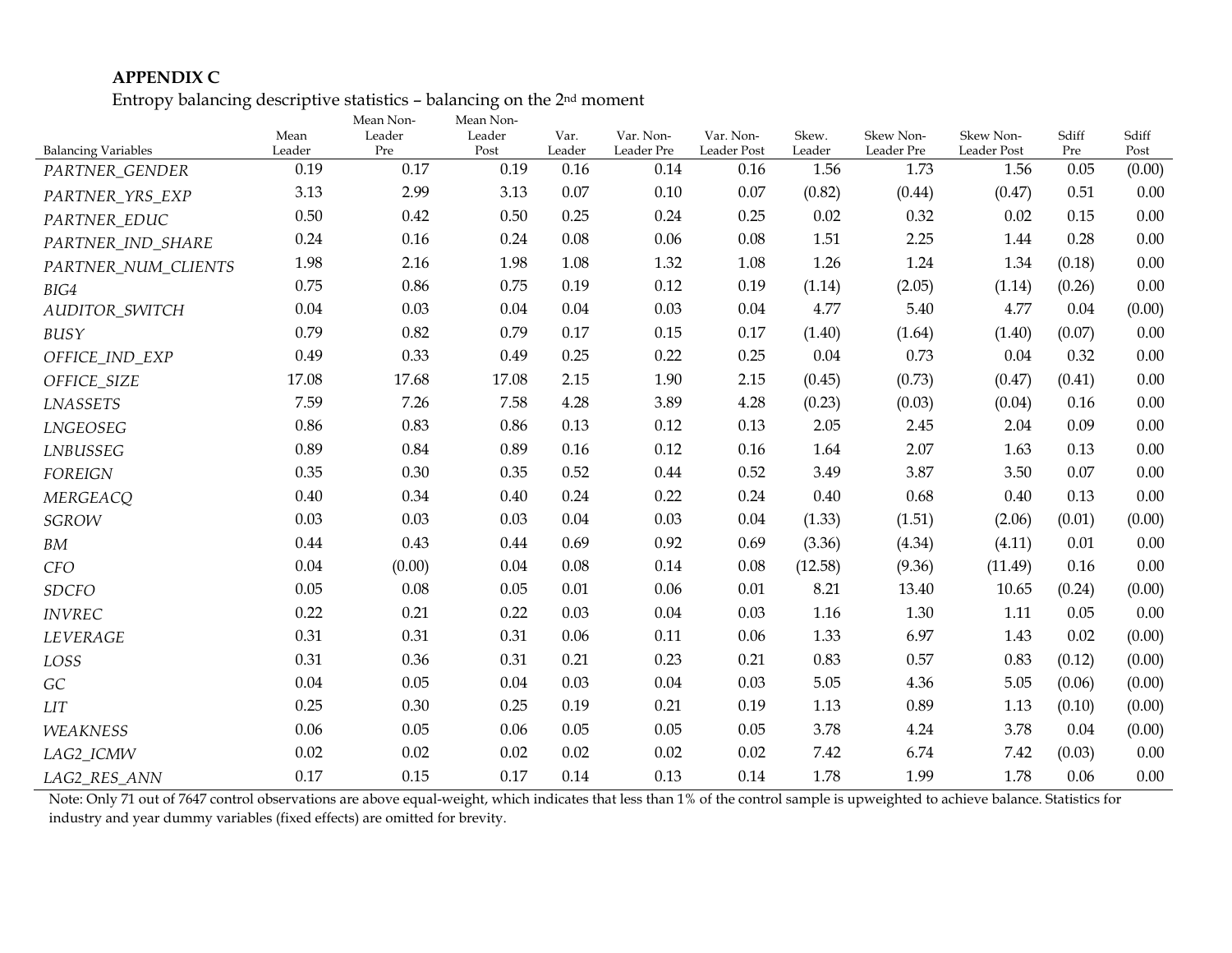## **Figure 1 Examples of leadership roles and sample profile**

Panel A: Example job titles

# **Office Leadership Job Titles**

*Office Managing Partners* 

- Office Managing Partner Birmingham AL
- Boca Raton Office Managing Partner and the Florida Market Co-Assurance Leader
- EY Central Region Growth Market Leader and Charlotte Managing Partner

*Office Audit Practice Leaders* 

- Assurance Leader of PwC's Greater Chicago market
- Assurance Managing Partner for BDO's Los Angeles Practice
- Chicago office audit leader

# **Regional Leadership Job Titles**

- Partner-in-Charge of Deloitte's Carolinas/Tennessee audit practice
- Partner in Charge of the Chicago, Milwaukee and Eastern Iowa Audit Practices
- Chief Operating Officer (COO) for Deloitte's Central Region Audit Practice
- Regional Operations Leader

# **National Leadership Job Titles**

- AERS Executive Committee National Managing Partner, Audit Committee Programs and Client Matters
- Americas Audit Leader
- Audit National Managing Partner, Audit Operations
- Managing Partner US Audit Global Office
- National Partner in Charge, Inspections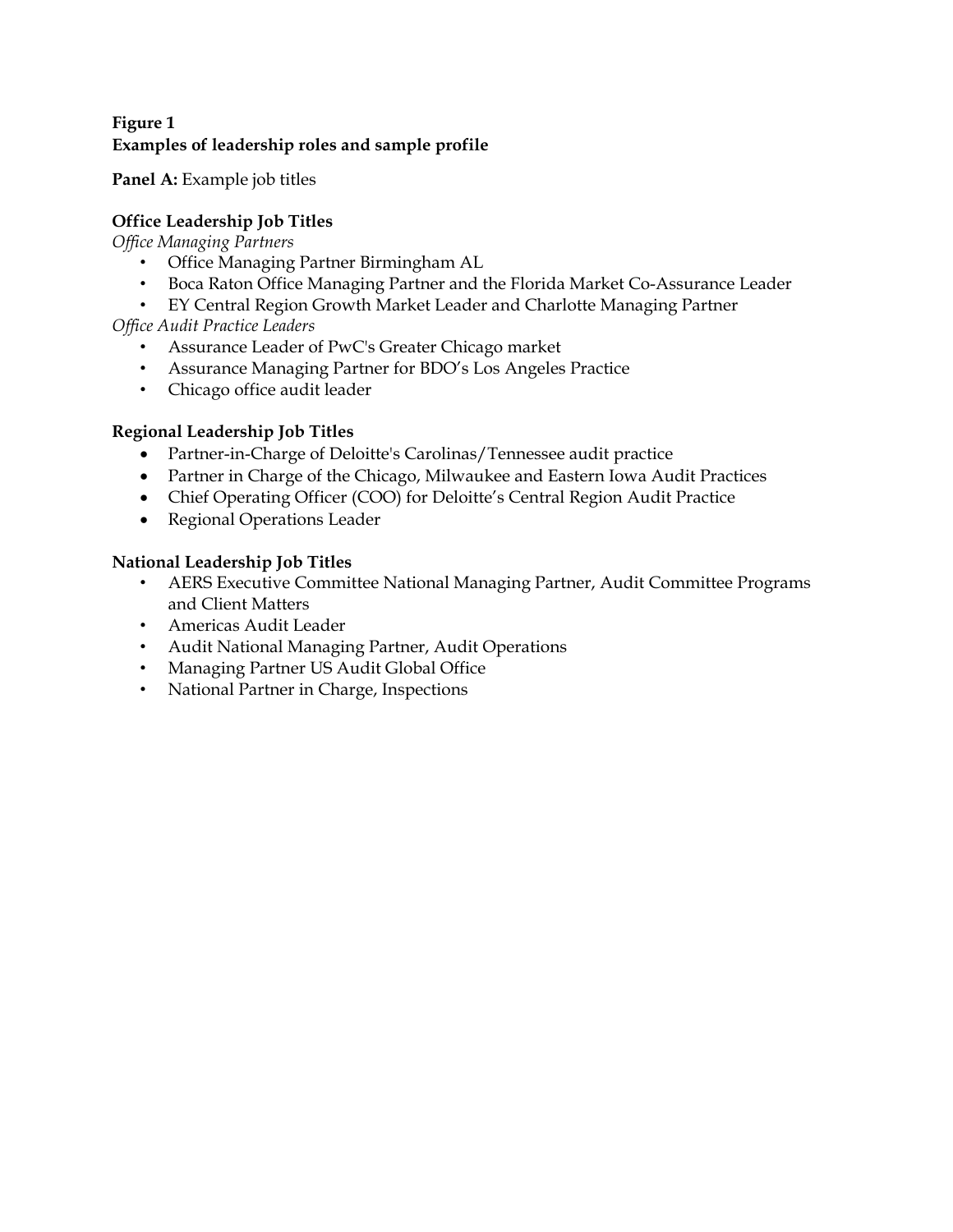## **Figure 1 Continued Panel B:** Example profile from LinkedIn® professional networking profile

## **John Doe**

Assurance Partner & *City L Market Managing Partner* at *Audit Firm A City L, State Y* 

# **About**

In John's 24 year tenure in Audit Firm A's audit practice, he has gained broad-based accounting, auditing and business advisory experience working with clients in a variety of industries such as automotive, industrial and consumer products. He maintains a strong network of partners within Audit Firm A, including leaders in the national technical group, and an extensive international network. He leverages these relationships along with his own technical experiences to provide clients timely quality technical advice.

John sees matters from a 360 degree view working together with his clients through complex technical issues in the constantly changing/evolving regulatory audit environment. He develops trusting and deeply valued relationships allowing clients to reach the best possible solutions that maximize their business objectives while adhering to related accounting and regulatory reporting requirements.

# **Experience**

*.* 

*Audit Firm A Market Managing Partner, City L, State Y 2018 – Present (3 years)* 

John is responsible for managing Audit Firm A's City L office. Besides his client responsibilities within City L, his leadership role is to drive the Audit Firm A Brand in the market, the business community and in civic affairs.

*Greater State Z Market Assurance Leader 2015 – Present (6 years)* 

Lead various aspects of the practice including monitoring client relationships, people initiatives and driving audit quality for a team of 100+ assurance professionals working in the City K and City L offices.

*. (Further information when available)* 

\**underlines* are included for emphasis to highlight the background information collected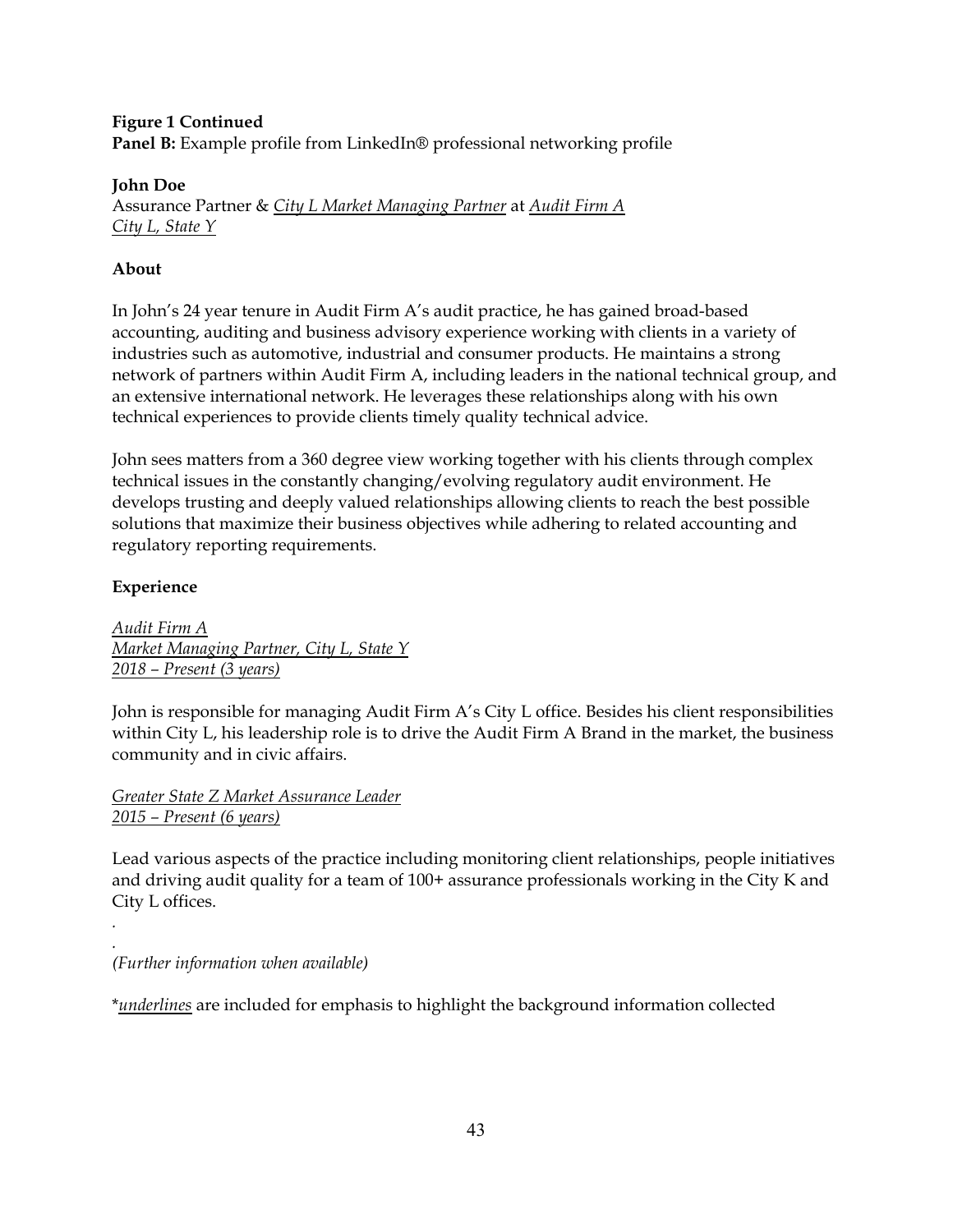# TABLE 1

Empirical analysis sample construction

| Merger of Compustat, Audit Analytics, and Form AP for fyear 2016-  |        |
|--------------------------------------------------------------------|--------|
| 2019                                                               | 18,734 |
| Less: Observations without Global 6 Auditor                        | 6,618  |
| Less: Observations with Total Assets less than \$1 million         | 25     |
| Less: Missing partner, financial and audit data from Compustat and |        |
| Audit Analytics for audit fees and model control variables         | 2,878  |
| <b>Final Sample</b>                                                | 9,213  |
| 2016                                                               | 2,177  |
| 2017                                                               | 2,411  |
| 2018                                                               | 2,350  |
| 2019                                                               | 2.275  |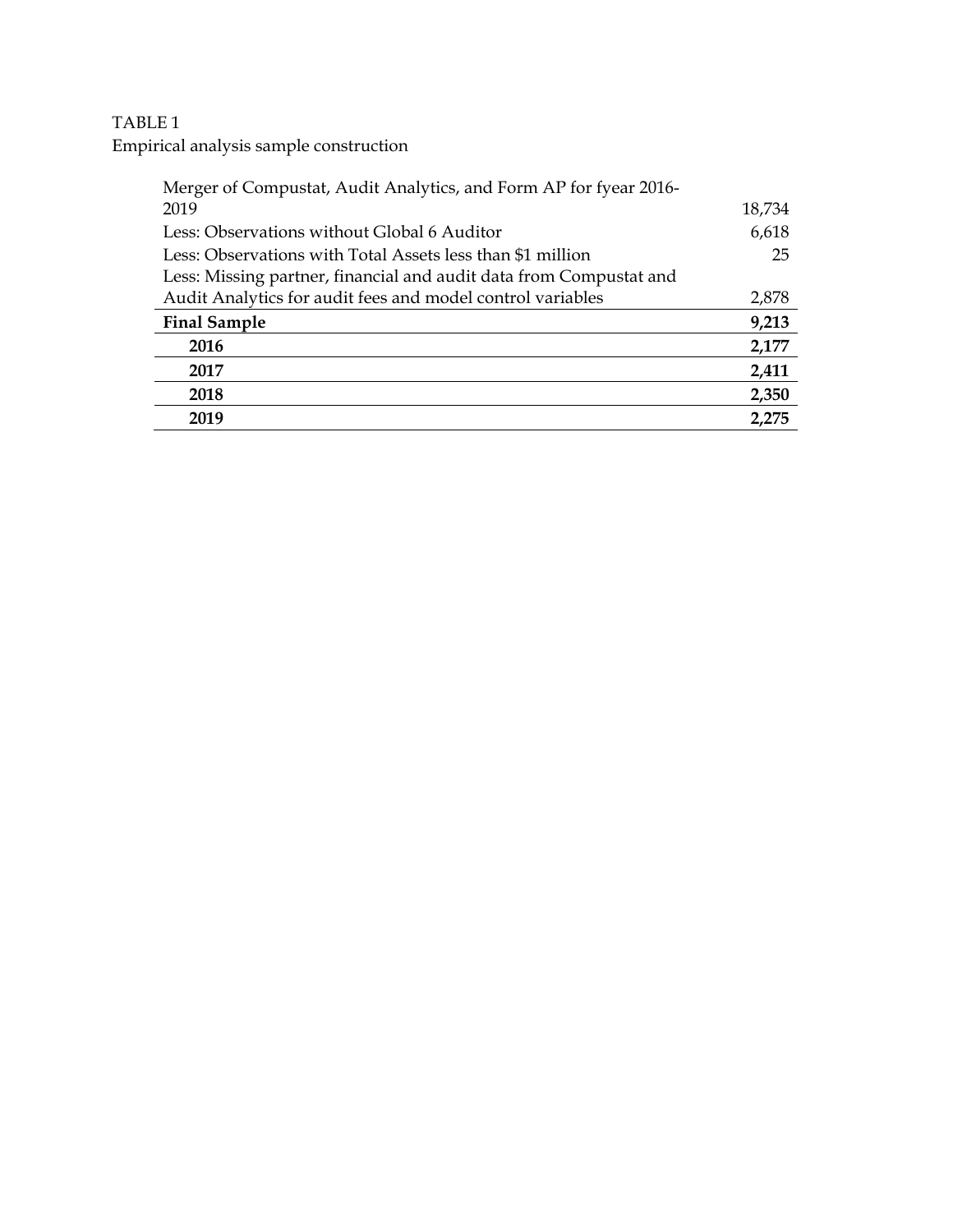TABLE 2 Descriptive statistics and univariate tests **Panel A:** Summary statistics (N=9,213)

| Variable            | Mean  | <b>SD</b> | P25     | Median | P75   |
|---------------------|-------|-----------|---------|--------|-------|
| PARTNER_LEADER      | 0.17  | 0.38      | 0.00    | 0.00   | 0.00  |
| OFFICE_LEADER       | 0.12  | 0.32      | 0.00    | 0.00   | 0.00  |
| REGION_NAT_LEADER   | 0.05  | 0.23      | 0.00    | 0.00   | 0.00  |
| <b>RESTATE</b>      | 0.05  | 0.22      | 0.00    | 0.00   | 0.00  |
| <b>BIGR</b>         | 0.01  | 0.10      | 0.00    | 0.00   | 0.00  |
| <b>LITTLEr</b>      | 0.04  | 0.20      | 0.00    | 0.00   | 0.00  |
| <b>LNNASFEES</b>    | 10.47 | 4.59      | 10.01   | 11.97  | 13.30 |
| POSDA_MJONES        | 0.07  | 0.08      | 0.03    | 0.05   | 0.09  |
| PARTNER_GENDER      | 0.18  | 0.38      | 0.00    | 0.00   | 0.00  |
| PARTNER_YRS_EXP     | 3.01  | 0.31      | 2.83    | 3.04   | 3.22  |
| PARTNER_EDUC        | 0.43  | 0.50      | 0.00    | 0.00   | 1.00  |
| PARTNER_IND_SHARE   | 0.17  | 0.26      | 0.02    | 0.06   | 0.19  |
| PARTNER_NUM_CLIENTS | 2.13  | 1.13      | 1.00    | 2.00   | 3.00  |
| BIG4                | 0.84  | 0.37      | 1.00    | 1.00   | 1.00  |
| AUDITOR_SWITCH      | 0.03  | 0.18      | 0.00    | 0.00   | 0.00  |
| BUSY                | 0.81  | 0.39      | 1.00    | 1.00   | 1.00  |
| OFFICE IND EXP      | 0.36  | 0.48      | 0.00    | 0.00   | 1.00  |
| OFFICE_SIZE         | 17.58 | 1.41      | 16.58   | 17.89  | 18.60 |
| <b>LNASSETS</b>     | 7.31  | 1.99      | 5.97    | 7.36   | 8.65  |
| LNGEOSEG            | 0.84  | 0.34      | 0.69    | 0.69   | 0.69  |
| LNBUSSEG            | 0.85  | 0.36      | 0.69    | 0.69   | 0.69  |
| <b>FOREIGN</b>      | 0.31  | 0.67      | 0.00    | 0.01   | 0.34  |
| <b>MERGEACQ</b>     | 0.35  | 0.48      | 0.00    | 0.00   | 1.00  |
| <b>SGROW</b>        | 0.03  | 0.18      | $-0.01$ | 0.02   | 0.09  |
| BM                  | 0.43  | 0.94      | 0.18    | 0.39   | 0.69  |
| <b>CFO</b>          | 0.01  | 0.36      | 0.01    | 0.07   | 0.12  |
| <b>SDCFO</b>        | 0.07  | 0.23      | 0.01    | 0.03   | 0.06  |
| <b>INVREC</b>       | 0.21  | 0.20      | 0.05    | 0.16   | 0.31  |
| LEVERAGE            | 0.31  | 0.32      | 0.09    | 0.28   | 0.45  |
| LOSS                | 0.35  | 0.48      | 0.00    | 0.00   | 1.00  |
| GC                  | 0.04  | 0.20      | 0.00    | 0.00   | 0.00  |
| <b>LIT</b>          | 0.29  | 0.45      | 0.00    | 0.00   | 1.00  |
| <b>WEAKNESS</b>     | 0.05  | 0.22      | 0.00    | 0.00   | 0.00  |
| LAG2_ICMW           | 0.02  | 0.14      | 0.00    | 0.00   | 0.00  |
| LAG2_RES_ANN        | 0.15  | 0.36      | 0.00    | 0.00   | 0.00  |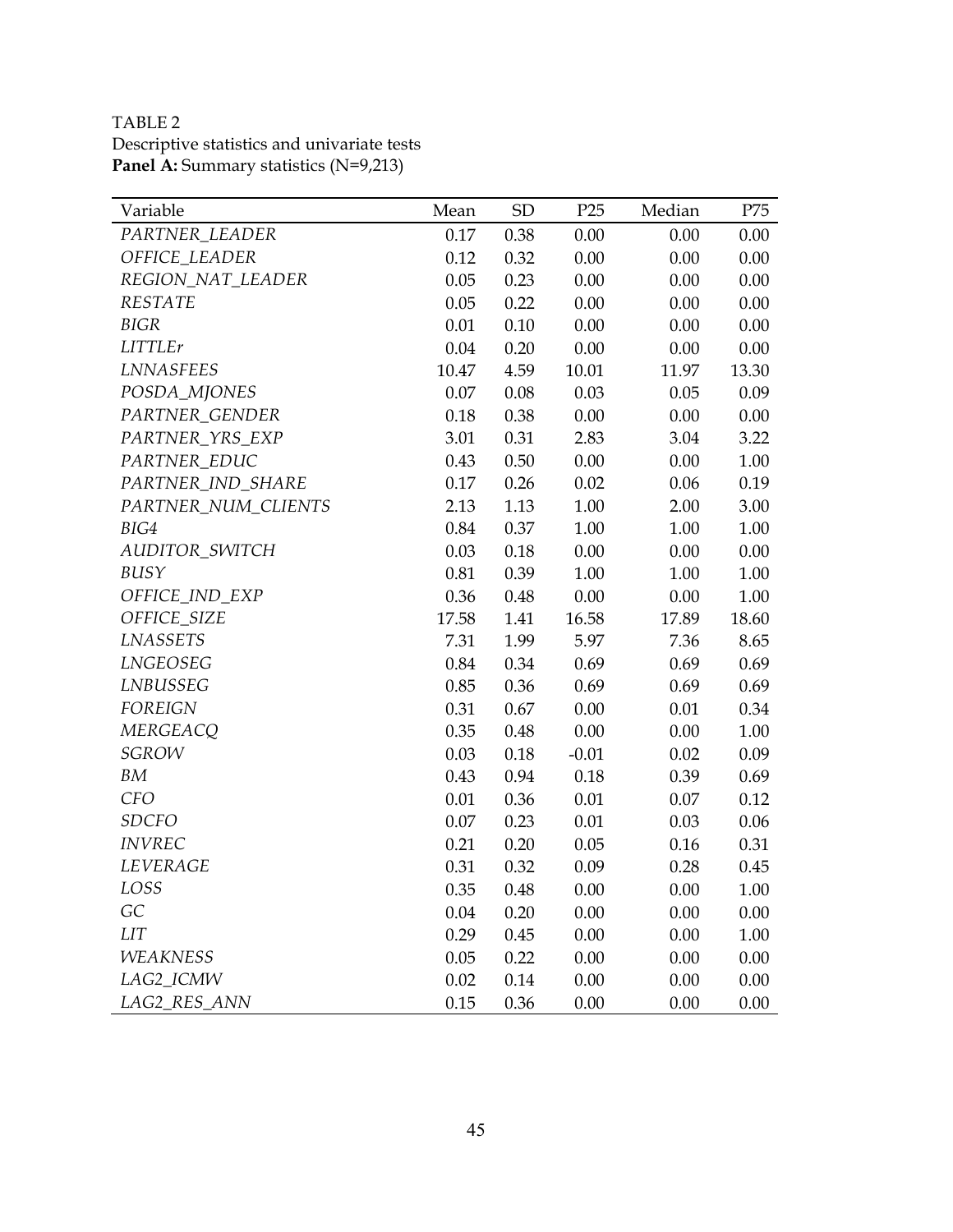TABLE 2 Continued

**Panel B:** Univariate tests comparing audits of partners with and without leader roles

|                          | Mean             | Mean             |              |
|--------------------------|------------------|------------------|--------------|
|                          | PARTNER LEADER=1 | PARTNER LEADER=0 |              |
|                          | $(N=1,566)$      | $(N=7,647)$      | t-stat       |
| <b>RESTATE</b>           | 0.068            | 0.049            | 3.076***     |
| <b>BIGR</b>              | 0.018            | 0.008            | $3.652***$   |
| <b>LITTLEr</b>           | 0.050            | 0.041            | 1.624        |
| <b>LNNASFEES</b>         | 10.977           | 10.365           | 4.807***     |
| POSDA_MJONES $(n=3,769)$ | 0.074            | 0.074            | 0.015        |
| PARTNER GENDER           | 0.193            | 0.173            | $1.877*$     |
| PARTNER_YRS_EXP          | 3.126            | 2.988            | 16.421***    |
| PARTNER_EDUC             | 0.496            | 0.422            | 5.385***     |
| PARTNER IND SHARE        | 0.239            | 0.159            | $11.240***$  |
| PARTNER_NUM_CLIENTS      | 1.978            | 2.165            | $-5.948***$  |
| BIG4                     | 0.747            | 0.858            | $-10.980***$ |
| AUDITOR_SWITCH           | 0.039            | 0.031            | 1.593        |
| BUSY                     | 0.787            | 0.817            | $-2.690***$  |
| OFFICE_IND_EXP           | 0.491            | 0.329            | 12.306***    |
| OFFICE_SIZE              | 17.079           | 17.683           | $-15.605***$ |
| <b>LNASSETS</b>          | 7.586            | 7.258            | 5.955***     |
| LNGEOSEG                 | 0.862            | 0.831            | 3.342***     |
| LNBUSSEG                 | 0.894            | 0.844            | 5.074***     |
| <b>FOREIGN</b>           | 0.354            | 0.303            | 2.757***     |
| <b>MERGEACQ</b>          | 0.403            | 0.338            | 4.883***     |
| <b>SGROW</b>             | 0.032            | 0.033            | $-0.250$     |
| BM                       | 0.438            | 0.427            | 0.426        |
| <b>CFO</b>               | 0.043            | $-0.003$         | 4.482***     |
| <b>SDCFO</b>             | 0.052            | 0.078            | $-4.118***$  |
| <b>INVREC</b>            | 0.222            | 0.212            | 1.808*       |
| LEVERAGE                 | 0.314            | 0.310            | 0.496        |
| LOSS                     | 0.309            | 0.363            | $-4.081***$  |
| GC                       | 0.035            | 0.046            | $-1.831*$    |
| <b>LIT</b>               | 0.254            | 0.296            | $-3.345***$  |
| <b>WEAKNESS</b>          | 0.058            | 0.048            | $1.725*$     |
| LAG2_ICMW                | 0.017            | 0.021            | $-0.879$     |
| LAG2_RES_ANN             | 0.168            | 0.147            | 2.086**      |

*Notes*: Variables are defined in the Appendix. \*\*\*, \*\*, and \* represent significance at the 0.01, 0.05, and 0.10 levels, respectively. These descriptive statistics are presented before entropy balancing as introduced by Hainmueller (2012). The technique uses an iterative process to reweight control sample observations until the means (and other higher order moments) of the control sample covariate distributions approximately equal those in the treatment sample. We balance on all partner and client characteristics (Controls described below) plus all fixed effects (year and industry). After entropy balancing on the second moment, means and variances for all client characteristic control variables are not significantly different across the two groups of observations - audits by partners with vs. without office, regional, or national leadership roles, and therefore are not presented.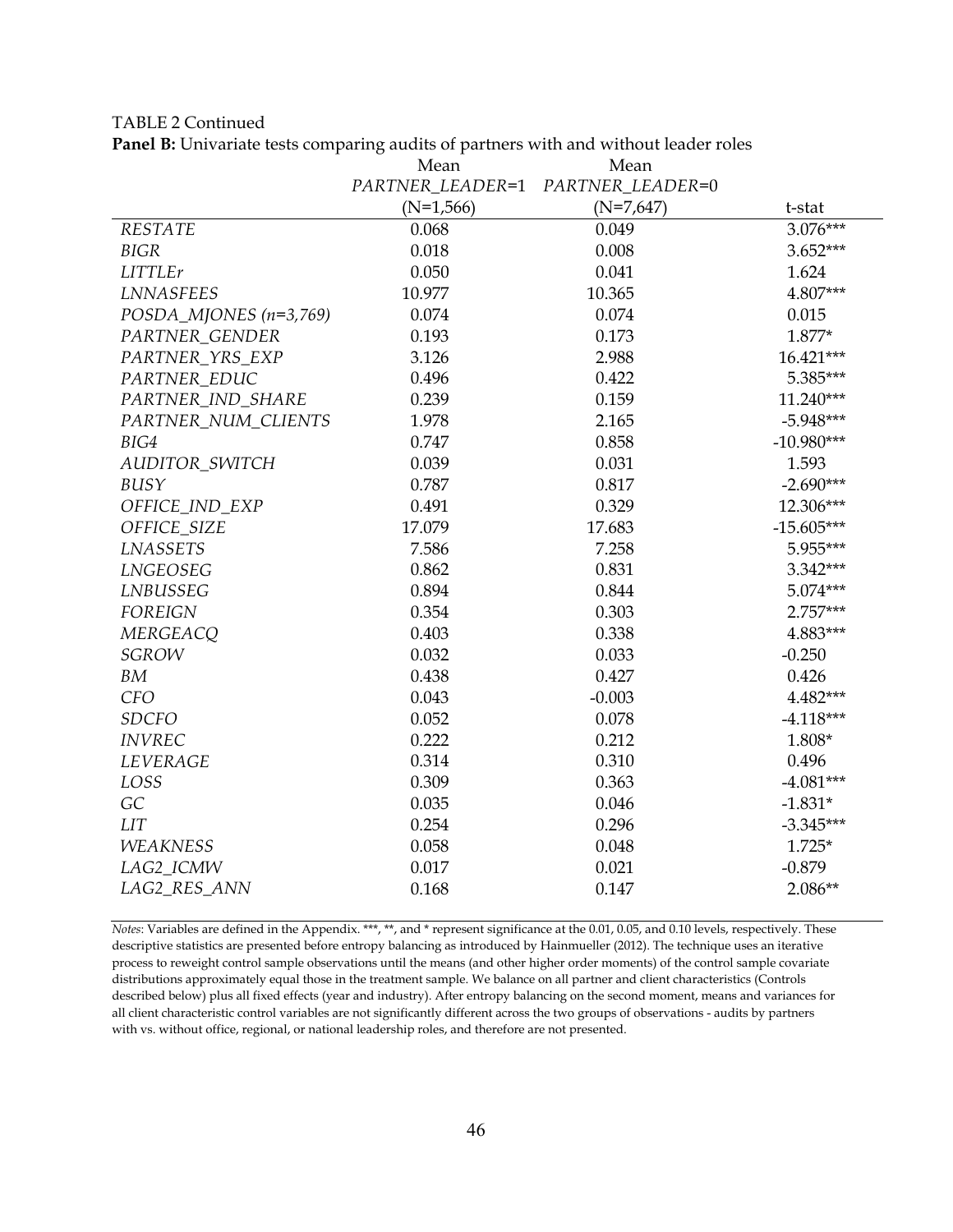## TABLE 2 Continued **Panel C:** Pearson correlations

|                | Variable            |            | 2          | 3          | 4          | 5          | 6          | 7         | 8       | 9          | 10         | 11         | 12         | 13         | 14         |
|----------------|---------------------|------------|------------|------------|------------|------------|------------|-----------|---------|------------|------------|------------|------------|------------|------------|
| $\mathbf{1}$   | PARTNER LEADER      | 1.00       |            |            |            |            |            |           |         |            |            |            |            |            |            |
| $\overline{2}$ | RESTATE             | $0.03**$   | 1.00       |            |            |            |            |           |         |            |            |            |            |            |            |
| 3              | BIGR                | $0.04***$  | $0.42***$  | 1.00       |            |            |            |           |         |            |            |            |            |            |            |
| $\overline{4}$ | <b>LITTLEr</b>      | 0.02       | $0.90***$  | $-0.02*$   | 1.00       |            |            |           |         |            |            |            |            |            |            |
| 5              | POSDA_MJONES        | 0.00       | 0.03       | $0.03*$    | 0.02       | 1.00       |            |           |         |            |            |            |            |            |            |
| 6              | PARTNER_GENDER      | 0.02       | 0.00       | $-0.00$    | 0.00       | 0.01       | 1.00       |           |         |            |            |            |            |            |            |
| 7              | PARTNER_YRS_EXP     | $0.17***$  | $-0.01$    | $-0.02$    | $-0.00$    | $0.18***$  | $-0.11***$ | 1.00      |         |            |            |            |            |            |            |
| 8              | PARTNER_EDUC        | $0.06***$  | $-0.01$    | $-0.01$    | $-0.01$    | $0.08***$  | 0.02       | 0.02      | 1.00    |            |            |            |            |            |            |
| 9              | PARTNER IND SHARE   | $0.12***$  | $0.03**$   | $0.04***$  | 0.02       | $0.09***$  | $-0.04***$ | $0.09***$ | $-0.02$ | 1.00       |            |            |            |            |            |
| 10             | PARTNER NUM CLIENTS | $-0.06***$ | $-0.02$    | $-0.00$    | $-0.02$    | $-0.06***$ | $-0.08***$ | $0.04***$ | $-0.01$ | $-0.02*$   | 1.00       |            |            |            |            |
| 11             | BIG4                | $-0.11***$ | $-0.08***$ | $-0.06***$ | $-0.06***$ | $-0.10***$ | $0.03*$    | $0.13***$ | 0.01    | $0.10***$  | $-0.04***$ | 1.00       |            |            |            |
| 12             | AUDITOR_SWITCH      | 0.02       | 0.01       | $0.03*$    | 0.00       | 0.01       | $-0.01$    | $-0.02$   | $-0.00$ | $-0.05***$ | $0.03**$   | $-0.10***$ | 1.00       |            |            |
| 13             | BUSY                | $-0.03**$  | $-0.00$    | $-0.01$    | 0.00       | $-0.01$    | 0.02       | $-0.03**$ | $-0.00$ | $-0.04***$ | $0.04***$  | 0.01       | 0.02       | 1.00       |            |
| 14             | OFFICE_IND_EXP      | $0.13***$  | $0.03**$   | 0.01       | $0.02*$    | $0.12***$  | $-0.02*$   | $0.12***$ | $0.03*$ | $0.52***$  | $-0.12***$ | $0.10***$  | $-0.04***$ | $-0.08***$ | 1.00       |
| 15             | OFFICE_SIZE         | $-0.16***$ | $-0.05***$ | $-0.06***$ | $-0.02*$   | $-0.15***$ | $0.06***$  | $0.04***$ | $0.03*$ | $-0.27***$ | $-0.00$    | $0.56***$  | $-0.07***$ | $0.04***$  | $-0.22***$ |

*Notes*: \*\*\*, \*\*, and \* represent significance at the 0.01, 0.05, and 0.10 levels, respectively.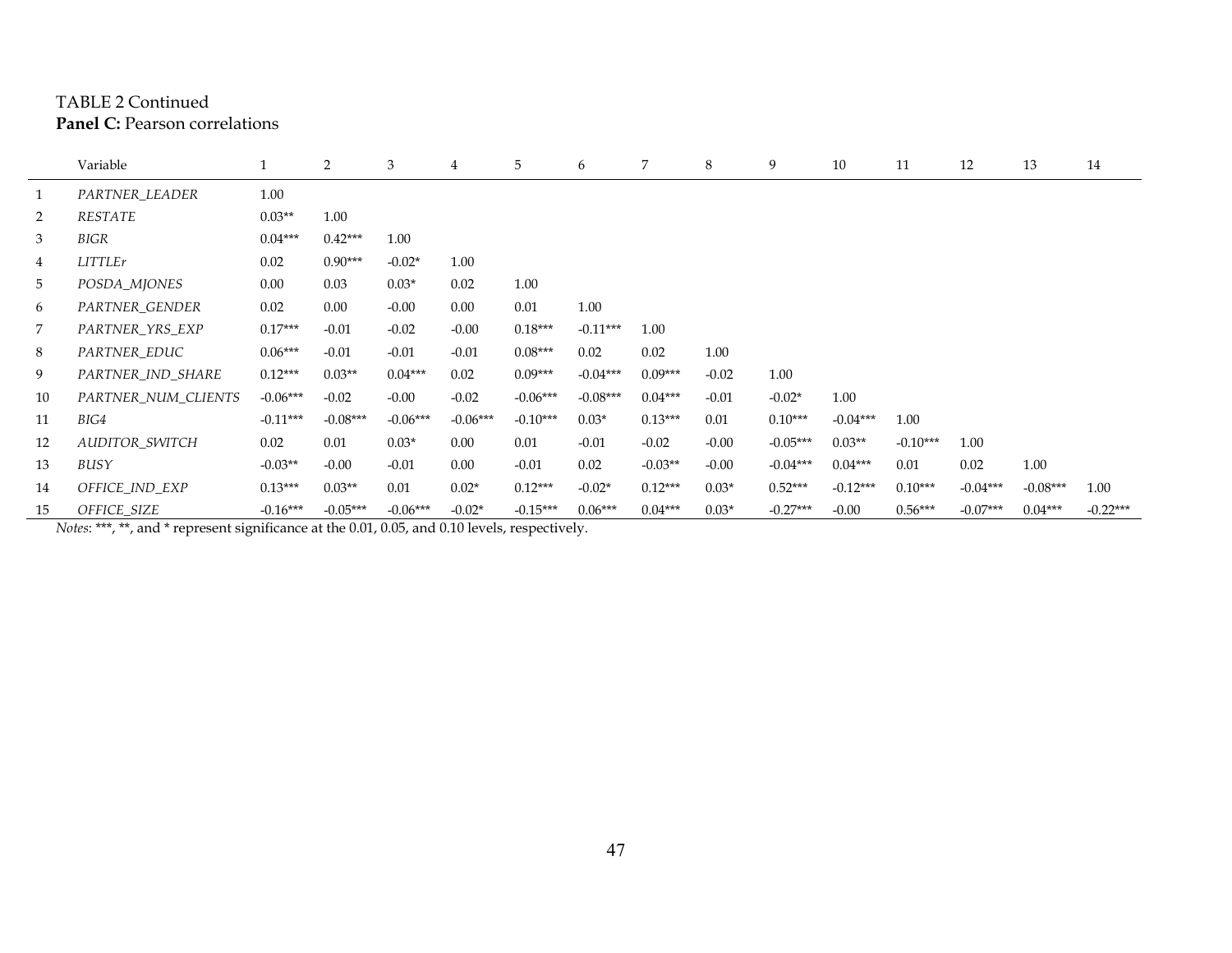#### TABLE 2 Panel C Continued

|                | Variable        |            | $\overline{2}$ | 3          | 4          | 5          | 6          | 7          | 8          | 9          | 10         | 11         | 12         | 13        | 14        | 15         | 16        | 17        |
|----------------|-----------------|------------|----------------|------------|------------|------------|------------|------------|------------|------------|------------|------------|------------|-----------|-----------|------------|-----------|-----------|
| $\mathbf{1}$   | PARTNER_LEADER  | 1.00       |                |            |            |            |            |            |            |            |            |            |            |           |           |            |           |           |
| $\overline{2}$ | <b>LNASSETS</b> | $0.06***$  | 1.00           |            |            |            |            |            |            |            |            |            |            |           |           |            |           |           |
| 3              | LNGEOSEG        | $0.03***$  | $0.11***$      | 1.00       |            |            |            |            |            |            |            |            |            |           |           |            |           |           |
| 4              | LNBUSSEG        | $0.05***$  | $0.23***$      | $0.52***$  | 1.00       |            |            |            |            |            |            |            |            |           |           |            |           |           |
| 5              | <b>FOREIGN</b>  | $0.03**$   | $0.10***$      | $0.21***$  | $0.07***$  | 1.00       |            |            |            |            |            |            |            |           |           |            |           |           |
| 6              | MERGEACQ        | $0.05***$  | $0.24***$      | $0.13***$  | $0.13***$  | $0.13***$  | 1.00       |            |            |            |            |            |            |           |           |            |           |           |
|                | <b>SGROW</b>    | $-0.00$    | $0.02*$        | $-0.02*$   | $-0.04***$ | 0.00       | $0.13***$  | 1.00       |            |            |            |            |            |           |           |            |           |           |
| 8              | BM              | 0.00       | $0.06***$      | $-0.02*$   | $-0.01$    | 0.00       | $-0.03**$  | 0.01       | 1.00       |            |            |            |            |           |           |            |           |           |
| 9              | CFO             | $0.05***$  | $0.35***$      | $0.09***$  | $0.10***$  | $0.08***$  | $0.17***$  | $0.08***$  | $0.02*$    | 1.00       |            |            |            |           |           |            |           |           |
| 10             | <b>SDCFO</b>    | $-0.04***$ | $-0.32***$     | $-0.07***$ | $-0.09***$ | $-0.06***$ | $-0.12***$ | $-0.01$    | $-0.05***$ | $-0.61***$ | 1.00       |            |            |           |           |            |           |           |
| 11             | <i>INVREC</i>   | 0.02       | $0.08***$      | $0.04***$  | 0.02       | $0.06***$  | $0.06***$  | $0.05***$  | $0.02*$    | $0.14***$  | $-0.12***$ | 1.00       |            |           |           |            |           |           |
| 12             | LEVERAGE        | 0.01       | $0.12***$      | $-0.04***$ | $0.04***$  | $-0.03**$  | 0.01       | $-0.02*$   | $-0.31***$ | $0.05***$  | $-0.05***$ | $-0.08***$ | 1.00       |           |           |            |           |           |
| 13             | LOSS            | $-0.04***$ | $-0.46***$     | $-0.09***$ | $-0.13***$ | $-0.02$    | $-0.19***$ | $-0.12***$ | $-0.04***$ | $-0.38***$ | $0.24***$  | $-0.19***$ | 0.00       | 1.00      |           |            |           |           |
| 14             | GC              | $-0.02$    | $-0.33***$     | $-0.06***$ | $-0.08***$ | $-0.07***$ | $-0.12***$ | $-0.08***$ | $-0.16***$ | $-0.35***$ | $0.26***$  | $-0.09***$ | $0.13***$  | $0.27***$ | 1.00      |            |           |           |
| 15             | <b>LIT</b>      | $-0.03***$ | $-0.33***$     | $-0.05***$ | $-0.16***$ | 0.00       | $-0.13***$ | $0.02*$    | $-0.06***$ | $-0.26***$ | $0.22***$  | $-0.16***$ | $-0.11***$ | $0.32***$ | $0.15***$ | 1.00       |           |           |
| 16             | <b>WEAKNESS</b> | 0.02       | $-0.03*$       | 0.01       | $-0.01$    | $0.03**$   | $0.03*$    | $0.00\,$   | $-0.03**$  | 0.02       | $-0.02$    | $0.04***$  | 0.01       | $0.05***$ | 0.01      | $-0.01$    | 1.00      |           |
| 17             | LAG2_ICMW       | $-0.01$    | $-0.02*$       | 0.01       | $-0.00$    | 0.01       | $0.00\,$   | $-0.01$    | $-0.05***$ | 0.01       | $-0.02$    | $0.04***$  | 0.02       | $0.04***$ | 0.01      | $-0.01$    | $0.62***$ | 1.00      |
| 18 l           | LAG2 RES ANN    | $0.02*$    | 0.02           | $0.09***$  | $0.10***$  | $0.03**$   | $0.03**$   | $-0.03**$  | $-0.01$    | 0.02       | $-0.03*$   | 0.01       | $0.02*$    | 0.00      | $-0.02$   | $-0.05***$ | $0.10***$ | $0.12***$ |

*Notes*: \*\*\*, \*\*, and \* represent significance at the 0.01, 0.05, and 0.10 levels, respectively.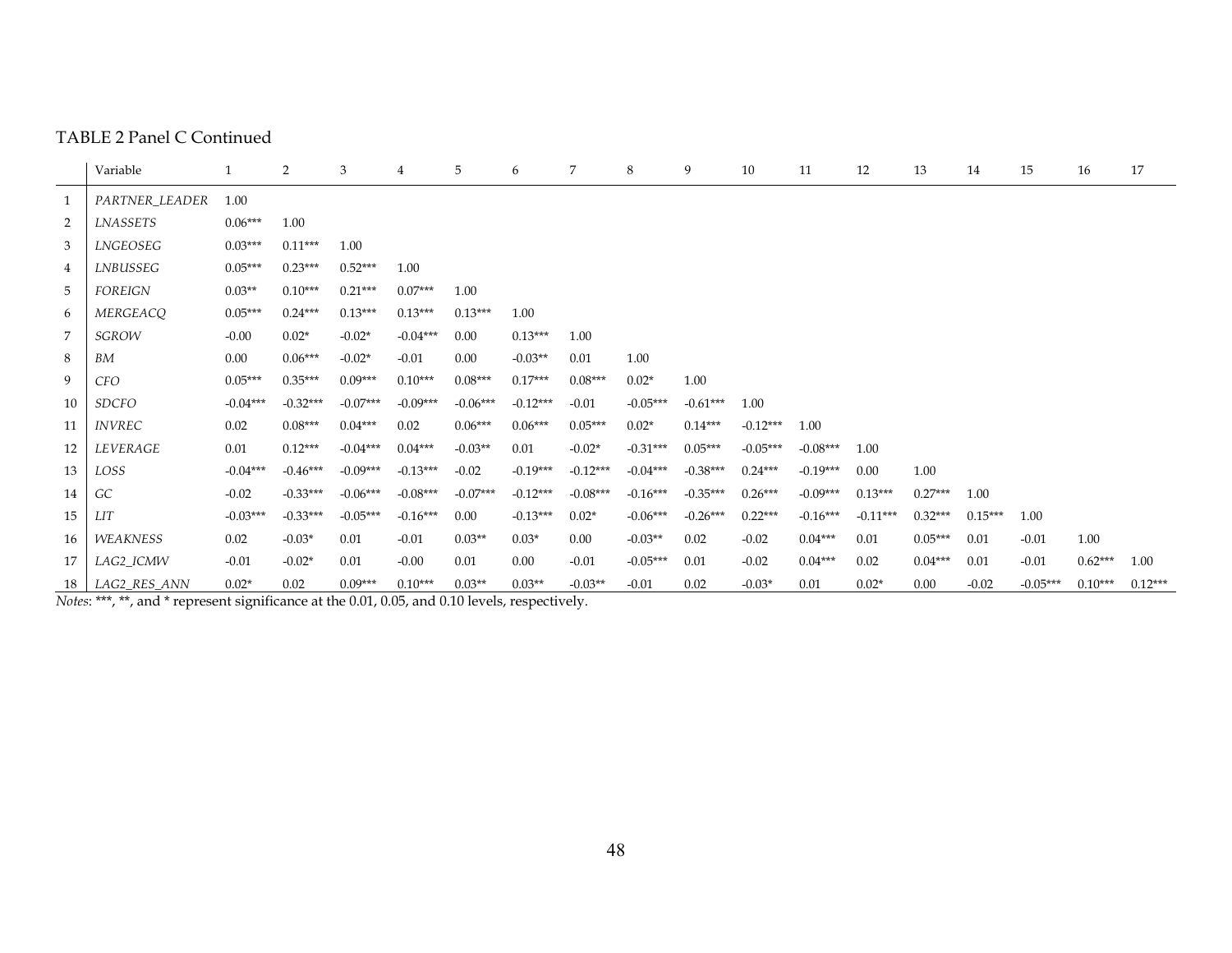TABLE 3 Test of H1: Partners with leadership roles and audit quality

|                          | (1)            |         | (2)         |         | (3)            |         |  |
|--------------------------|----------------|---------|-------------|---------|----------------|---------|--|
|                          | <b>RESTATE</b> |         | <b>BIGR</b> |         | <b>LITTLEr</b> |         |  |
| Variable                 | Coeff.         | Z-stat  | Coeff.      | Z-stat  | Coeff.         | Z-stat  |  |
| <b>PARTNER_LEADER(?)</b> | 0.127          | 0.82    | $0.688**$   | 2.07    | $-0.008$       | $-0.05$ |  |
| PARTNER_GENDER           | 0.268          | 1.36    | $-0.031$    | $-0.06$ | $0.357*$       | 1.69    |  |
| PARTNER_YRS_EXP          | 0.068          | 0.25    | $-0.092$    | $-0.21$ | 0.113          | 0.36    |  |
| PARTNER_EDUC             | $-0.008$       | $-0.05$ | $-0.283$    | $-0.84$ | 0.075          | 0.42    |  |
| PARTNER_IND_SHARE        | 0.286          | 0.96    | 0.590       | 0.97    | 0.243          | 0.71    |  |
| PARTNER_NUM_CLIENTS      | 0.060          | 0.84    | 0.126       | 0.96    | 0.041          | 0.52    |  |
| BIG4                     | $-0.985***$    | $-4.13$ | $-0.491$    | $-1.23$ | $-1.090***$    | $-4.00$ |  |
| AUDITOR_SWITCH           | $-0.211$       | $-0.64$ | 0.193       | 0.33    | $-0.294$       | $-0.75$ |  |
| BUSY                     | $-0.190$       | $-0.94$ | 0.029       | 0.07    | $-0.220$       | $-1.05$ |  |
| OFFICE_IND_EXP           | 0.339          | 1.60    | 0.356       | 0.76    | 0.337          | 1.48    |  |
| OFFICE_SIZE              | 0.084          | 1.12    | $-0.026$    | $-0.18$ | 0.118          | 1.35    |  |
| <b>LNASSETS</b>          | $-0.065$       | $-0.96$ | $-0.203$    | $-1.60$ | $-0.034$       | $-0.44$ |  |
| LNGEOSEG                 | 0.253          | 1.09    | $0.904**$   | 1.96    | 0.059          | 0.23    |  |
| LNBUSSEG                 | $-0.048$       | $-0.24$ | $-0.336$    | $-0.87$ | 0.045          | 0.21    |  |
| <b>FOREIGN</b>           | 0.067          | 0.74    | $-0.280$    | $-1.10$ | 0.115          | 1.21    |  |
| <b>MERGEACQ</b>          | 0.275          | 1.57    | 0.241       | 0.57    | 0.294          | 1.55    |  |
| <b>SGROW</b>             | 0.438          | 1.30    | 0.368       | 0.76    | 0.453          | 1.16    |  |
| BM                       | $-0.015$       | $-0.16$ | $0.381*$    | 1.84    | $-0.082$       | $-0.87$ |  |
| <b>CFO</b>               | $-0.631**$     | $-1.99$ | $-0.776$    | $-1.60$ | $-0.440*$      | $-1.75$ |  |
| <b>SDCFO</b>             | $-2.885**$     | $-2.26$ | $-4.272**$  | $-2.17$ | $-2.092$       | $-1.59$ |  |
| <b>INVREC</b>            | $-0.068$       | $-0.15$ | $-0.504$    | $-0.52$ | 0.012          | 0.02    |  |
| LEVERAGE                 | 0.354          | 1.02    | $1.045*$    | 1.84    | 0.198          | 0.49    |  |
| LOSS                     | $-0.102$       | $-0.62$ | $-0.426$    | $-1.09$ | $-0.021$       | $-0.12$ |  |
| GC                       | 0.446          | 1.08    | $0.961*$    | 1.71    | 0.202          | 0.44    |  |
| <b>LIT</b>               | 0.091          | 0.39    | $-0.797$    | $-1.42$ | 0.348          | 1.47    |  |
| <b>WEAKNESS</b>          | 1.383***       | 6.00    | 2.361***    | 6.23    | $0.950***$     | 3.58    |  |
| LAG2_ICMW                | $-0.922**$     | $-2.26$ | $-3.843***$ | $-4.29$ | $-0.345$       | $-0.76$ |  |
| LAG2_RES_ANN             | $0.839***$     | 4.67    | 0.309       | 0.67    | $0.939***$     | 4.90    |  |
| Intercept                | $-3.389**$     | $-2.35$ | $-2.717$    | $-0.93$ | $-4.416***$    | $-2.67$ |  |
| Year FE Included         | Yes            |         | Yes         |         | Yes            |         |  |
| Industry FE Included     | Yes            |         | Yes         |         | Yes            |         |  |
| ${\bf N}$                | 9,213          |         | 8,818       |         | 9,124          |         |  |
| Pseudo R <sup>2</sup>    | 0.096          |         | 0.197       |         | 0.091          |         |  |
| Area under ROC curve     | 0.717          |         | 0.808       |         | 0.713          |         |  |

*Notes*: All models utilize logistic regression estimated on entropy balanced samples – balancing is on all model variables other than the test variable on the second moment. Z statistics are reported based on robust standard errors are clustered by client firm. \*\*\*, \*\*, and \* represent significance at the 0.01, 0.05, and 0.10 levels, respectively, 2-tailed. The Appendix provides variable definitions.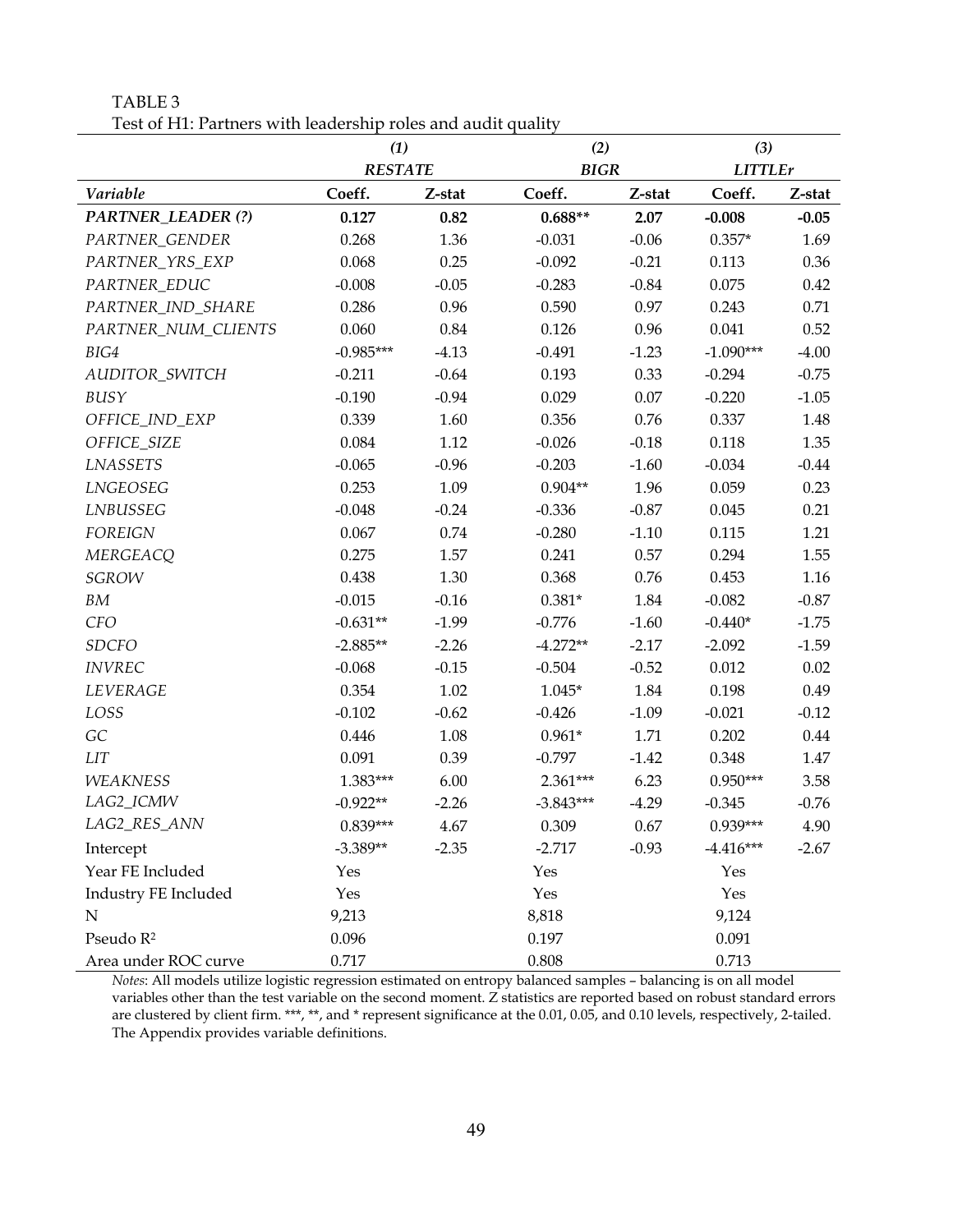|              | muci view participant acmographies |            | Office         |                       | Regional       | National       | Industry       | Professional            | Audit            |                  | In                 |         | Number             |
|--------------|------------------------------------|------------|----------------|-----------------------|----------------|----------------|----------------|-------------------------|------------------|------------------|--------------------|---------|--------------------|
| ID           | Firm Type                          | <b>Sex</b> | Leader<br>Exp. | Office<br><b>Size</b> | Leader<br>Exp. | Leader<br>Exp. | Leader<br>Exp. | Practice<br>Leader Exp. | Practice<br>Role | Managing<br>Role | Archival<br>Sample | Retired | of Years<br>Leader |
| $\mathbf{1}$ | Big 4                              | Male       | $\mathbf Y$    | Small                 | Y              |                |                |                         |                  | Υ                | $\mathbf N$        | Υ       | 13                 |
| 2            | Big 4                              | Male       | Y              | Small                 | Y              |                |                |                         |                  | Υ                | ${\bf N}$          | Y       | 14                 |
| 3            | Second-Tier                        | Female     | Υ              | Large                 | $\mathbf Y$    | Υ              |                |                         | Υ                |                  | $\mathbf{Y}$       | N       | $10\,$             |
|              | Second-Tier                        | Male       | Y              | Small                 |                |                |                |                         |                  | Υ                | Y                  | N       | $10\,$             |
| 5.           | Big 4                              | Male       | Y              | Small                 | Y              |                |                |                         |                  | Υ                | $\mathbf N$        | Y       | $\,8\,$            |
| 6            | National                           | Male       | Υ              | Large                 |                |                |                |                         |                  | Υ                | $\mathbf N$        | N       | 8                  |
|              | Second-Tier                        | Male       | Y              | Small                 |                |                |                |                         | $\mathbf Y$      |                  | $\mathbf Y$        | Y       |                    |
| 8            | Big 4                              | Male       | Y              | Small                 | $\mathbf Y$    |                |                |                         |                  | Υ                | $\mathbf{Y}$       | Y       |                    |
| 9            | Big 4                              | Male       | Υ              | Small                 |                |                |                |                         |                  | Υ                | N                  | N       | 6                  |
| $10\,$       | Second-Tier                        | Male       | Υ              | Large                 |                |                |                |                         |                  | Υ                | N                  | Υ       | 5                  |
| 11           | Second-Tier                        | Female     | Y              | Large                 |                |                |                |                         | $\mathbf Y$      |                  | Y                  | N       |                    |
| 12           | Second-Tier                        | Male       | $\mathbf N$    | Large                 | $\mathbf Y$    | Y              |                |                         |                  | Υ                | N                  | N       | 9                  |
| 13           | Second-Tier                        | Male       | Y              | Small                 |                |                |                |                         |                  | Υ                | $\mathbf Y$        | N       |                    |
| 14           | Big 4                              | Male       | Y              | Small                 |                |                |                |                         |                  | Y                | $\mathbf N$        | Y       |                    |
| 15           | Second-Tier                        | Male       | Y              | Small                 |                |                |                |                         |                  | Υ                | $\mathbf Y$        | N       | 4                  |
| 16           | Big 4                              | Male       | ${\bf N}$      | Large                 |                |                | Y              |                         | Y                |                  | $\mathbf Y$        | N       | 9                  |
| 17           | Big 4                              | Male       | Y              | Small                 |                |                |                |                         |                  | Υ                | Y                  | N       | $10\,$             |
| 18           | Big 4                              | Male       | Υ              | Large                 |                |                |                | Y                       |                  |                  | Y                  | N       | 4                  |
| 19           | Big 4                              | Female     | Y              | Large                 |                |                |                | Y                       |                  |                  | Y                  | N       | 3                  |
| $20\,$       | Big 4                              | Male       | Υ              | Small                 |                |                |                | Y                       |                  |                  | Y                  | N       | 6                  |
| 21           | Big 4                              | Female     | Y              | Small                 | Y              |                | Y              |                         |                  |                  | Y                  | N       | 12                 |

TABLE 4 Interview participant demographics

*Notes*: N denotes No and Y denotes Yes. Second-tier represents Non-Big 4 firms including Grant Thornton, BDO, and RSM. National represents Non-Big 4 firms outside of the second-tier but with a national presence in the U.S.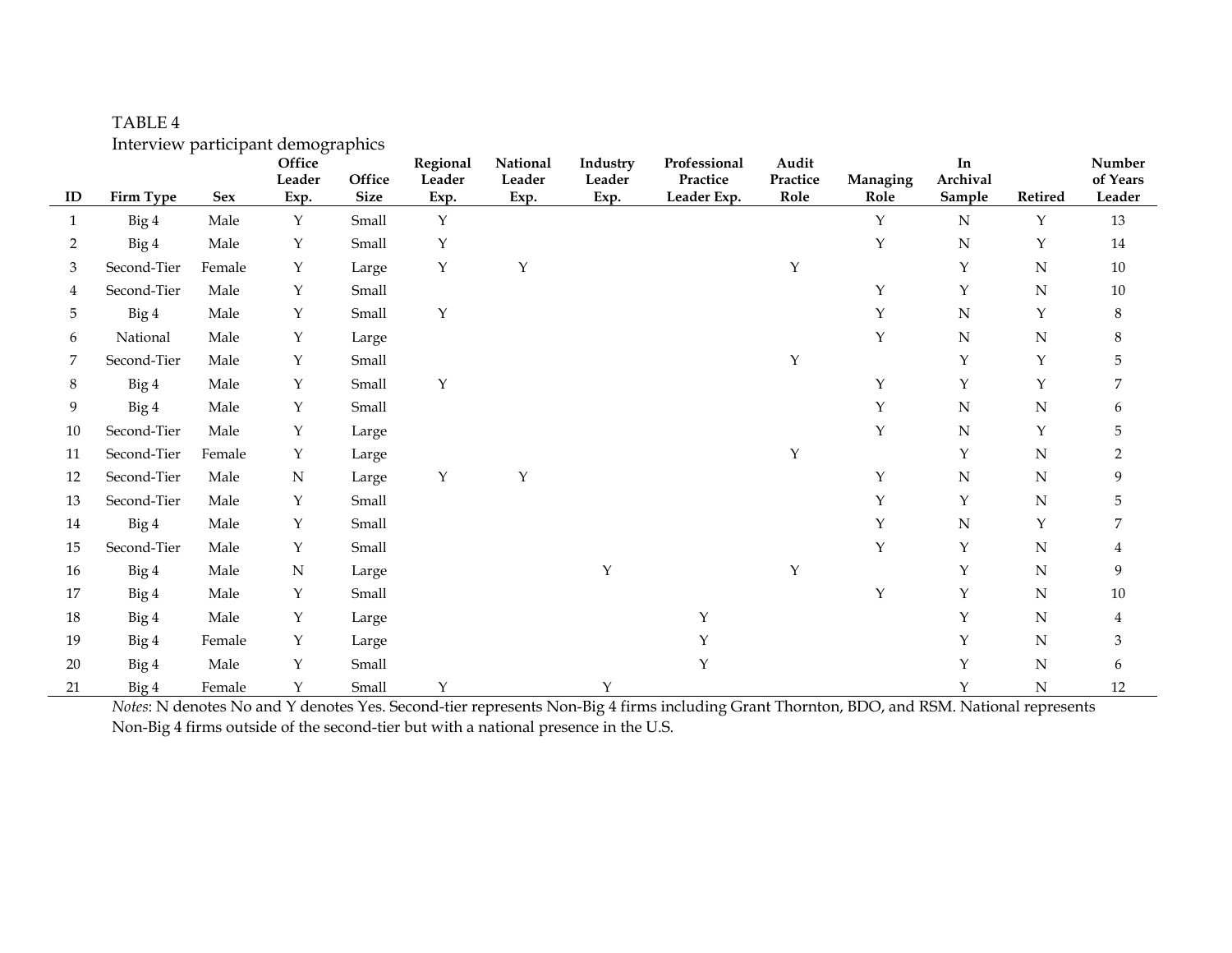#### TABLE 5

Cross-sectional tests examining the influence of capacity constraints on likelihood of Big R restatements

|                          | (1)         |      |             |      |           | (3)         | (4)         |         |
|--------------------------|-------------|------|-------------|------|-----------|-------------|-------------|---------|
|                          | <b>BIGR</b> |      | <b>BIGR</b> |      |           | <b>BIGR</b> | <b>BIGR</b> |         |
| Variable                 | Coeff.      | Z    | Coeff.      | Z    | Coeff.    | Z           | Coeff.      | Z       |
| L_ONE_CLIENT             | 0.500       | 1.00 |             |      |           |             |             |         |
| L_GT1_CLIENT             | $0.747**$   | 1.96 |             |      |           |             |             |         |
| L_DISTANCE_SHORT         |             |      | 0.342       | 0.94 |           |             |             |         |
| L DISTANCE LONG          |             |      | $1.369***$  | 2.71 |           |             |             |         |
| <b>OFFICE_LEADER</b>     |             |      |             |      | $0.774**$ | 2.20        |             |         |
| REGION_NAT_LEADER        |             |      |             |      | 0.394     | 0.78        |             |         |
| L_SMALL_OFFICE           |             |      |             |      |           |             | $1.042***$  | 2.67    |
| L_LARGE_OFFICE           |             |      |             |      |           |             | $-0.233$    | $-0.38$ |
| Controls and FE included | Yes         |      | Yes         |      | Yes       |             | Yes         |         |
| N                        | 9,213       |      | 9,213       |      | 9,213     |             | 9,213       |         |
| Pseudo $\mathbb{R}^2$    | 0.190       |      | 0.201       |      | 0.191     |             | 0.200       |         |
| Area under ROC curve     | 0.812       |      | 0.818       |      | 0.812     |             | 0.812       |         |
| Coeff diff test p-value  | 0.664       |      | 0.056       |      | 0.456     |             | 0.072       |         |

*Notes*: All models utilize entropy balanced samples – balancing is on all model variables other than the test variable on the second moment. Z statistics are reported based on robust standard errors are clustered by client firm. \*\*\*, \*\*, and \* represent significance at the 0.01, 0.05, and 0.10 levels, respectively, 2-tailed. The Appendix provides variable definitions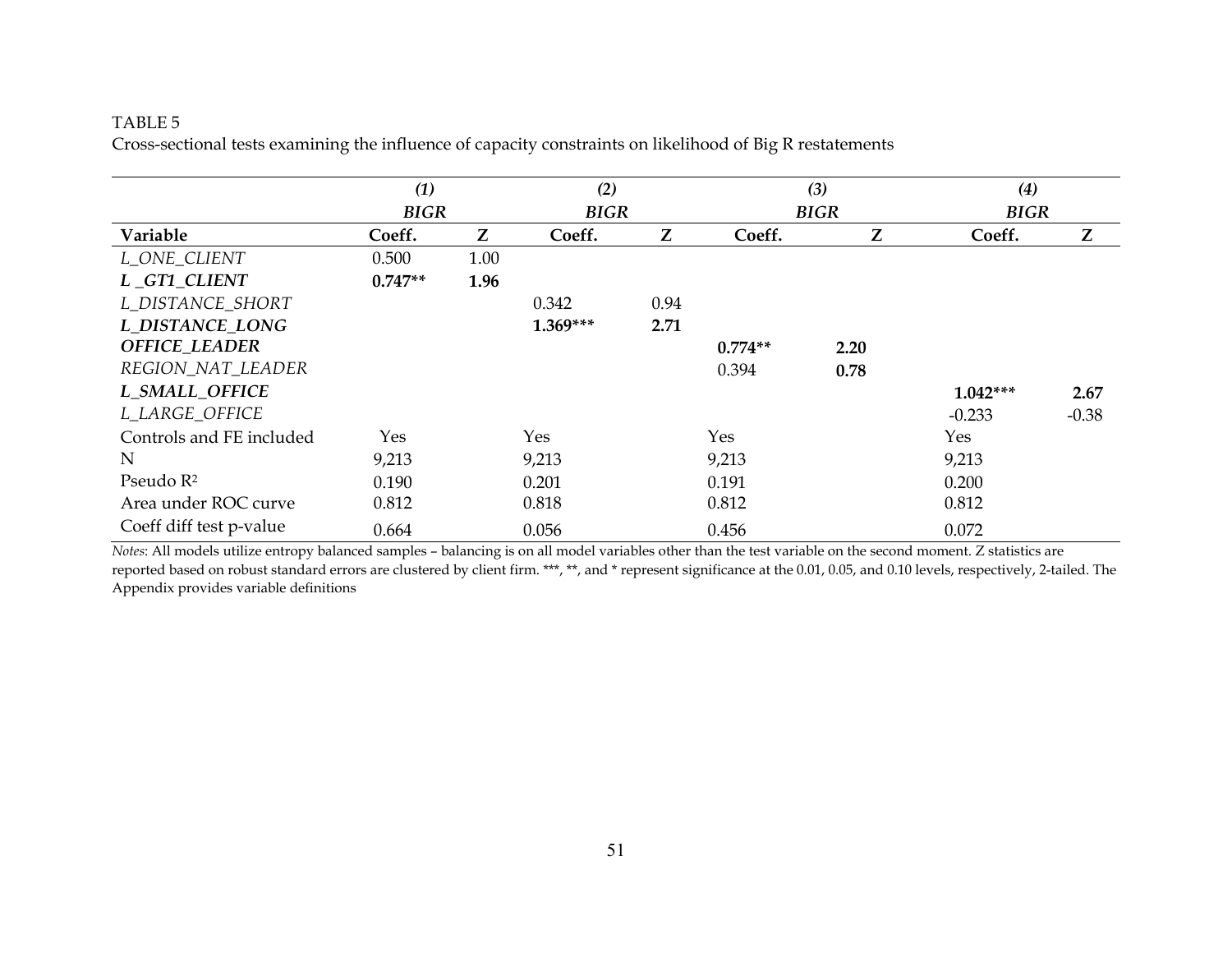# TABLE 6 Partners with leadership roles and non-audit services

|                         | <b>LNNASFEES</b> |         |
|-------------------------|------------------|---------|
| Variable                | Coeff.           | t-stat  |
| <b>PARTNER_LEADER</b>   | $0.458***$       | 2.95    |
| PARTNER_GENDER          | $-0.063$         | $-0.32$ |
| PARTNER_YRS_EXP         | $-0.031$         | $-0.10$ |
| PARTNER_EDUC            | 0.126            | 0.83    |
| PARTNER_IND_SHARE       | $-0.048$         | $-0.13$ |
| PARTNER_NUM_CLIENTS     | $-0.094$         | $-1.32$ |
| BIG4                    | $2.130***$       | 6.42    |
| AUDITOR_SWITCH          | $-1.449***$      | $-3.25$ |
| BUSY                    | $-0.181$         | $-0.85$ |
| OFFICE_IND_EXP          | 0.129            | 0.60    |
| OFFICE_SIZE             | $-0.028$         | $-0.34$ |
| <b>LNASSETS</b>         | $0.878***$       | 14.93   |
| LNGEOSEG                | $0.497***$       | 2.64    |
| LNBUSSEG                | 0.042            | 0.21    |
| <b>FOREIGN</b>          | $0.361***$       | 4.05    |
| <b>MERGEACQ</b>         | $0.542***$       | 3.80    |
| <b>SGROW</b>            | $-0.645*$        | $-1.78$ |
| BM                      | $-0.079$         | $-0.74$ |
| <b>CFO</b>              | 0.287            | 0.75    |
| <b>SDCFO</b>            | 0.183            | 0.20    |
| <b>INVREC</b>           | 0.871            | 1.63    |
| <b>LEVERAGE</b>         | 0.330            | 0.88    |
| LOSS                    | 0.159            | 0.89    |
| GC                      | 0.011            | 0.02    |
| $LIT$                   | $-0.208$         | $-0.81$ |
| <b>WEAKNESS</b>         | $-0.083$         | $-0.28$ |
| LAG2_ICMW               | 0.849            | 1.52    |
| LAG2_RES_ANN            | 0.112            | 0.57    |
| Intercept               | 2.020            | 1.32    |
| Year FE Included        | Yes              |         |
| Industry FE Included    | Yes              |         |
| $\mathbf N$             | 9,207            |         |
| Adjusted R <sup>2</sup> | 0.321            |         |

**Panel A:** Effect of leaders on non-audit service provision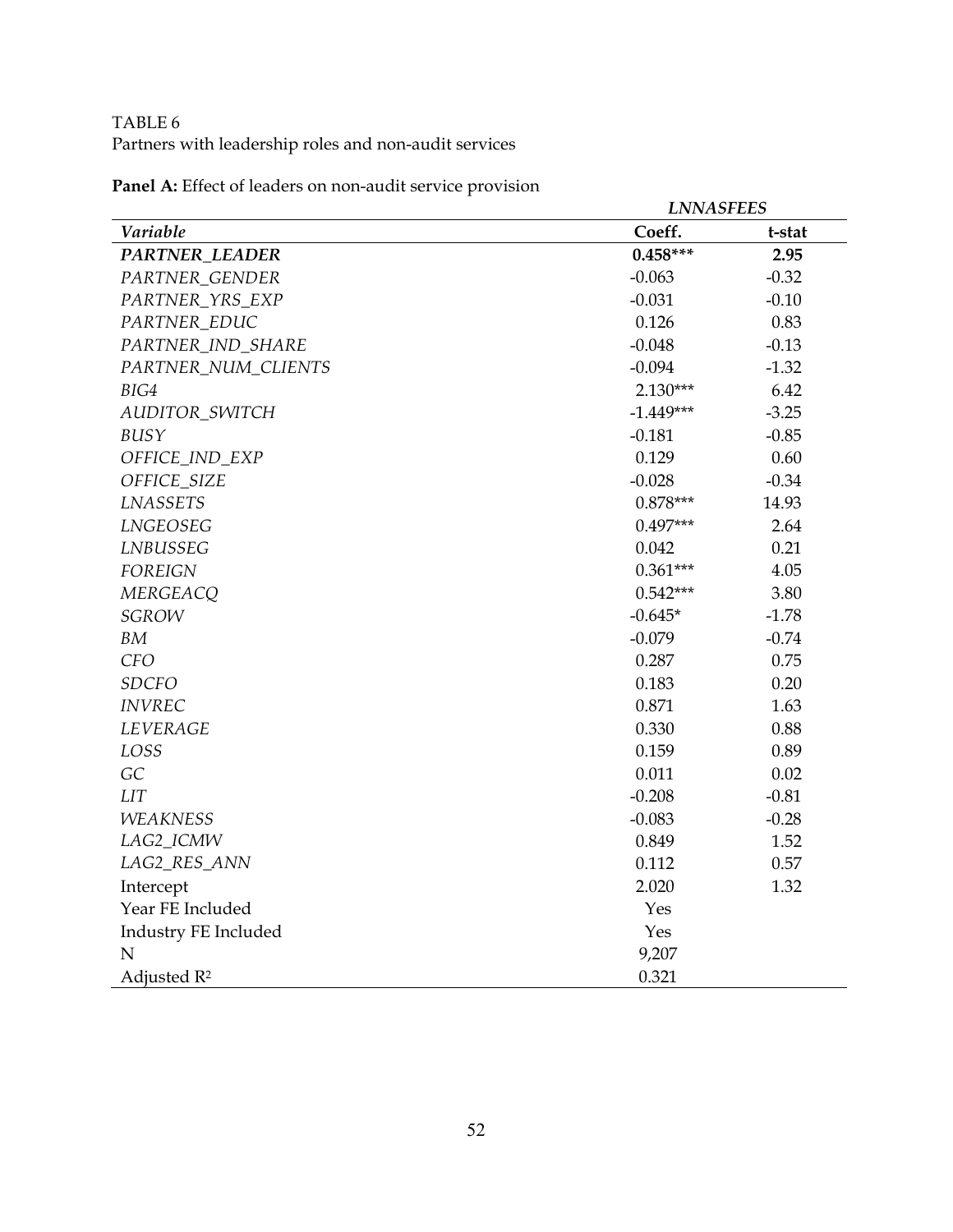TABLE 6 Continued

**Panel B:** Effect of leader non-audit services cross-selling on likelihood of Big R restatements

|                          | <b>BIGR</b> |        |  |  |  |  |
|--------------------------|-------------|--------|--|--|--|--|
| Variable                 | Coeff.      | z-stat |  |  |  |  |
| L_LOW_NAS                | 0.613       | 1.33   |  |  |  |  |
| L HIGH NAS               | $0.705**$   | 2.04   |  |  |  |  |
| Controls and FE included | Yes         |        |  |  |  |  |
| N                        | 9,213       |        |  |  |  |  |
| Pseudo R <sup>2</sup>    | 0.189       |        |  |  |  |  |
| Area under ROC curve     | 0.809       |        |  |  |  |  |
| Coeff diff test p-value  | 0.835       |        |  |  |  |  |

*Notes*: All models utilize entropy balanced samples – balancing is on all model variables other than the test variable on the second moment. Panel B presents the summarized results of a cross-sectional test exploring why partners in leadership positions are associated with increased misstatement frequencies. Z statistics are reported based on robust standard errors are clustered by client firm. \*\*\*, \*\*, and \* represent significance at the 0.01, 0.05, and 0.10 levels, respectively, 2-tailed, or 1-tailed if a direction prediction was made. The Appendix provides variable definitions.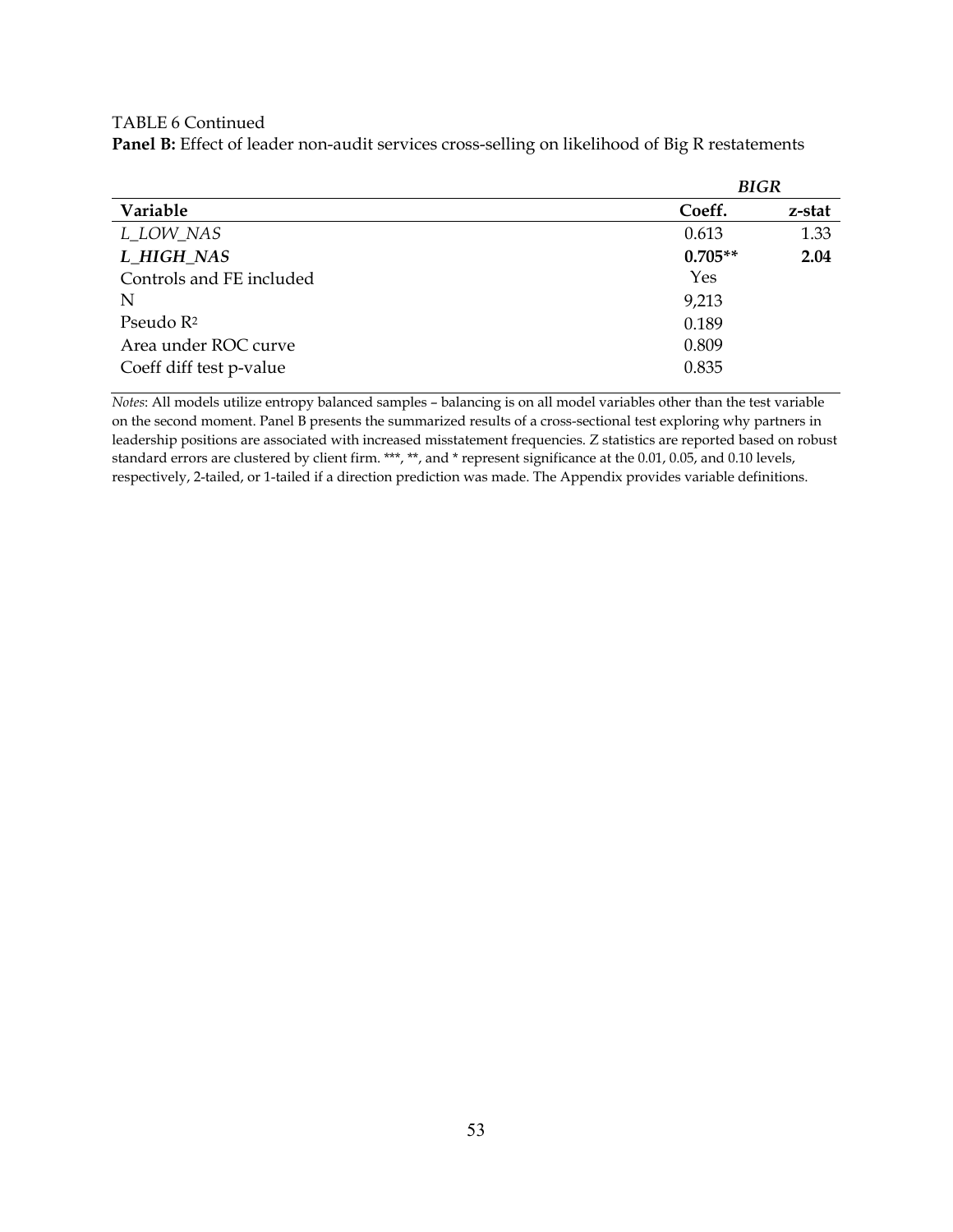## TABLE 7

Alternative audit quality proxy: income-increasing discretionary accruals with client fixed effects

|                              | (1)<br>POSDA_<br><b>MJONES</b> |        | (2)<br>POSDA_<br><b>MJONES</b> |        | (3)<br>POSDA_<br><b>MJONES</b> |         | (4)<br>POSDA_<br><b>MJONES</b> |        | (5)<br>POSDA_<br><b>MJONES</b> |        | (6)       | POSDA_<br><b>MJONES</b> |
|------------------------------|--------------------------------|--------|--------------------------------|--------|--------------------------------|---------|--------------------------------|--------|--------------------------------|--------|-----------|-------------------------|
| Variable                     | Coeff.                         | t-stat | Coeff.                         | t-stat | Coeff.                         | t-stat  | Coeff.                         | t-stat | Coeff.                         | t-stat | Coeff.    | t-stat                  |
| PARTNER_LEADER               | $0.016**$                      | 2.02   |                                |        |                                |         |                                |        |                                |        |           |                         |
| L_ONE_CLIENT                 |                                |        | 0.014                          | 1.41   |                                |         |                                |        |                                |        |           |                         |
| L_GT1_CLIENT                 |                                |        | $0.018**$                      | 2.10   |                                |         |                                |        |                                |        |           |                         |
| L_DISTANCE_SHORT             |                                |        |                                |        | $0.020**$                      | 2.27    |                                |        |                                |        |           |                         |
| L DISTANCE LONG              |                                |        |                                |        | $-0.001$                       | $-0.05$ |                                |        |                                |        |           |                         |
| REGION_NAT_LEADER            |                                |        |                                |        |                                |         | 0.016                          | 1.51   |                                |        |           |                         |
| <b>OFFICE_LEADER</b>         |                                |        |                                |        |                                |         | 0.013                          | 1.40   |                                |        |           |                         |
| L_LARGE_OFFICE               |                                |        |                                |        |                                |         |                                |        | 0.012                          | 0.75   |           |                         |
| L_SMALL_OFFICE               |                                |        |                                |        |                                |         |                                |        | $0.018*$                       | 1.75   |           |                         |
| L_LOW_NAS                    |                                |        |                                |        |                                |         |                                |        |                                |        | 0.009     | 0.83                    |
| L_HIGH_NAS                   |                                |        |                                |        |                                |         |                                |        |                                |        | $0.022**$ | 2.56                    |
| Controls and Client and Year |                                |        |                                |        |                                |         |                                |        |                                |        |           |                         |
| Fixed Effects included       | Yes                            |        | Yes                            |        | Yes                            |         | Yes                            |        | Yes                            |        | Yes       |                         |
| $\mathbf N$                  | 3,126                          |        | 3,126                          |        | 3,126                          |         | 3,126                          |        | 3,126                          |        | 3,126     |                         |
| Adjusted $R^2$               | 0.186                          |        | 0.442                          |        | 0.442                          |         | 0.442                          |        | 0.440                          |        | 0.441     |                         |
| Coeff diff test p-value      |                                |        | 0.718                          |        | 0.756                          |         | 0.824                          |        | 0.753                          |        | 0.244     |                         |

*Notes*: All models utilize entropy balanced samples – balancing is on the first and second moment for all model variables other than the test variable. This table presents the results of using an alternative proxy for audit quality—income-increasing discretionary accruals. The columns report the main and cross-sectional tests. T statistics are reported based on robust standard errors are clustered by client firm. \*\*\*, \*\*, and \* represent significance at the 0.01, 0.05, and 0.10 levels, respectively, 2-tailed, or 1-tailed if a direction prediction was made. The Appendix provides variable definitions.